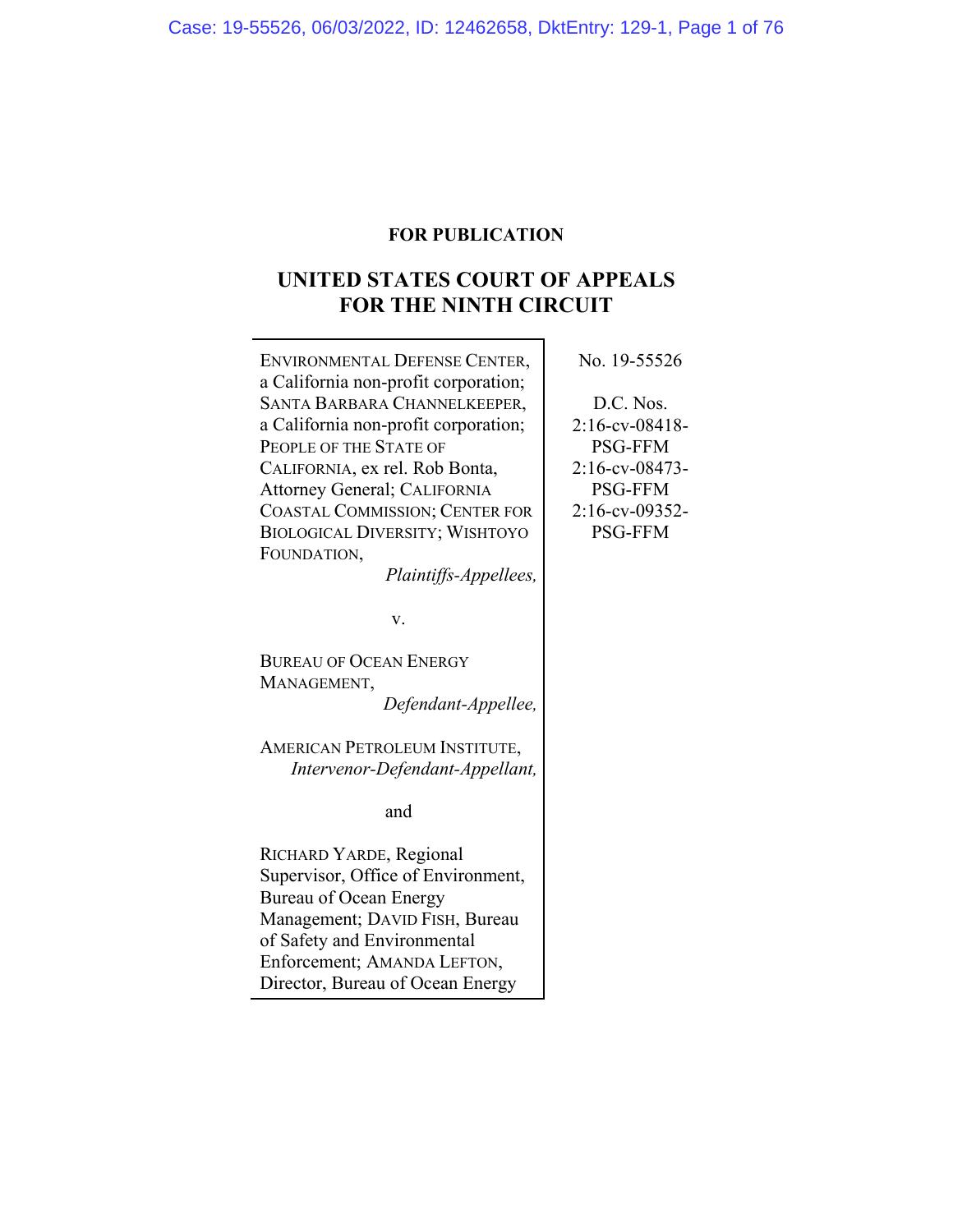| <b>EDC v. BOEM</b>                                                                                                                                                                                                                                                                                                                                                                                                                                              |                                                                                                                                          |
|-----------------------------------------------------------------------------------------------------------------------------------------------------------------------------------------------------------------------------------------------------------------------------------------------------------------------------------------------------------------------------------------------------------------------------------------------------------------|------------------------------------------------------------------------------------------------------------------------------------------|
| Management; KEVIN M. SLIGH, SR.,<br>Director, Bureau of Safety and<br><b>Environmental Enforcement;</b><br><b>BUREAU OF SAFETY AND</b><br>ENVIRONMENTAL ENFORCEMENT;<br>JOAN BARMINSKI, Pacific Region<br>Director, Bureau of Ocean Energy<br>Management; MIKE MITCHELL,<br>Acting Pacific Region Director,<br>Bureau of Safety and Environmental<br>Enforcement; U.S. DEPARTMENT OF<br>THE INTERIOR; DEB HAALAND,<br>Secretary of the Interior,<br>Defendants, |                                                                                                                                          |
| EXXON MOBIL CORPORATION;<br>DCOR, LLC,<br>Intervenor-Defendants.                                                                                                                                                                                                                                                                                                                                                                                                |                                                                                                                                          |
| ENVIRONMENTAL DEFENSE CENTER,<br>a California non-profit corporation;<br>SANTA BARBARA CHANNELKEEPER,<br>a California non-profit corporation;<br>PEOPLE OF THE STATE OF<br>CALIFORNIA, ex rel. Rob Bonta,<br>Attorney General; CALIFORNIA<br><b>COASTAL COMMISSION; CENTER FOR</b><br><b>BIOLOGICAL DIVERSITY; WISHTOYO</b><br>FOUNDATION,<br>Plaintiffs-Appellees,                                                                                             | No. 19-55707<br>D.C. Nos.<br>$2:16$ -cv-08418-<br><b>PSG-FFM</b><br>2:16-cv-08473-<br><b>PSG-FFM</b><br>2:16-cv-09352-<br><b>PSG-FFM</b> |
| v.                                                                                                                                                                                                                                                                                                                                                                                                                                                              |                                                                                                                                          |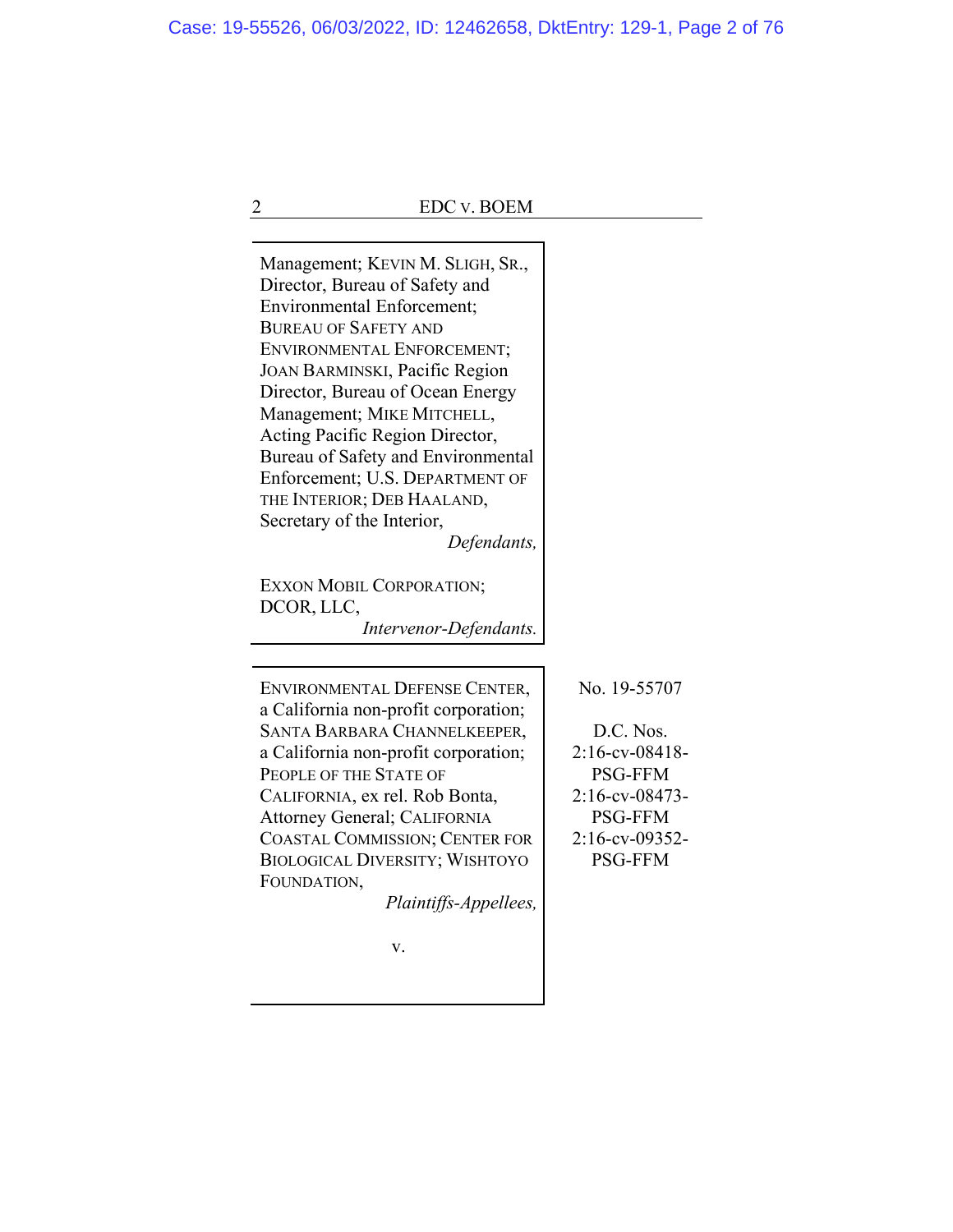Case: 19-55526, 06/03/2022, ID: 12462658, DktEntry: 129-1, Page 3 of 76

BUREAU OF OCEAN ENERGY MANAGEMENT; RICHARD YARDE, Regional Supervisor, Office of Environment, Bureau of Ocean Energy Management; DAVID FISH, Bureau of Safety and Environmental Enforcement; AMANDA LEFTON, Director, Bureau of Ocean Energy Management; KEVIN M. SLIGH, SR., Director, Bureau of Safety and Environmental Enforcement; BUREAU OF SAFETY AND ENVIRONMENTAL ENFORCEMENT; JOAN BARMINSKI, Pacific Region Director, Bureau of Ocean Energy Management; MIKE MITCHELL, Acting Pacific Region Director, Bureau of Safety and Environmental Enforcement; U.S. DEPARTMENT OF THE INTERIOR; DEB HAALAND, Secretary of the Interior, *Defendants,*

AMERICAN PETROLEUM INSTITUTE; DCOR, LLC, *Intervenor-Defendants,*

and

EXXON MOBIL CORPORATION, *Intervenor-Defendant-Appellant.*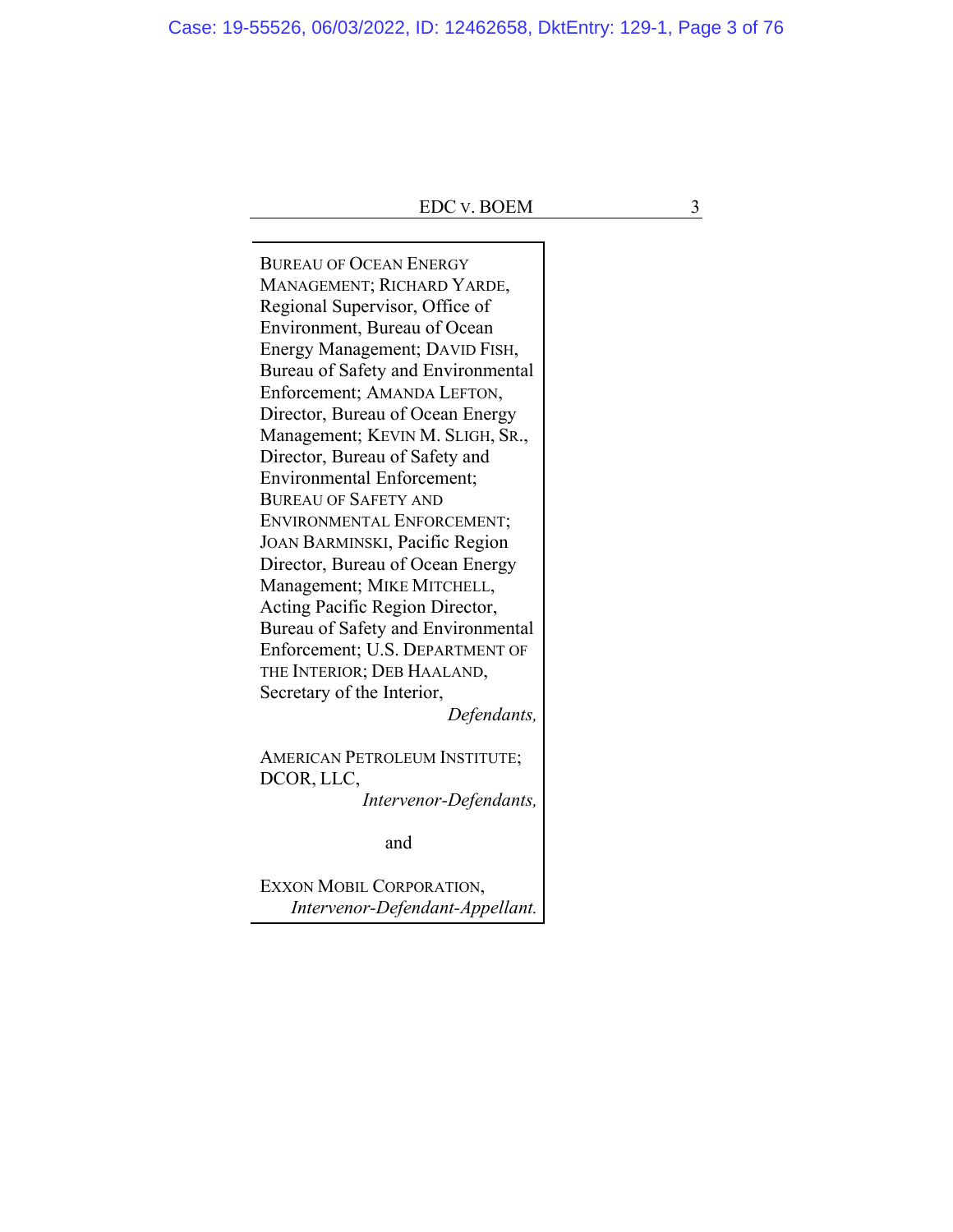| <b>EDC v. BOEM</b><br>4                                                                                                                                                                                                                                                                                                                                                                                                                                                                                                                                     |                                                                                                                                       |
|-------------------------------------------------------------------------------------------------------------------------------------------------------------------------------------------------------------------------------------------------------------------------------------------------------------------------------------------------------------------------------------------------------------------------------------------------------------------------------------------------------------------------------------------------------------|---------------------------------------------------------------------------------------------------------------------------------------|
|                                                                                                                                                                                                                                                                                                                                                                                                                                                                                                                                                             |                                                                                                                                       |
| ENVIRONMENTAL DEFENSE CENTER,<br>a California non-profit corporation;<br>SANTA BARBARA CHANNELKEEPER,<br>a California non-profit corporation;<br>Plaintiffs-Appellants,<br>and<br>PEOPLE OF THE STATE OF<br>CALIFORNIA, ex rel. Rob Bonta,<br>Attorney General; CALIFORNIA<br><b>COASTAL COMMISSION; CENTER FOR</b><br><b>BIOLOGICAL DIVERSITY; WISHTOYO</b><br>FOUNDATION,                                                                                                                                                                                 | No. 19-55708<br>D.C. Nos.<br>2:16-cv-08418-<br><b>PSG-FFM</b><br>2:16-cv-08473-<br><b>PSG-FFM</b><br>2:16-cv-09352-<br><b>PSG-FFM</b> |
| Plaintiffs,                                                                                                                                                                                                                                                                                                                                                                                                                                                                                                                                                 |                                                                                                                                       |
| v.                                                                                                                                                                                                                                                                                                                                                                                                                                                                                                                                                          |                                                                                                                                       |
| <b>BUREAU OF OCEAN ENERGY</b><br>MANAGEMENT; RICHARD YARDE,<br>Regional Supervisor, Office of<br>Environment, Bureau of Ocean<br>Energy Management; DAVID FISH,<br>Bureau of Safety and Environmental<br>Enforcement; AMANDA LEFTON,<br>Director, Bureau of Ocean Energy<br>Management; KEVIN M. SLIGH, SR.,<br>Director, Bureau of Safety and<br><b>Environmental Enforcement;</b><br><b>BUREAU OF SAFETY AND</b><br>ENVIRONMENTAL ENFORCEMENT;<br><b>JOAN BARMINSKI, Pacific Region</b><br>Director, Bureau of Ocean Energy<br>Management; MIKE MITCHELL, |                                                                                                                                       |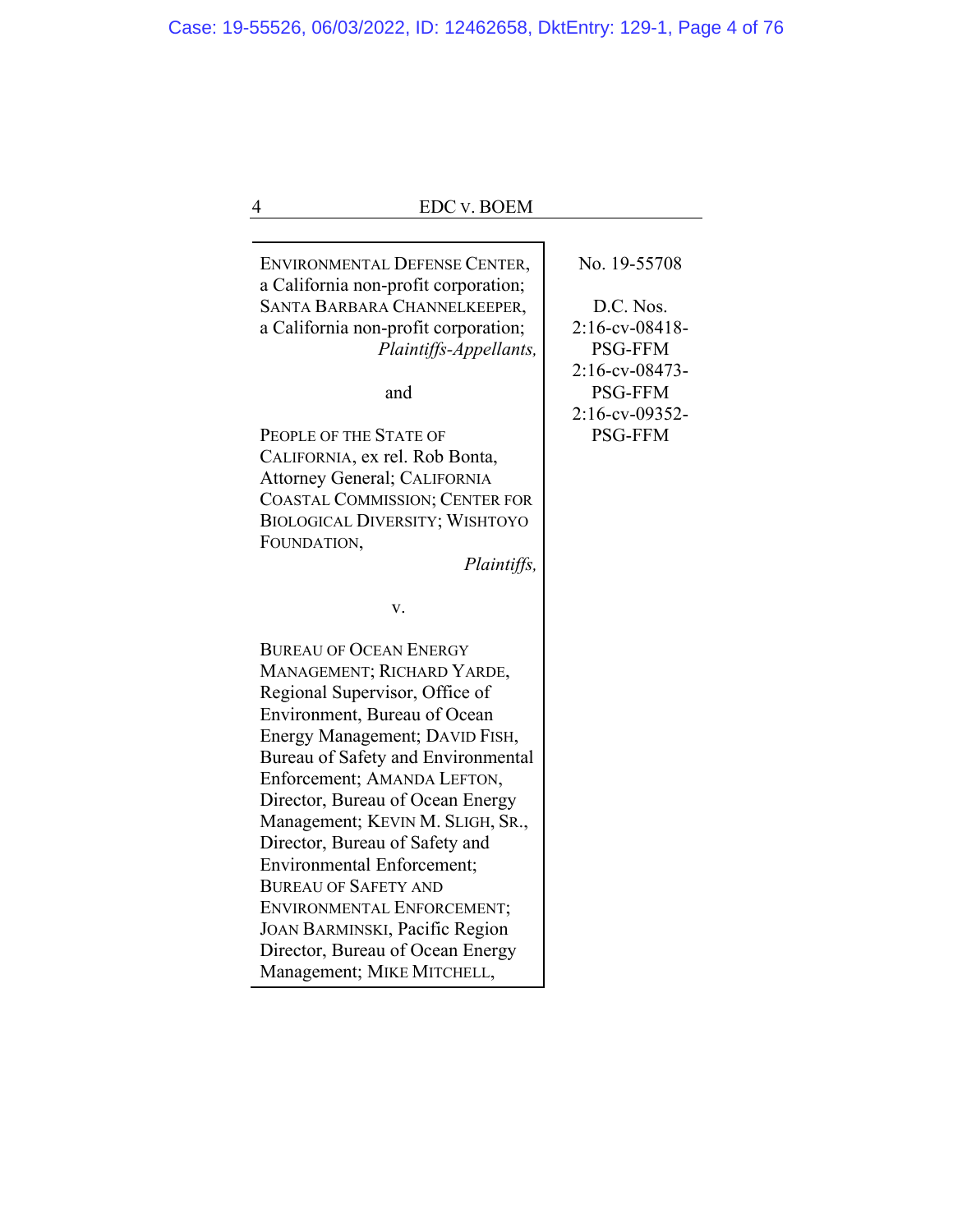| <b>EDC v. BOEM</b>                                                                                                                                                                                                                                                                                                                                                  | 5                                                                                                                                           |
|---------------------------------------------------------------------------------------------------------------------------------------------------------------------------------------------------------------------------------------------------------------------------------------------------------------------------------------------------------------------|---------------------------------------------------------------------------------------------------------------------------------------------|
|                                                                                                                                                                                                                                                                                                                                                                     |                                                                                                                                             |
| Acting Pacific Region Director,<br>Bureau of Safety and Environmental<br>Enforcement; U.S. DEPARTMENT OF<br>THE INTERIOR; DEB HAALAND,<br>Secretary of the Interior,<br>Defendants-Appellees,<br><b>AMERICAN PETROLEUM INSTITUTE;</b><br><b>EXXON MOBIL CORPORATION;</b><br>DCOR, LLC,                                                                              |                                                                                                                                             |
| Intervenor-Defendants-Appellees.                                                                                                                                                                                                                                                                                                                                    |                                                                                                                                             |
| ENVIRONMENTAL DEFENSE CENTER,<br>a California non-profit corporation;<br>SANTA BARBARA CHANNELKEEPER,<br>a California non-profit corporation;<br>PEOPLE OF THE STATE OF<br>CALIFORNIA, ex rel. Rob Bonta,<br>Attorney General; CALIFORNIA<br><b>COASTAL COMMISSION; CENTER FOR</b><br><b>BIOLOGICAL DIVERSITY; WISHTOYO</b><br>FOUNDATION,<br>Plaintiffs-Appellees, | No. 19-55718<br>D.C. Nos.<br>$2:16$ -cv-08418-<br><b>PSG-FFM</b><br>$2:16$ -cv-08473-<br><b>PSG-FFM</b><br>2:16-cv-09352-<br><b>PSG-FFM</b> |
| v.                                                                                                                                                                                                                                                                                                                                                                  |                                                                                                                                             |
| <b>BUREAU OF OCEAN ENERGY</b><br>MANAGEMENT; RICHARD YARDE,<br>Regional Supervisor, Office of<br>Environment, Bureau of Ocean<br>Energy Management; DAVID FISH,<br>Bureau of Safety and Environmental<br>Enforcement; AMANDA LEFTON,<br>Director, Bureau of Ocean Energy                                                                                            |                                                                                                                                             |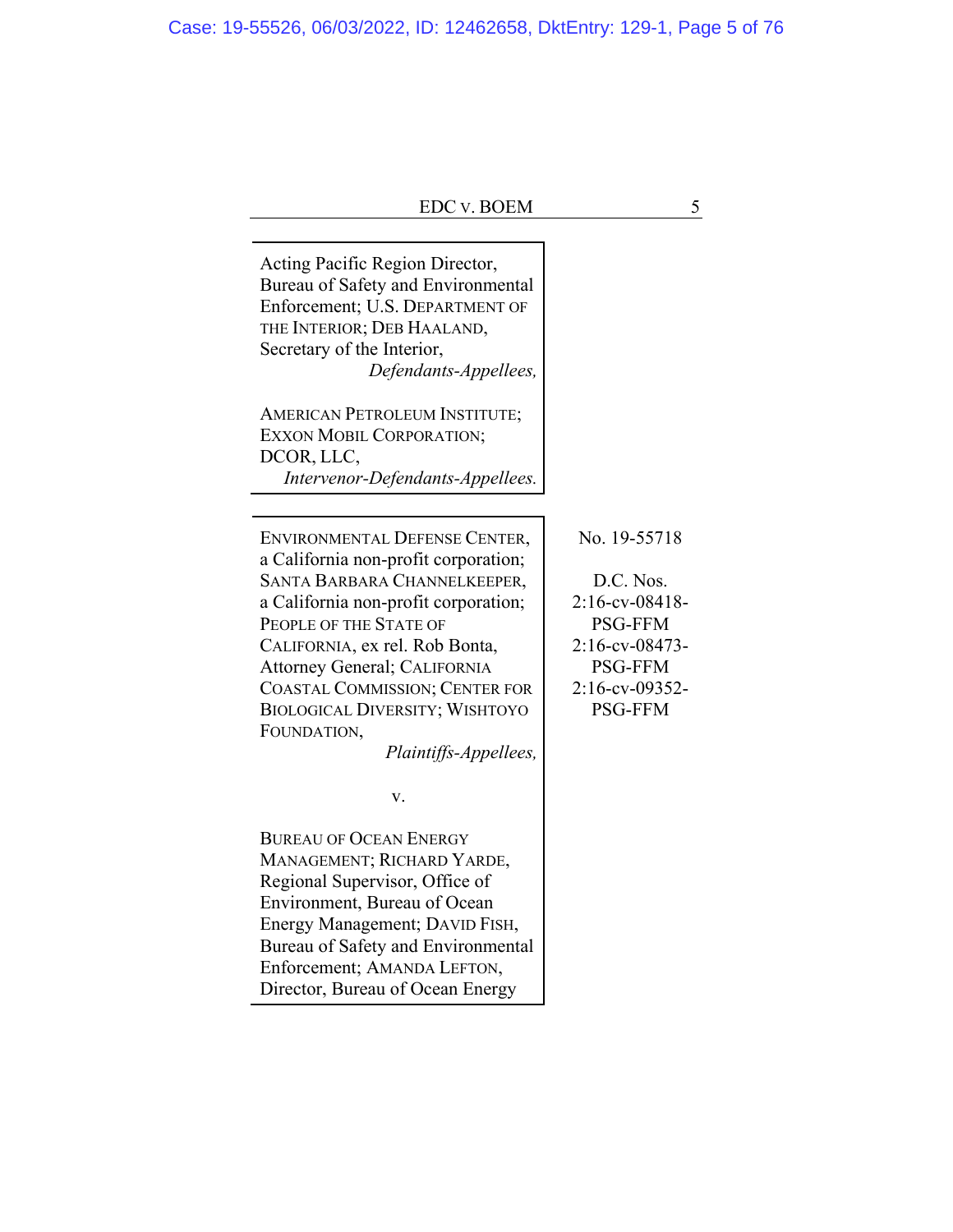Case: 19-55526, 06/03/2022, ID: 12462658, DktEntry: 129-1, Page 6 of 76

6 EDC V. BOEM

Management; KEVIN M. SLIGH, SR., Director, Bureau of Safety and Environmental Enforcement; BUREAU OF SAFETY AND ENVIRONMENTAL ENFORCEMENT; JOAN BARMINSKI, Pacific Region Director, Bureau of Ocean Energy Management; MIKE MITCHELL, Acting Pacific Region Director, Bureau of Safety and Environmental Enforcement; U.S. DEPARTMENT OF THE INTERIOR; DEB HAALAND, Secretary of the Interior,

*Defendants,*

AMERICAN PETROLEUM INSTITUTE; EXXON MOBIL CORPORATION, *Intervenor-Defendants,*

and

DCOR, LLC, *Intervenor-Defendant-Appellant.*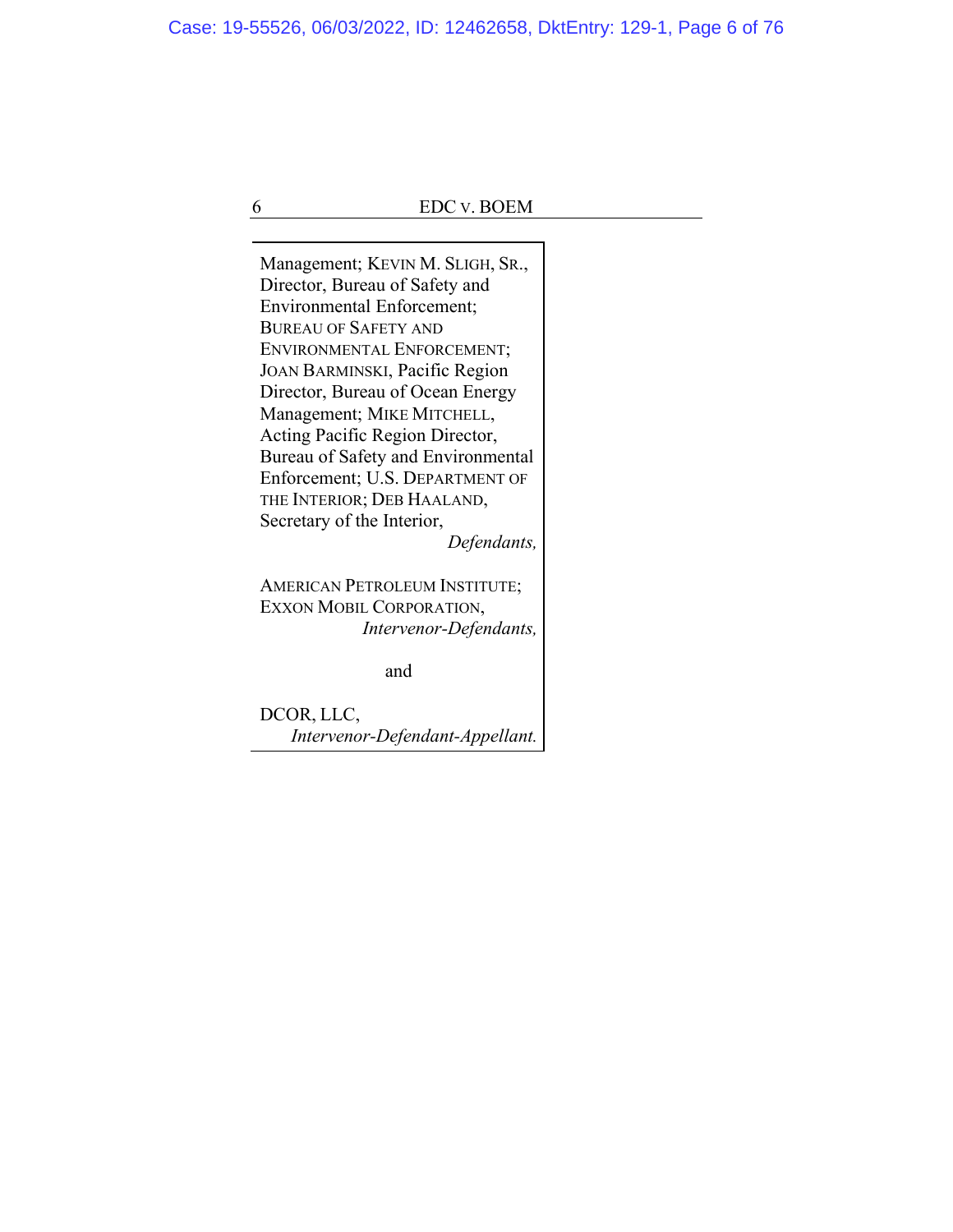| <b>EDC v. BOEM</b>                                                   | 7              |
|----------------------------------------------------------------------|----------------|
|                                                                      | No. 19-55725   |
| ENVIRONMENTAL DEFENSE CENTER,                                        |                |
| a California non-profit corporation;<br>SANTA BARBARA CHANNELKEEPER, | D.C. Nos.      |
| a California non-profit corporation;                                 | 2:16-cv-08418- |
| PEOPLE OF THE STATE OF                                               | <b>PSG-FFM</b> |
| CALIFORNIA, ex rel. Rob Bonta,                                       | 2:16-cv-08473- |
| Attorney General; CALIFORNIA                                         | <b>PSG-FFM</b> |
| <b>COASTAL COMMISSION; CENTER FOR</b>                                | 2:16-cv-09352- |
| <b>BIOLOGICAL DIVERSITY; WISHTOYO</b>                                | <b>PSG-FFM</b> |
| FOUNDATION,                                                          |                |
| Plaintiffs-Appellees,                                                |                |
| v.                                                                   |                |
| <b>BUREAU OF OCEAN ENERGY</b>                                        |                |
| MANAGEMENT; RICHARD YARDE,                                           |                |
| Regional Supervisor, Office of                                       |                |
| Environment, Bureau of Ocean                                         |                |
| Energy Management; DAVID FISH,                                       |                |
| Bureau of Safety and Environmental                                   |                |
| Enforcement; AMANDA LEFTON,                                          |                |
| Director, Bureau of Ocean Energy                                     |                |
| Management; KEVIN M. SLIGH, SR.,                                     |                |
| Director, Bureau of Safety and                                       |                |
| <b>Environmental Enforcement;</b>                                    |                |
| <b>BUREAU OF SAFETY AND</b>                                          |                |
| ENVIRONMENTAL ENFORCEMENT;                                           |                |
| <b>JOAN BARMINSKI, Pacific Region</b>                                |                |
| Director, Bureau of Ocean Energy<br>Management; MIKE MITCHELL,       |                |
| Acting Pacific Region Director,                                      |                |
| Bureau of Safety and Environmental                                   |                |
| Enforcement; U.S. DEPARTMENT OF                                      |                |
| THE INTERIOR; DEB HAALAND,                                           |                |
|                                                                      |                |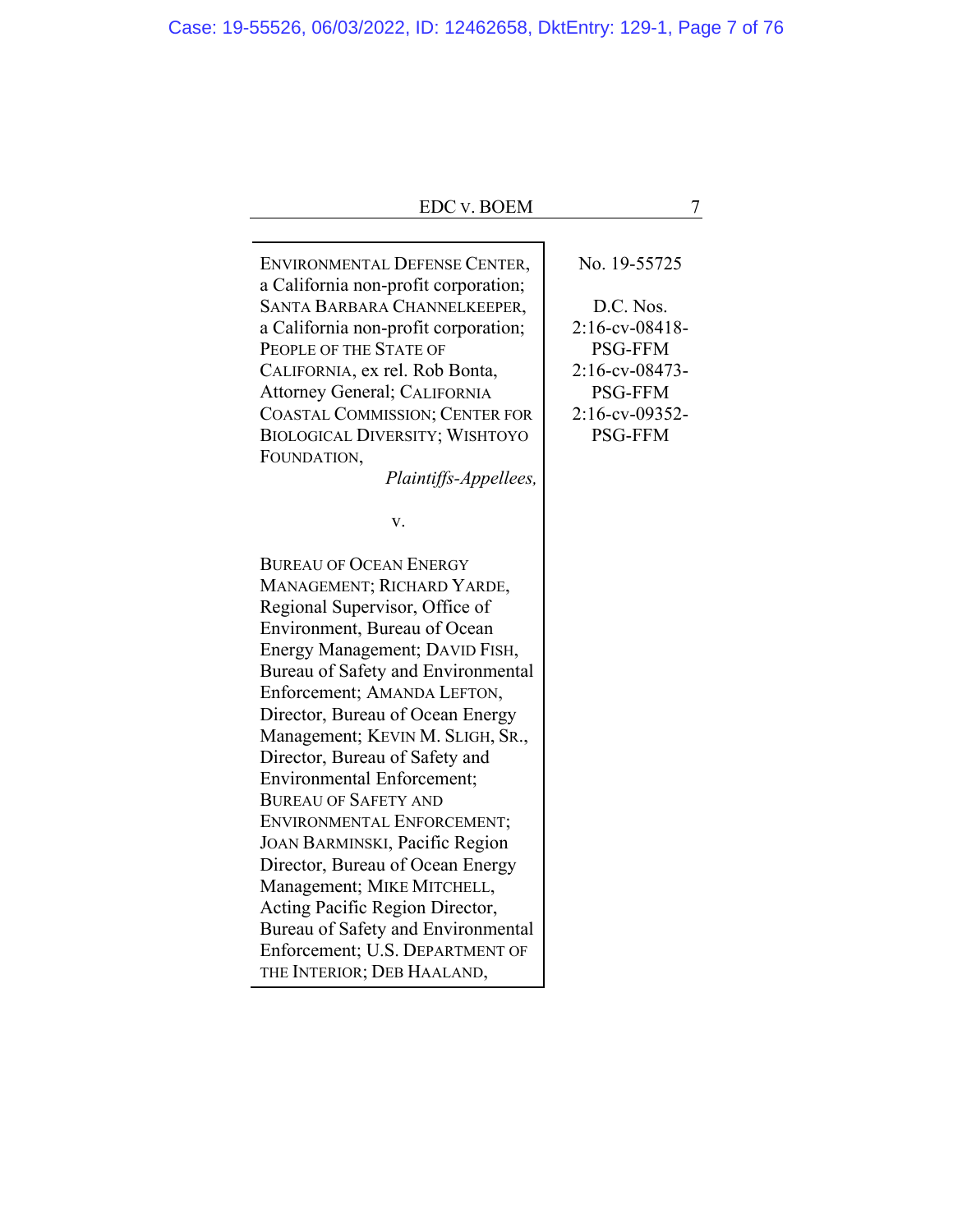8 EDC v. BOEM Secretary of the Interior, *Defendants-Appellants,* and AMERICAN PETROLEUM INSTITUTE; EXXON MOBIL CORPORATION; DCOR, LLC, *Intervenor-Defendants.* PEOPLE OF THE STATE OF CALIFORNIA, ex rel. Rob Bonta, Attorney General; CALIFORNIA COASTAL COMMISSION, *Plaintiffs-Appellants,* and ENVIRONMENTAL DEFENSE CENTER, a California non-profit corporation; SANTA BARBARA CHANNELKEEPER, a California non-profit corporation; CENTER FOR BIOLOGICAL DIVERSITY; WISHTOYO FOUNDATION, *Plaintiffs,* v. BUREAU OF OCEAN ENERGY MANAGEMENT; RICHARD YARDE, Regional Supervisor, Office of Environment, Bureau of Ocean Energy Management; DAVID FISH, No. 19-55727 D.C. Nos. 2:16-cv-08418- PSG-FFM 2:16-cv-08473- PSG-FFM 2:16-cv-09352- PSG-FFM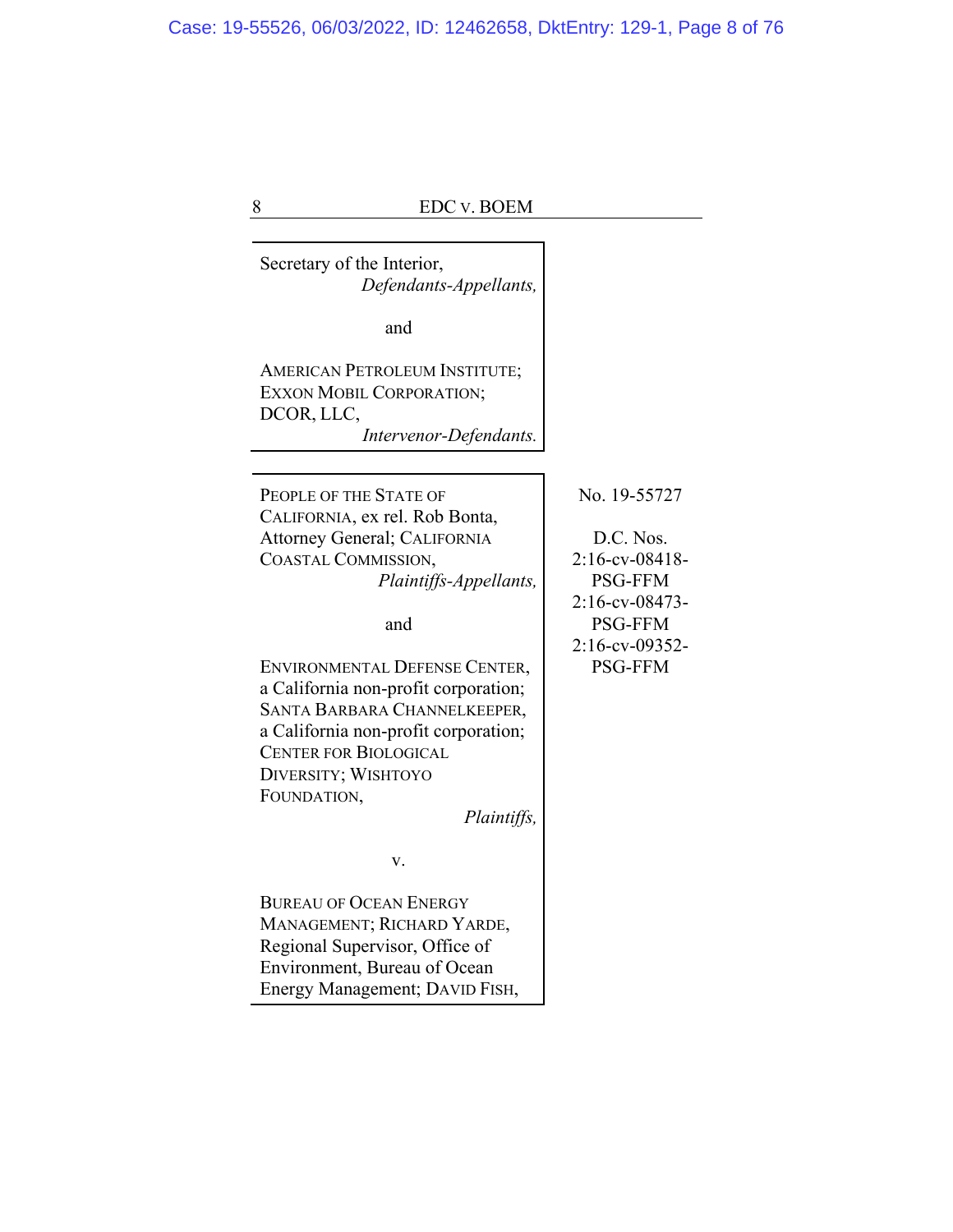Case: 19-55526, 06/03/2022, ID: 12462658, DktEntry: 129-1, Page 9 of 76

# EDC V. BOEM 9

Bureau of Safety and Environmental Enforcement; AMANDA LEFTON, Director, Bureau of Ocean Energy Management; KEVIN M. SLIGH, SR., Director, Bureau of Safety and Environmental Enforcement; BUREAU OF SAFETY AND ENVIRONMENTAL ENFORCEMENT; JOAN BARMINSKI, Pacific Region Director, Bureau of Ocean Energy Management; MIKE MITCHELL, Acting Pacific Region Director, Bureau of Safety and Environmental Enforcement; U.S. DEPARTMENT OF THE INTERIOR; DEB HAALAND, Secretary of the Interior, *Defendants-Appellees,*

AMERICAN PETROLEUM INSTITUTE; EXXON MOBIL CORPORATION; DCOR, LLC, *Intervenor-Defendants-Appellees.*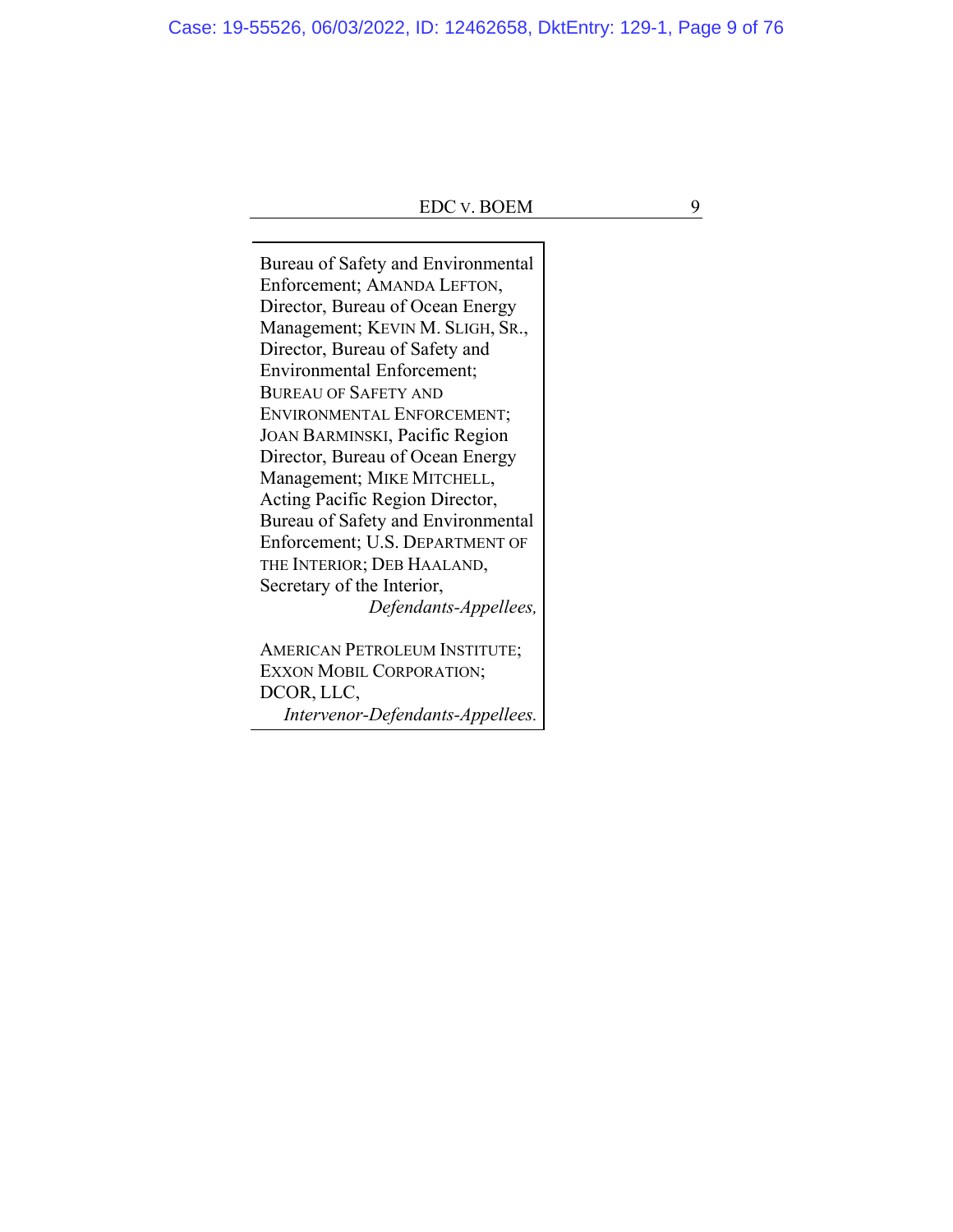| 10<br><b>EDC v. BOEM</b>                                              |                                     |
|-----------------------------------------------------------------------|-------------------------------------|
| <b>CENTER FOR BIOLOGICAL</b>                                          | No. 19-55728                        |
| DIVERSITY; WISHTOYO                                                   |                                     |
| FOUNDATION,                                                           | D.C. Nos.                           |
| Plaintiffs-Appellants,                                                | $2:16$ -cv-08418-<br><b>PSG-FFM</b> |
| and                                                                   | $2:16$ -cv-08473-<br><b>PSG-FFM</b> |
| ENVIRONMENTAL DEFENSE CENTER,<br>a California non-profit corporation; | 2:16-cv-09352-<br><b>PSG-FFM</b>    |
| SANTA BARBARA CHANNELKEEPER,<br>a California non-profit corporation;  |                                     |
| PEOPLE OF THE STATE OF<br>CALIFORNIA, ex rel. Rob Bonta,              | <b>OPINION</b>                      |
| Attorney General; CALIFORNIA                                          |                                     |
| COASTAL COMMISSION,<br>Plaintiffs,                                    |                                     |
| V.                                                                    |                                     |
| <b>BUREAU OF OCEAN ENERGY</b>                                         |                                     |
| MANAGEMENT; RICHARD YARDE,                                            |                                     |
| Regional Supervisor, Office of<br>Environment, Bureau of Ocean        |                                     |
| Energy Management; DAVID FISH,                                        |                                     |
| Bureau of Safety and Environmental                                    |                                     |
| Enforcement; AMANDA LEFTON,                                           |                                     |
| Director, Bureau of Ocean Energy                                      |                                     |
| Management; KEVIN M. SLIGH, SR.,                                      |                                     |
| Director, Bureau of Safety and                                        |                                     |
| <b>Environmental Enforcement;</b>                                     |                                     |
| <b>BUREAU OF SAFETY AND</b>                                           |                                     |
| ENVIRONMENTAL ENFORCEMENT;                                            |                                     |
| JOAN BARMINSKI, Pacific Region                                        |                                     |
| Director, Bureau of Ocean Energy                                      |                                     |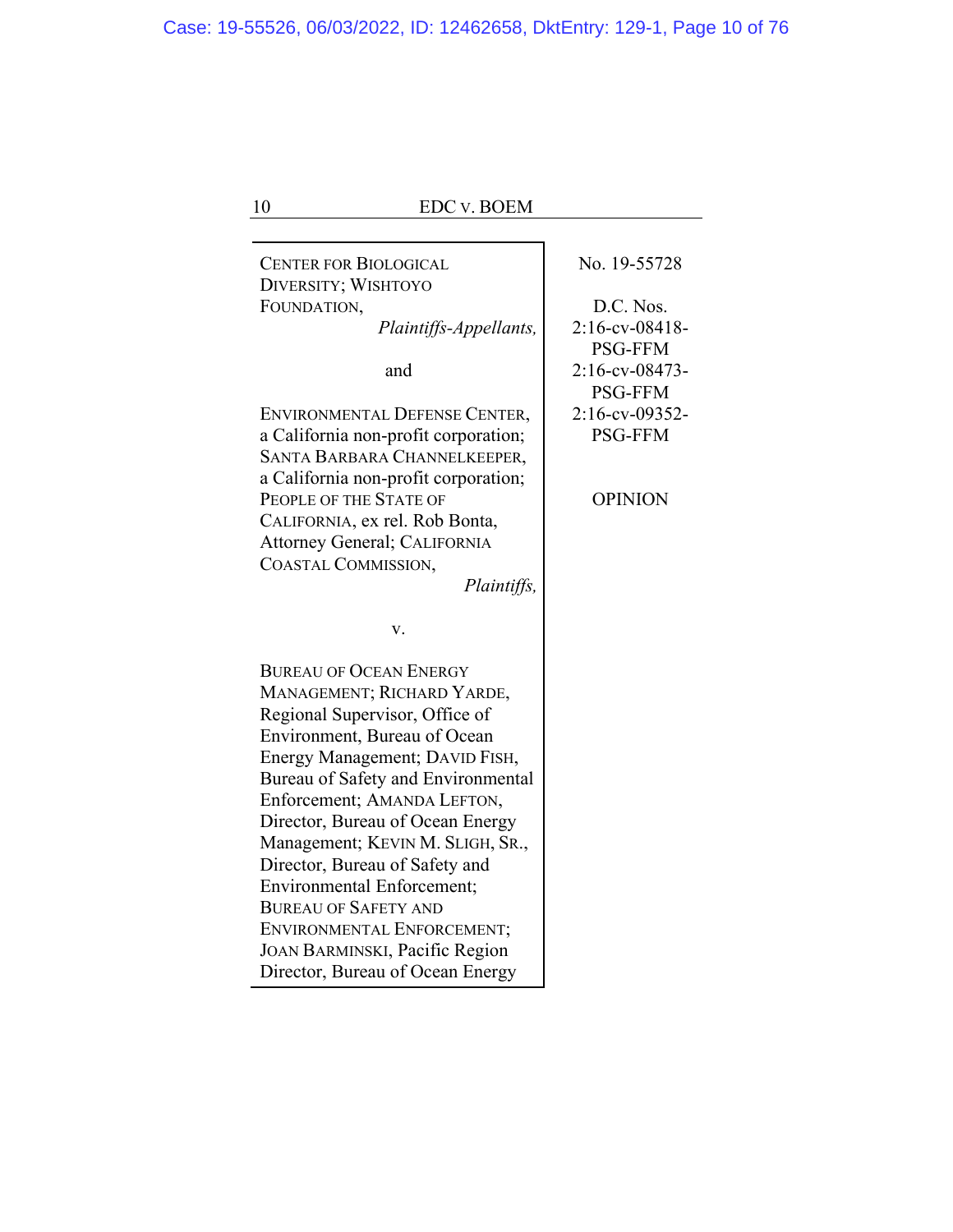Management; MIKE MITCHELL, Acting Pacific Region Director, Bureau of Safety and Environmental Enforcement; U.S. DEPARTMENT OF THE INTERIOR; DEB HAALAND, Secretary of the Interior, *Defendants-Appellees,*

AMERICAN PETROLEUM INSTITUTE; EXXON MOBIL CORPORATION; DCOR, LLC, *Intervenor-Defendants-Appellees.*

Appeal from the United States District Court for the Central District of California Philip S. Gutierrez, Chief District Judge, Presiding

> Argued and Submitted October 18, 2021 San Francisco, California

> > Filed June 3, 2022

Before: J. Clifford Wallace, Ronald M. Gould, and Carlos T. Bea, Circuit Judges.

Opinion by Judge Gould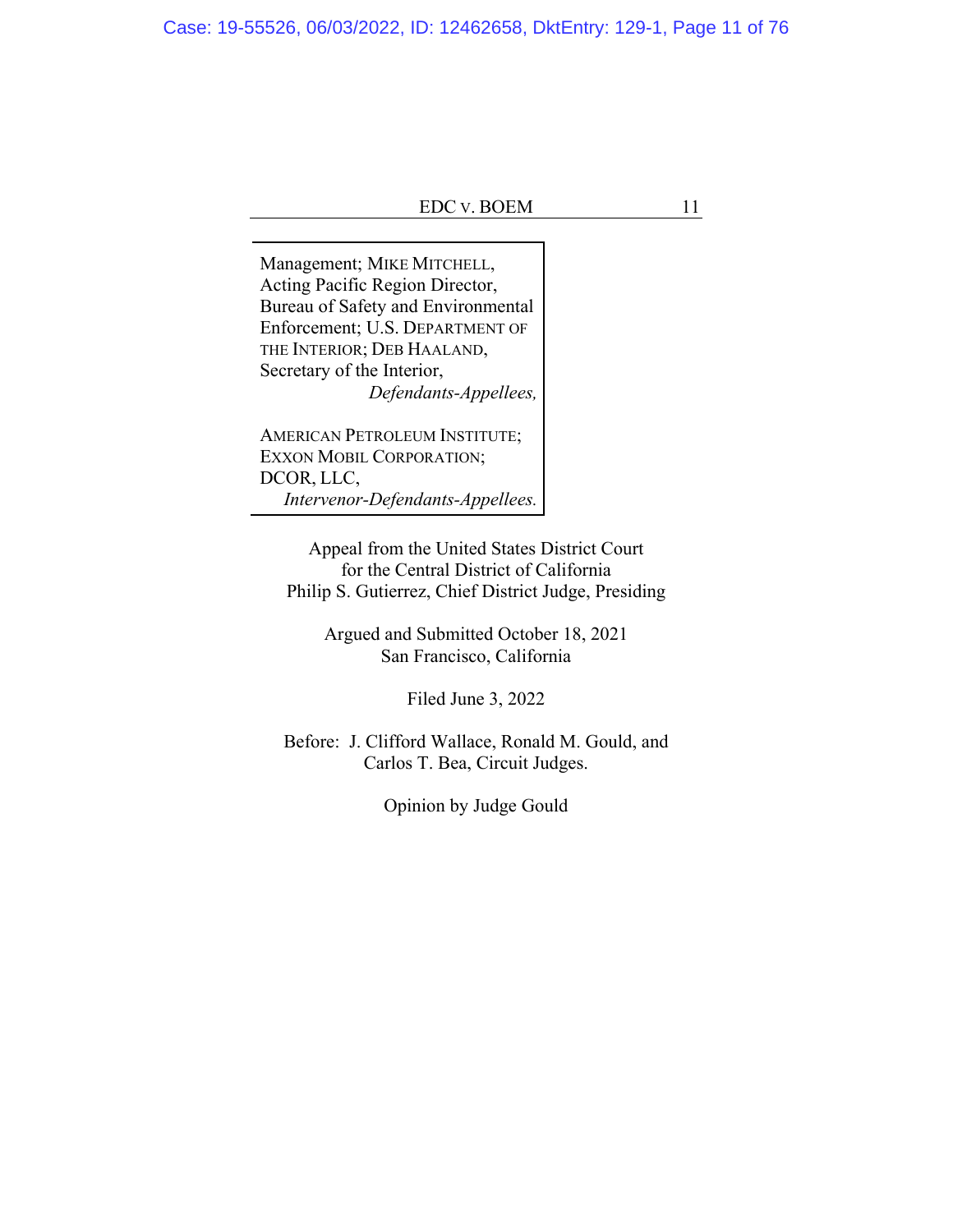# **SUMMARY\***

# **Environmental Law**

The panel reversed the district court's grant of summary judgment to federal defendants on plaintiffs' National Environmental Policy Act ("NEPA") claims, and affirmed the grant of summary judgment to plaintiffs on the Endangered Species Act ("ESA") and Coastal Zone Management Act ("CZMA") claims, in actions – brought by environmental groups, the State of California, and the California Coastal Commission – alleging federal agencies violated environmental laws when they authorized unconventional oil drilling methods on offshore platforms in the Pacific Outer Continental Shelf off the coast of California.

Environmental groups learned through Freedom of Information Act requests that agencies within the U.S. Department of the Interior had authorized permits for offshore well stimulation treatments without first conducting the normally-required environmental review. Pursuant to settlements between the environmental groups and the federal agencies – the Bureau of Ocean Energy Management (BOEM) and the Bureau of Safety and Environmental Enforcement (BSEE), the agencies issued an Environmental Assessment ("EA") evaluating the use of offshore well simulation treatments and did not prepare a full Environmental Impact Statement ("EIS"). The agencies concluded that the use of these treatments would not pose a significant environmental impact and issued a finding of No

**<sup>\*</sup>** This summary constitutes no part of the opinion of the court. It has been prepared by court staff for the convenience of the reader.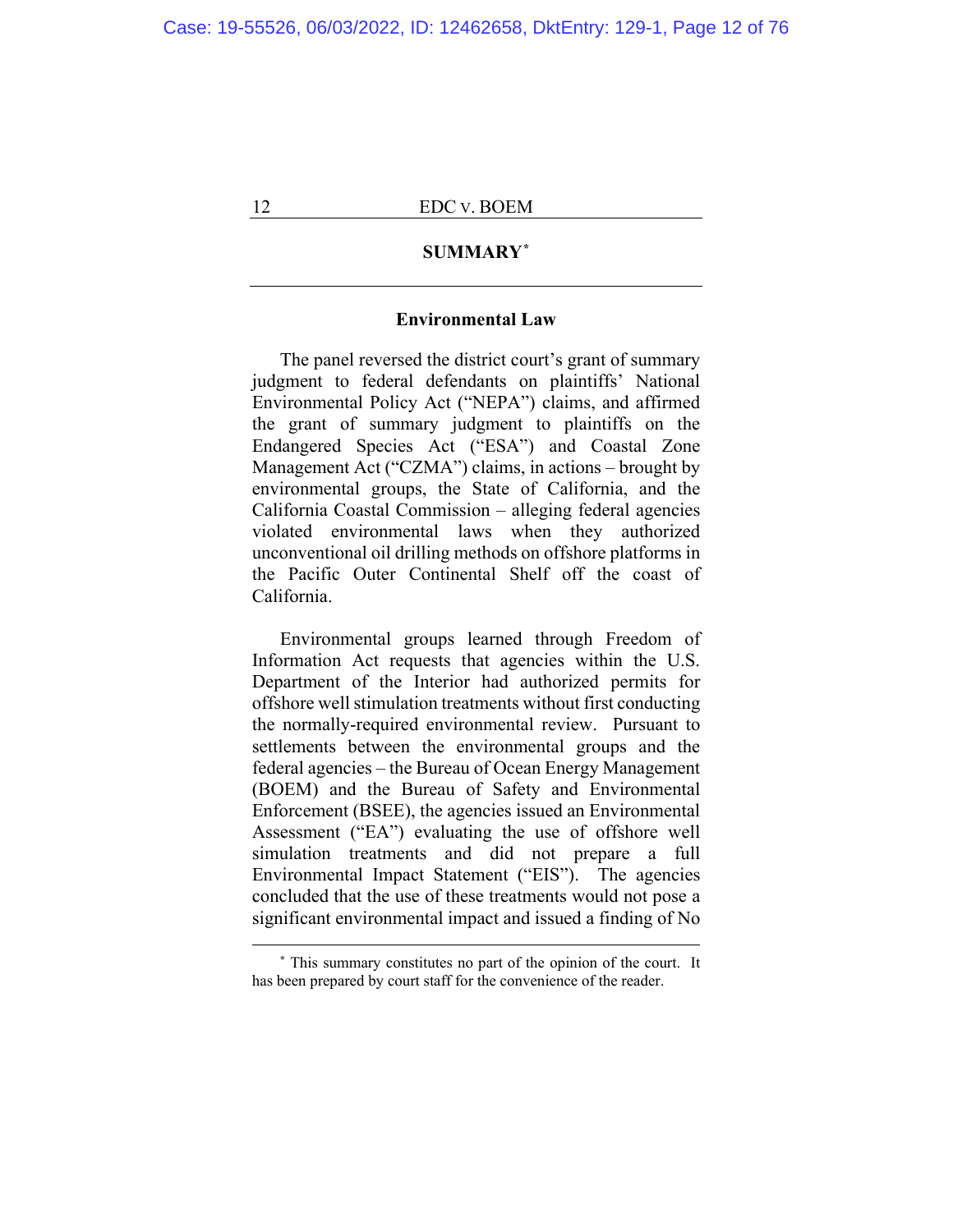Significant Impact ("FONSI"). Petroleum industry defendants intervened.

The panel first concluded that that it had jurisdiction to review the challenges to the agencies' EA and FONSI and that plaintiffs' claims were ripe for review now. After reviewing the agencies' EA and FONSI, the panel held that the agencies failed to take the hard look required by NEPA in issuing their EA and that they should have prepared an EIS for their proposed action. The panel reversed the summary judgment to defendants on the NEPA claims and granted summary judgment to plaintiffs on those claims; affirmed the district court's summary judgment to plaintiffs on the ESA and CZMA claims; and held that the district court did not abuse its discretion in fashioning injunctive relief.

Specifically, on the issues of jurisdiction, first, the panel held that the programmatic EA and FONSI met both prongs of the test set forth in *Bennett v. Spear*, 520 U.S. 154, 177– 78 (1997), for final agency action under the Administrative Procedure Act: the EA and FONSI marked the consummation of the agency's decision-making process; and the EA and FONSI determined rights and obligations and were actions from which legal consequences would flow. Second, concerning the ripeness of the NEPA and CZMA claims, the panel held that the agencies' action satisfied the test for prudential ripeness under *Ohio Forestry Ass'n, Inc. v. Sierra Club*, 523 U.S. 726, 733 (1998). Delayed review would cause hardship to plaintiffs because they were alleging only procedural violations in this case; reviewing plaintiffs' claims at this point would not inappropriately interfere with further administrative action; and there was no need for further factual development.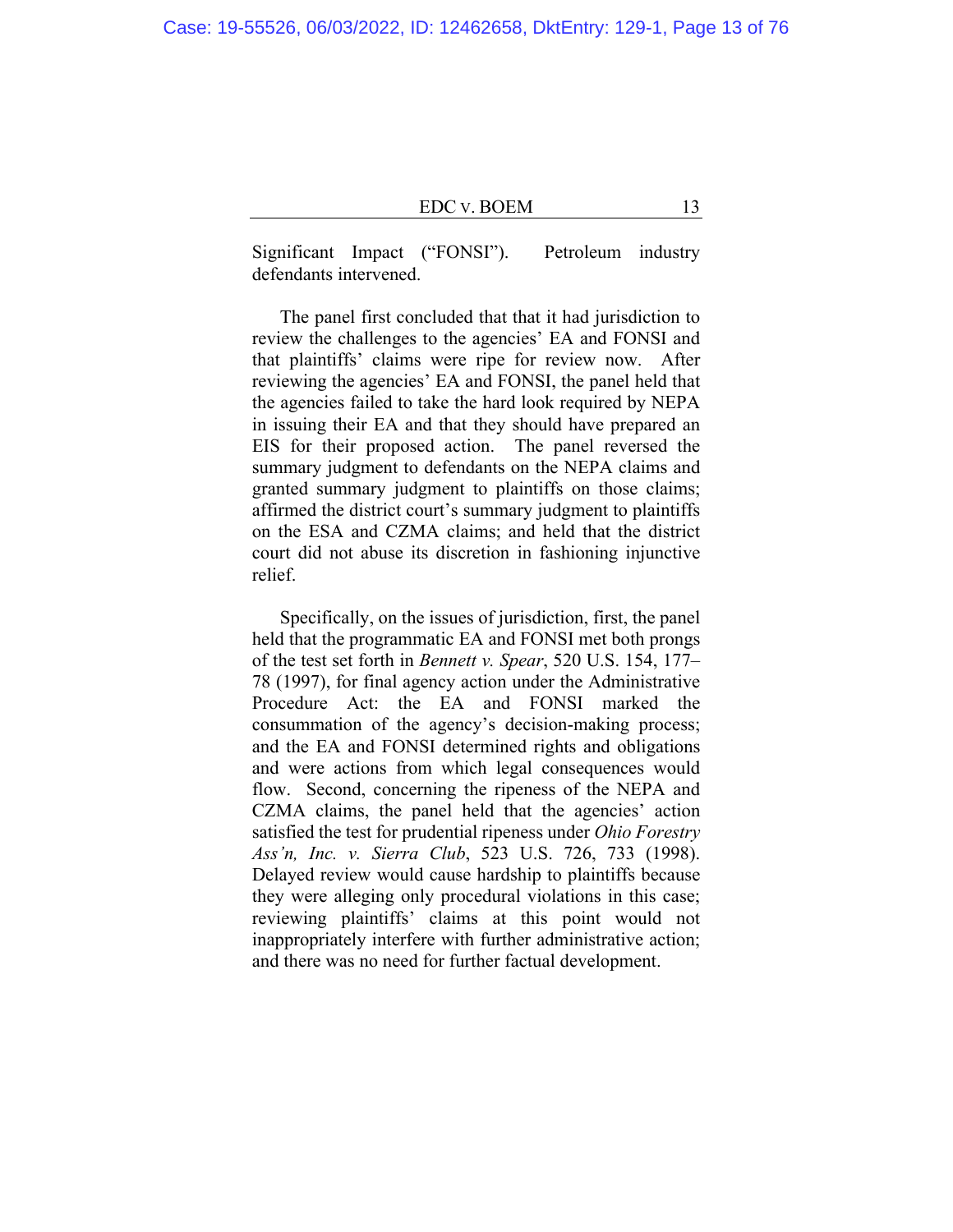Concerning the merits of plaintiffs' NEPA claims, first, plaintiffs claimed that the agencies violated NEPA because the agencies' EA was inadequate. The panel held that the EA's findings relied on the incorrect assumption that well stimulation treatment would be infrequent, and the panel concluded that the agencies acted arbitrarily and capriciously by offering an analysis that ran counter to the evidence before the agency, and failed to take the requisite hard look in arriving at their conclusion. The panel held further that the agencies acted arbitrarily and capriciously by assuming in the EA that compliance with a permit issued by the Environmental Protection Agency under the Clean Water Act would render the impacts of well stimulation treatments insignificant. Second, plaintiffs also contended that the EA violated NEPA because the agencies failed to consider a reasonable range of alternatives and relied upon a too narrow statement of purpose and need in the EA. The panel held that in light of the discretion afforded the agencies, the EA's statement of "purpose and need" did not unduly constrain the agencies' consideration of alternatives regarding the use of well stimulation treatments. The panel held further, however, that the agencies did not meet their obligations under NEPA to give consideration to all reasonable alternatives.

Plaintiffs also challenged the agencies' decision not to prepare an EIS as a separate violation of NEPA. Here, the environmental impacts of extensive offshore fracking were largely unexplored. The important issues here warranted a full NEPA analysis in an EIS: offshore well stimulation treatments may adversely effect endangered or threatened species; well stimulation treatments in the Pacific Outer Continental Shelf would affect unique geographic areas; and the effects of offshore well stimulation treatments are highly uncertain and involve unknown risks. The panel held that the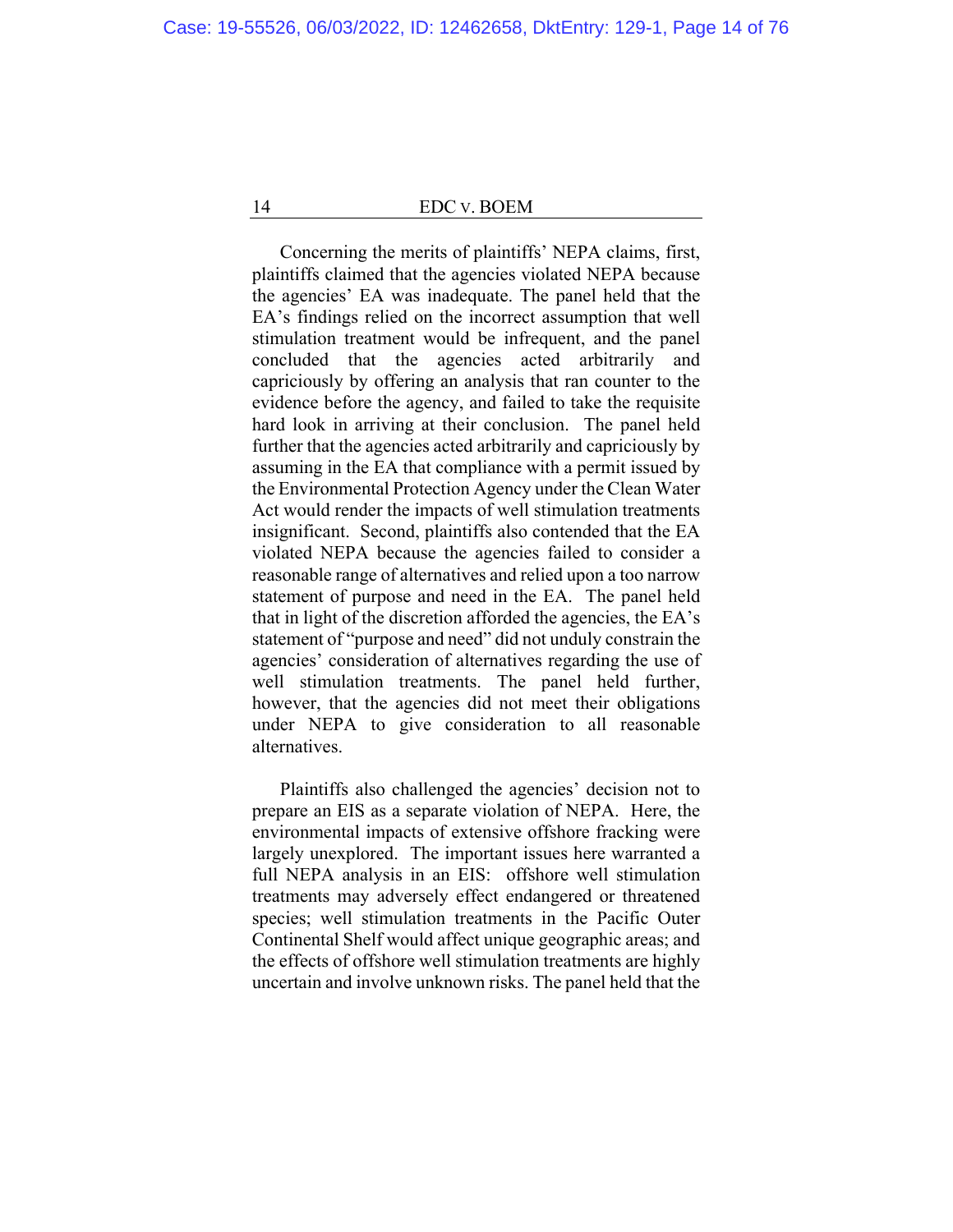agencies acted arbitrarily and capriciously by not preparing an EIS, and by limiting their assessment to an EA that did not fully evaluate the environmental impacts of fracking. The panel vacated the inadequate EA, and remanded to the district court with instructions to amend its injunction to prohibit the agencies from approving permits for well stimulation treatments until the agencies have issued an EIS and have fully and fairly evaluated all reasonable alternatives.

The environmental groups alleged that the federal agencies violated the ESA's consultation requirement, and the district court granted summary judgment to plaintiffs on this issue. The panel rejected the agencies' sole argument on appeal that the ESA claim was not ripe, and there was no agency action requiring consultation. BOEM and BSEE have advised the court that consultation with the U.S. Fish and Wildlife Service are still ongoing, which make this claim ripe for review. The panel used a two-step test to determine whether an action qualified as a sufficient "agency action" under the ESA. First, the panel held that the district court correctly held that by issuing the EA and FONSI for the proposed action of allowing well stimulation treatments offshore California, the agencies "affirmatively authorized" private companies to proceed with these treatments. Second, the panel held that the agencies had discretion to influence for the benefit of a protected species where throughout the EA, the agencies presented and dismissed alternative options that would have imposed restrictions affecting the oil companies' subsequent applications. The programmatic analysis and approval of the use of offshore well stimulation treatments without restriction in the EA and FONSI met the definition of "agency action." The panel affirmed the district court's summary judgment to the environmental groups on the ESA claim.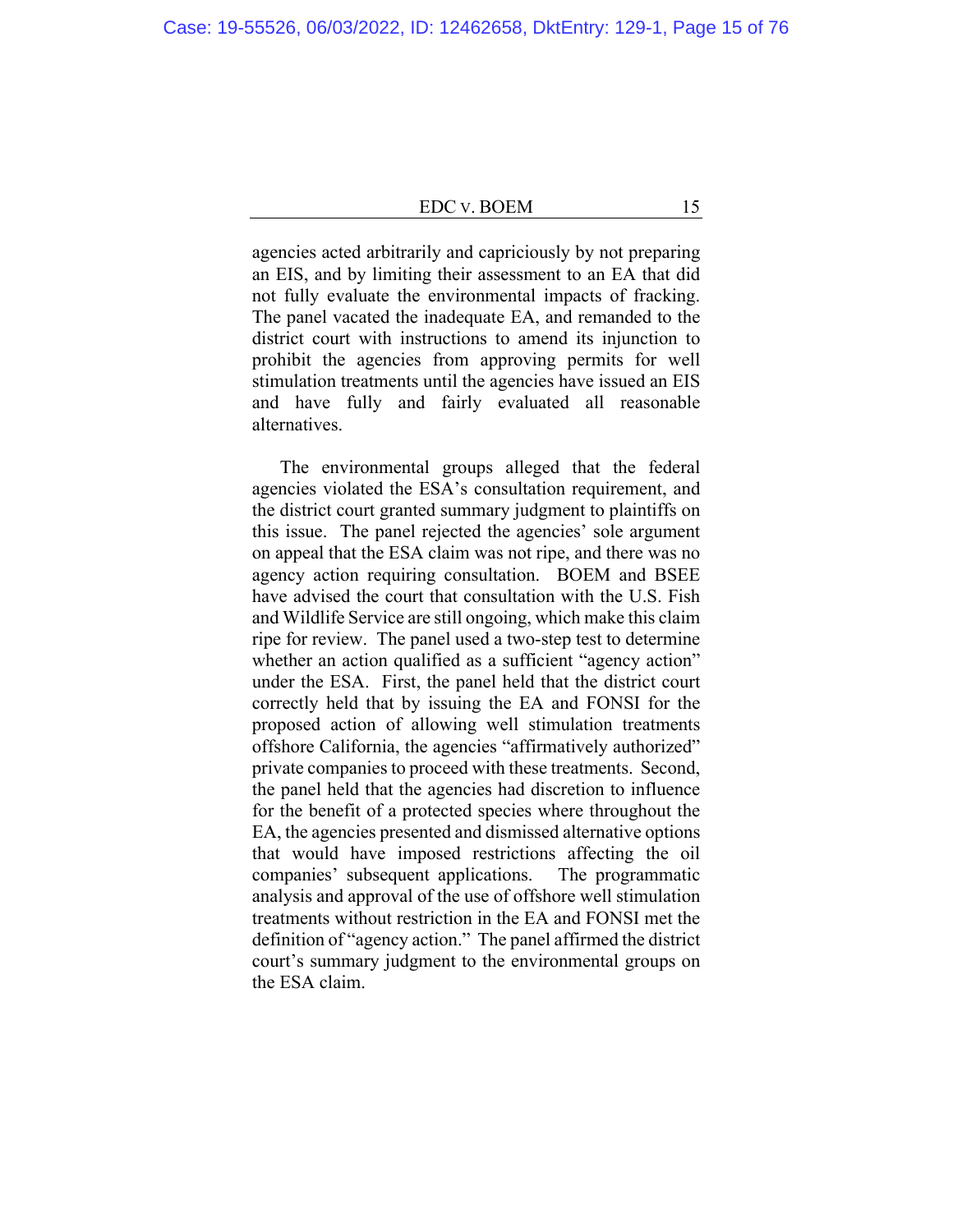The panel next turned to California's CZMA claim, alleging that the agencies violated the CZMA because they did not conduct a consistency review to determine whether the use of offshore well stimulation was consistent with California's coastal management plan. The panel agreed with the district court that the agencies' proposed action to allow well stimulation treatments in the Pacific Outer Continental Shelf qualified as a "Federal agency activity" under  $\S$  (c)(1) of the CZMA. Specifically, the panel held that the proposed action met the CZMA regulations' broadly definition of "Federal agency activity." The panel rejected the agencies and Intervenors' contention that the programmatic EA was a "bare NEPA analysis" document divorced from any agency action. The panel also held that the proposed action fell outside the scope of  $\S$  (c)(3) of the CZMA, which would have precluded review under  $\S$  (c)(1). The panel concluded that the agencies violated the CZMA by failing to conduct the requisite consistency review, and summary judgment was properly granted to California on the CZMA claims.

Intervenors Exxon Mobil Corporation and DCOR, LLC challenged the injunctive relief the district court awarded to remedy the ESA and CZMA violations, which enjoined the agencies from approving any permits allowing well stimulation treatments offshore California until the agencies completed consultation with the Fish and Wildlife Service and consistency review with California. The panel held that it was reasonable for the district court to conclude that the agencies' violations of the ESA and CZMA would result in irreparable harm if the agencies could approve well stimulation treatment permits before the protective environmental requirements of these statutes were followed. The panel also held that the district court did not abuse its discretion in its analysis of the other three factors for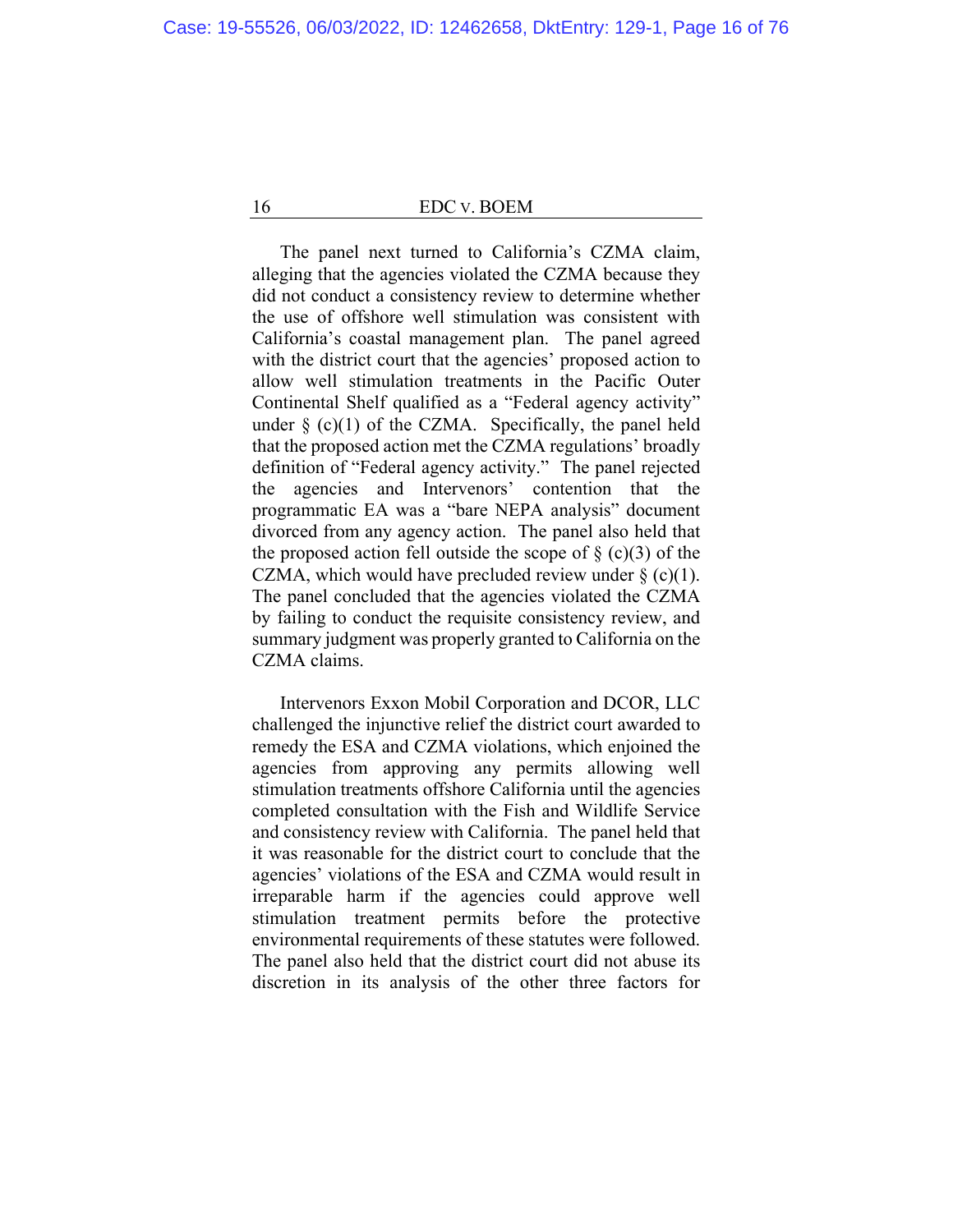injunctive relief. The panel affirmed the injunctive relief previously fashioned by the district court and remanded with instructions that the district court amend its injunctions to enjoin the agencies from approving well stimulation treatment permits until the agencies issue a complete EIS, rather than the inadequate EA on which they had relied.

# **COUNSEL**

George Torgun (argued), Deputy Attorney General; Jamee Jordan Patterson, David A. Zonana, and David G. Alderson, Supervising Deputy Attorneys General; Daniel A. Olivas and Edward H. Ochoa, Senior Assistant Attorneys General; Rob Bonta, Attorney General; Office of the Attorney General, Oakland, California; for Plaintiffs-Appellees/Cross-Appellants People of the State of California and California Coastal Commission.

Margaret M. Hall (argued) and Linda J. Krop, Santa Barbara, California, for Plaintiffs-Appellees/Cross-Appellants Environmental Defense Center and Santa Barbara Channelkeeper.

James A. Maysonett (argued), Michael T. Gray, and Joseph H. Kim, Attorneys; Eric Grant, Deputy Assistant Attorney General; Environment and Natural Resources Division, United States Department of Justice, Washington, D.C., for Defendants-Appellees/Appellants Bureau of Ocean Energy Management, Richard Yarde, David Fish, Amanda Lefton, Kevin M. Sligh Sr., Bureau of Safety and Environmental Enforcement, Joan Barminski, Mike Mitchell, U.S. Department of the Interior, and Deb Haaland.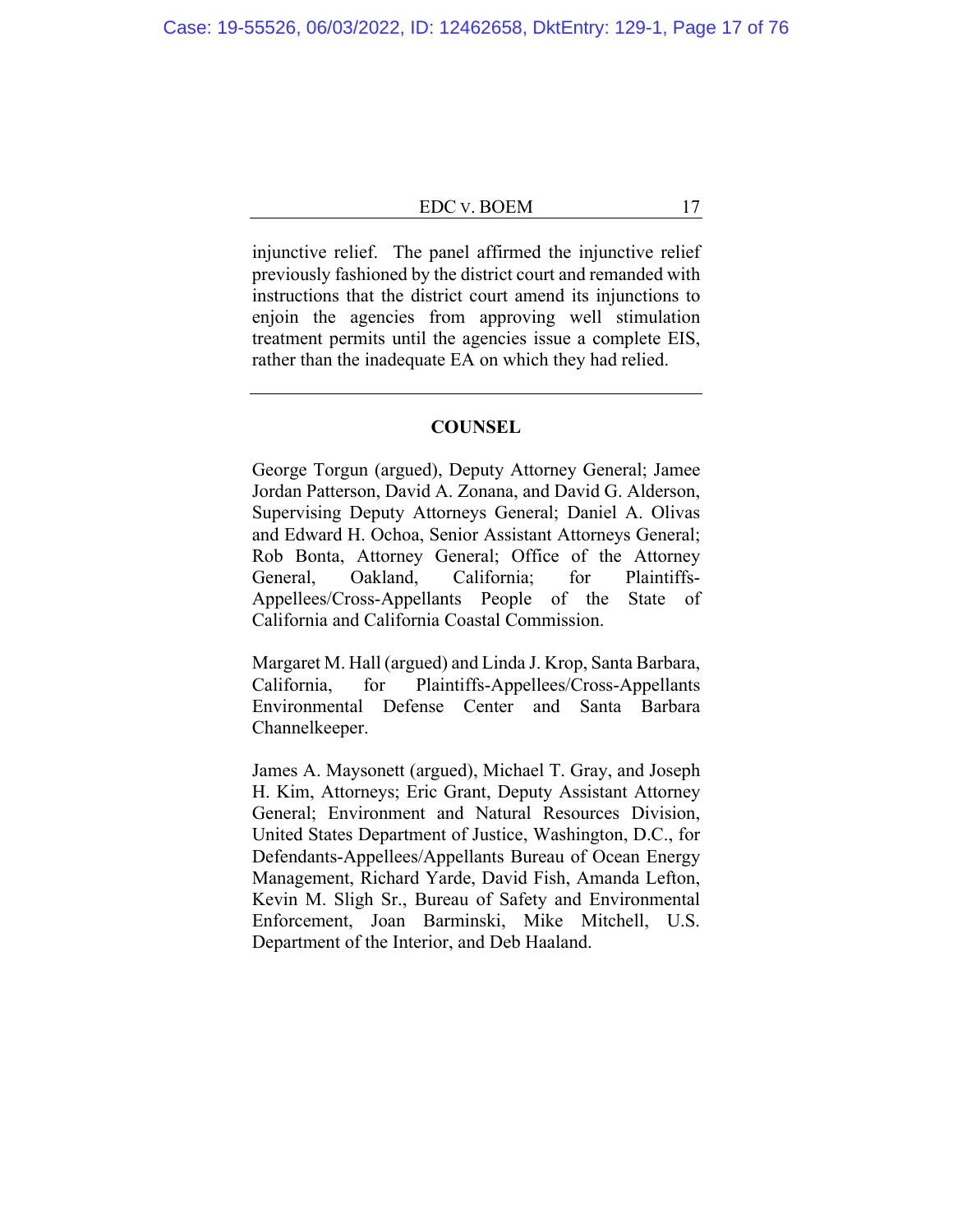Jonathan A. Hunter (argued), Jones Walker LLP, New Orleans, Louisiana; M. Randall Oppenheimer and Dawn Sestito, O'Melveny & Myers LLP, Los Angeles, California; Stephen W. Wiegand, Liskow & Lewis, New Orleans, Louisiana; for Intervenor-Defendant-Appellee Exxon Mobil Corporation.

Steven J. Rosenbaum and Bradley K. Ervin, Covington & Burling LLP, Washington, D.C., for Intervenor-Defendant-Appellant/Cross-Appellee American Petroleum Institute.

L. Poe Leggette, Baker & Hostetler LLP, Houston, Texas, for Intervenor-Defendant-Appellee/Appellant DCOR, LLC.

Kristen Monsell and Emily Jeffers, Center for Biological Diversity, Oakland, California, for Plaintiffs-Appellees/Cross-Appellants Center for Biological Diversity and Wishtoyo Foundation.

Noah Garrison, Santa Monica, California, for Amici Curiae Members of U.S. House of Representatives.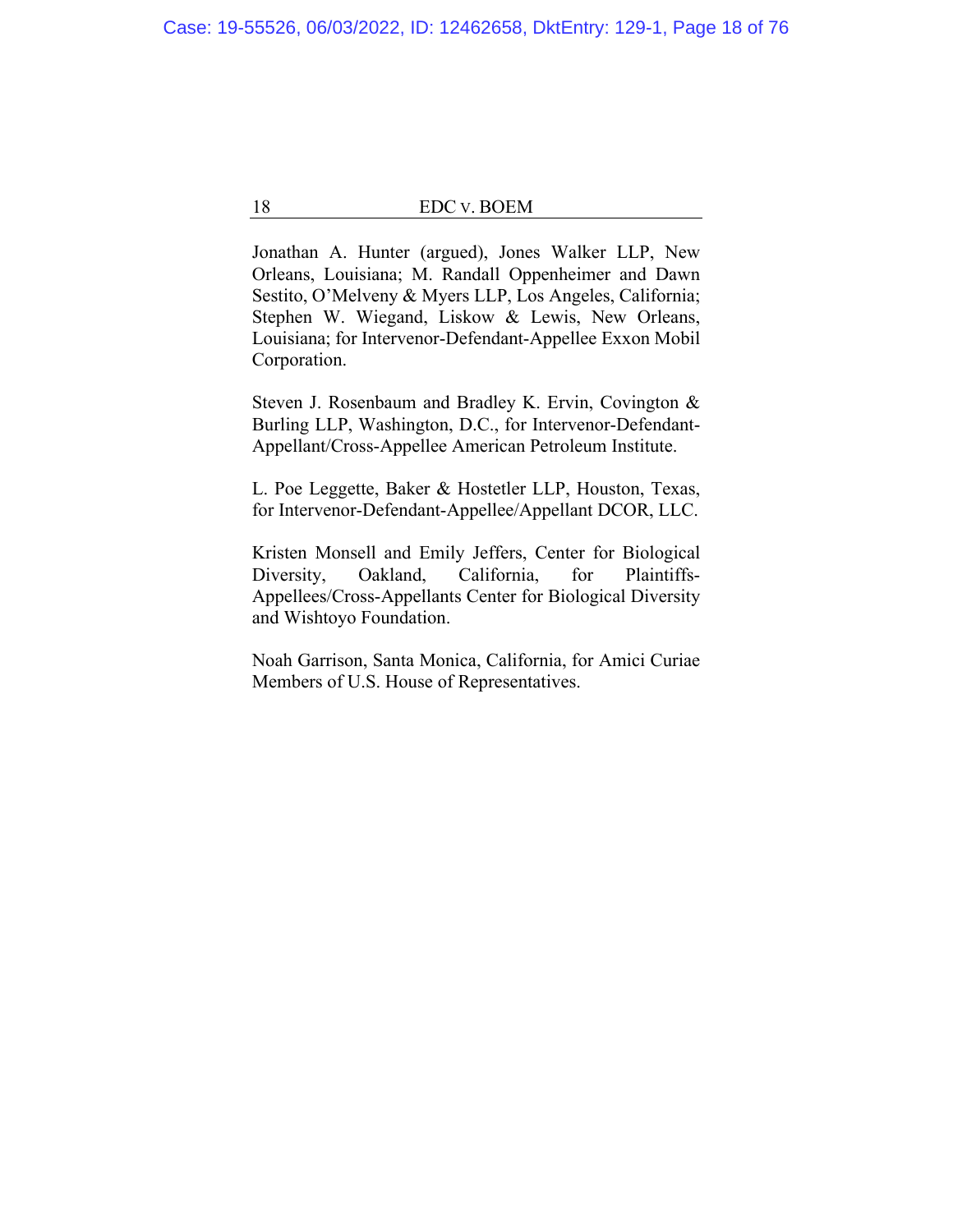#### **OPINION**

GOULD, Circuit Judge:

State boundaries extend three miles from their coastlines. Although the land and water beyond that is subject to federal control, coastal states are entitled to participate in the federal government's decisions concerning this area, known as the Outer Continental Shelf. This appeal concerns the federal government's authorization of unconventional oil drilling methods on offshore platforms in the Pacific Outer Continental Shelf. These unconventional oil drilling methods are known within the oil and gas industry as "well stimulation treatments" and encompass, among other techniques, what is known colloquially as fracking.**<sup>1</sup>** Well stimulation treatments prolong drilling operations by enabling oil companies to extract oil otherwise unreachable using conventional drilling methods. These stimulation treatments pose unknown risks, or so Plaintiffs contend, because their environmental impacts have not been fully studied.

Many of the questions that arise from this appeal are a result of its unique procedural posture. For offshore oil and development activities, agencies are supposed to conduct environmental review of proposed activities *before* approving permits authorizing private companies to conduct such activities. But here, environmental groups learned through Freedom of Information Act ("FOIA") requests that agencies within the U.S. Department of the Interior had

**<sup>1</sup>** The district court and the parties use "WST" to refer to well stimulation treatments. We decline to use that abbreviation in this opinion but do not alter quotes from the administrative record in which that abbreviation is used.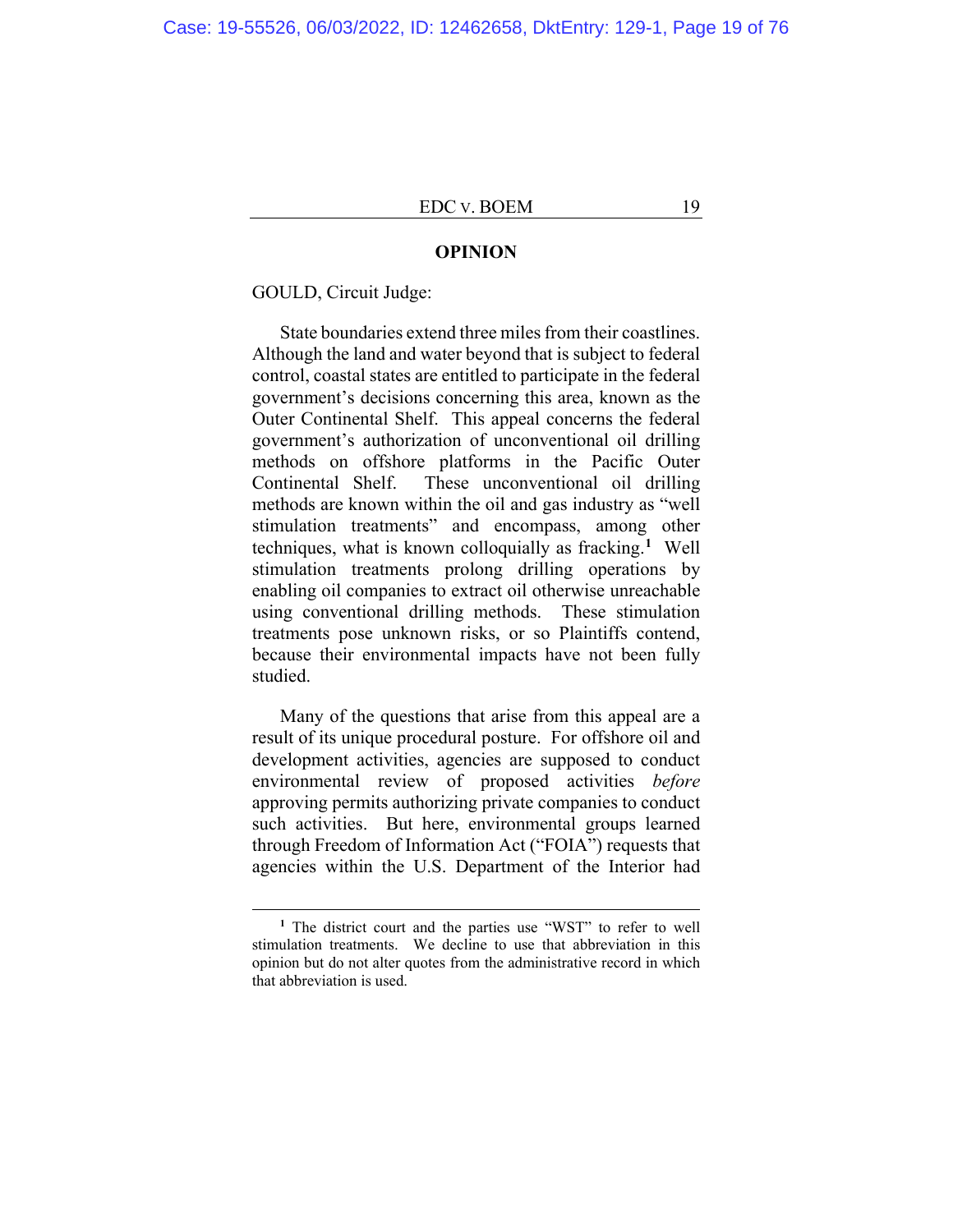authorized permits for offshore well stimulation treatments without first conducting the normally-required environmental review. The federal agencies, the Bureau of Ocean Energy Management ("BOEM") and the Bureau of Safety and Environmental Enforcement ("BSEE"), agreed to conduct an environmental review only after being sued by and reaching settlement agreements with the environmental groups involved in this litigation: the Environmental Defense Center ("EDC"), the Santa Barbara Channelkeeper, the Center for Biological Diversity ("CBD"), and the Wishtoyo Foundation. Pursuant to the settlements, the agencies issued an Environmental Assessment ("EA") evaluating the use of offshore well simulation treatments and did not prepare a full Environmental Impact Statement ("EIS"). The agencies ultimately concluded that the use of these treatments would not pose a significant environmental impact and issued a Finding of No Significant Impact ("FONSI").

The environmental groups considered the agencies' environmental review to be inadequate and sued once again. In this litigation, they assert claims under the National Environmental Policy Act ("NEPA"), 42 U.S.C. § 4321 *et seq*., and under the Endangered Species Act ("ESA"), 16 U.S.C. § 1531 *et seq.*, against BOEM, BSEE, and the responsible federal agency officials. The State of California and the California Coastal Commission (collectively, "California") also sued, alleging that the agencies violated NEPA and the Coastal Zone Management Act ("CZMA"), 16 U.S.C. § 1451 *et seq.*, by not reviewing the use of well stimulation treatments for consistency with California's coastal management program. Exxon Mobil Corporation ("Exxon"), the American Petroleum Institute ("API"), and DCOR, LLC ("DCOR") intervened, and the cases were consolidated. So, the litigants before us include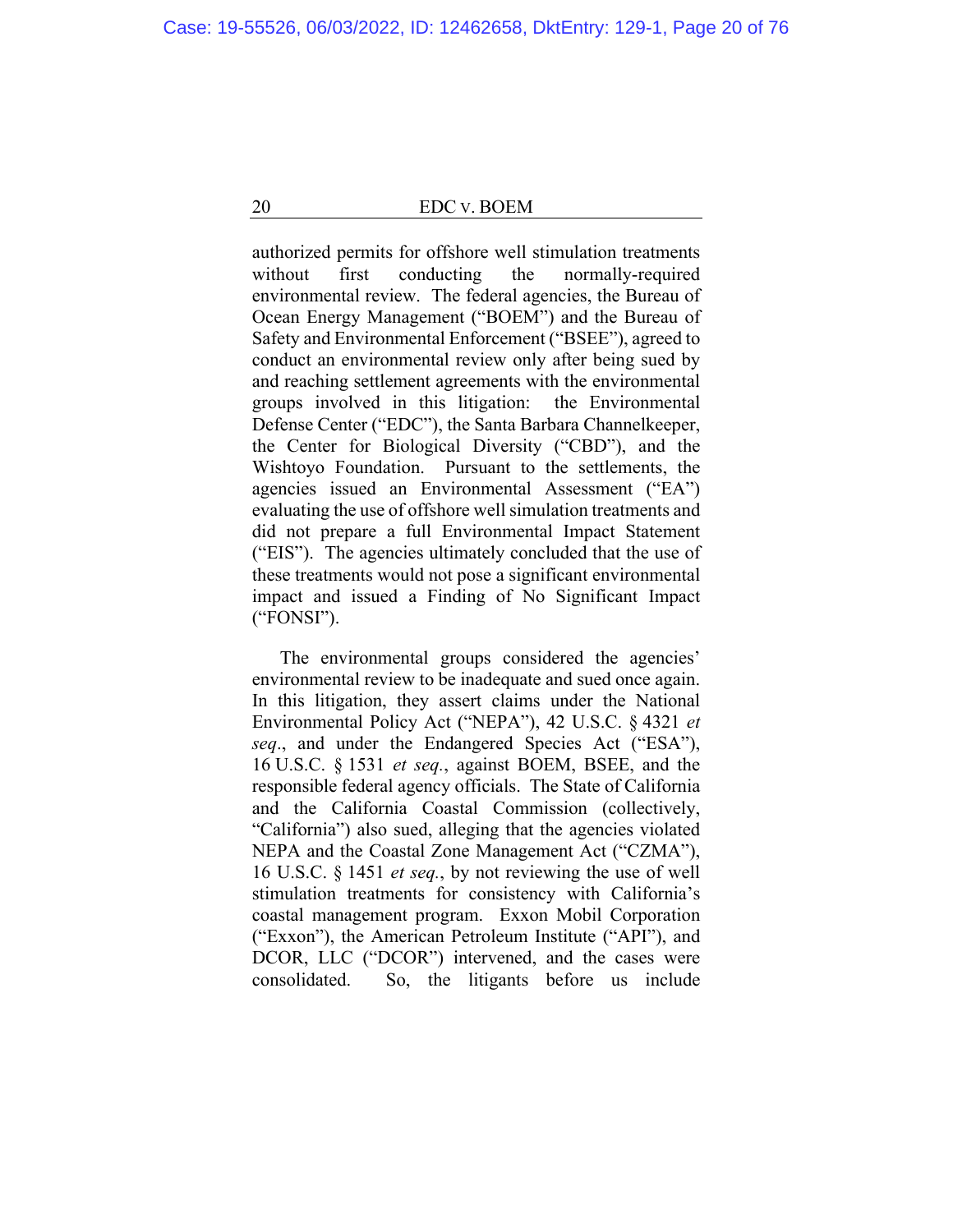environmental group Plaintiffs, state Plaintiffs, federal agency Defendants, and intervening petroleum industry Defendants.**<sup>2</sup>**

The district court granted summary judgment to Defendants on the NEPA claims, and to Plaintiffs on the ESA and the CZMA claims. All parties timely appealed.

We have jurisdiction over this appeal under 28 U.S.C. § 1291, and we affirm in part and reverse in part. We address in turn the following issues: (1) whether the programmatic environmental review was final agency action under the Administrative Procedure Act ("APA"); (2) whether the claims are ripe for review now or when the agencies approve specific permit applications; (3) whether the agencies' EA and FONSI violated NEPA; (4) whether the agencies violated the ESA by not conducting required consultation with other relevant federal agencies; and (5) whether the agencies violated the CZMA by not conducting a consistency review with California's costal program. These issues are addressed in Sections II through V, *infra*.

The essential, and recurring, question raised by this case is whether an agency's conclusion in a programmatic environmental review that a proposed action would not have a significant environmental impact constitutes agency authorization of that proposed action, even if the agency will have to approve subsequent, individual permits before that action can occur. This question resurfaces throughout this opinion in different forms, as we must decide whether the agencies' programmatic environmental review constitutes "final agency action" under the APA, "agency action" under

**<sup>2</sup>** The panel thanks all parties and amici curiae for their extensive legal briefing, which has assisted the Court.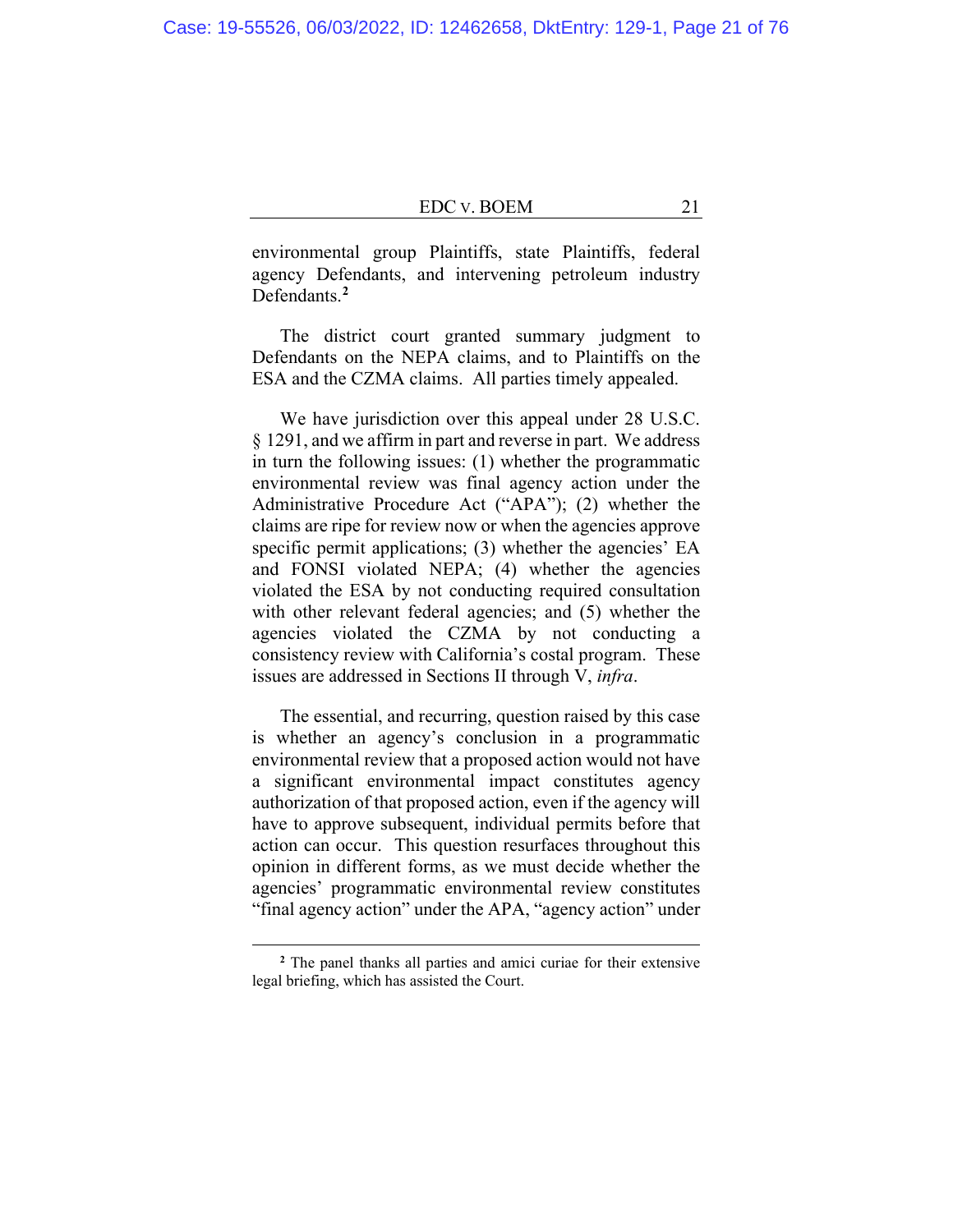the ESA, and "Federal agency activity" under the CZMA. We answer the various iterations of this question in the affirmative.

We first conclude that we have jurisdiction to review the challenges to the agencies' EA and FONSI and that Plaintiffs' claims are ripe for review now. After reviewing the agencies' EA and FONSI, we hold that the agencies failed to take the hard look required by NEPA in issuing their EA and that they should have prepared an EIS for their proposed action. We reverse the district court's grant of summary judgment to Defendants on the NEPA claims, and we grant summary judgment to Plaintiffs on these claims. We affirm the district court's grant of summary judgment to Plaintiffs on the ESA and the CZMA claims. And we hold that the district court did not abuse its discretion in fashioning injunctive relief.

# **I. BACKGROUND**

### **A. Factual Background**

Federal law provides that state boundaries extend three nautical miles from their coastlines. 43 U.S.C. § 1312. The submerged land and water beyond the state boundary, known as the Outer Continental Shelf, *id.* §§ 1331(a), 1332(1), is subject to federal control. This appeal centers on the use of well stimulation treatments in the Pacific Outer Continental Shelf.

# **1. Offshore drilling**

Declaring that the oil and natural gas reserves beneath the Outer Continental Shelf are a "vital national resource," Congress enacted the Outer Continental Shelf Lands Act ("OCSLA") to govern the development of offshore oil and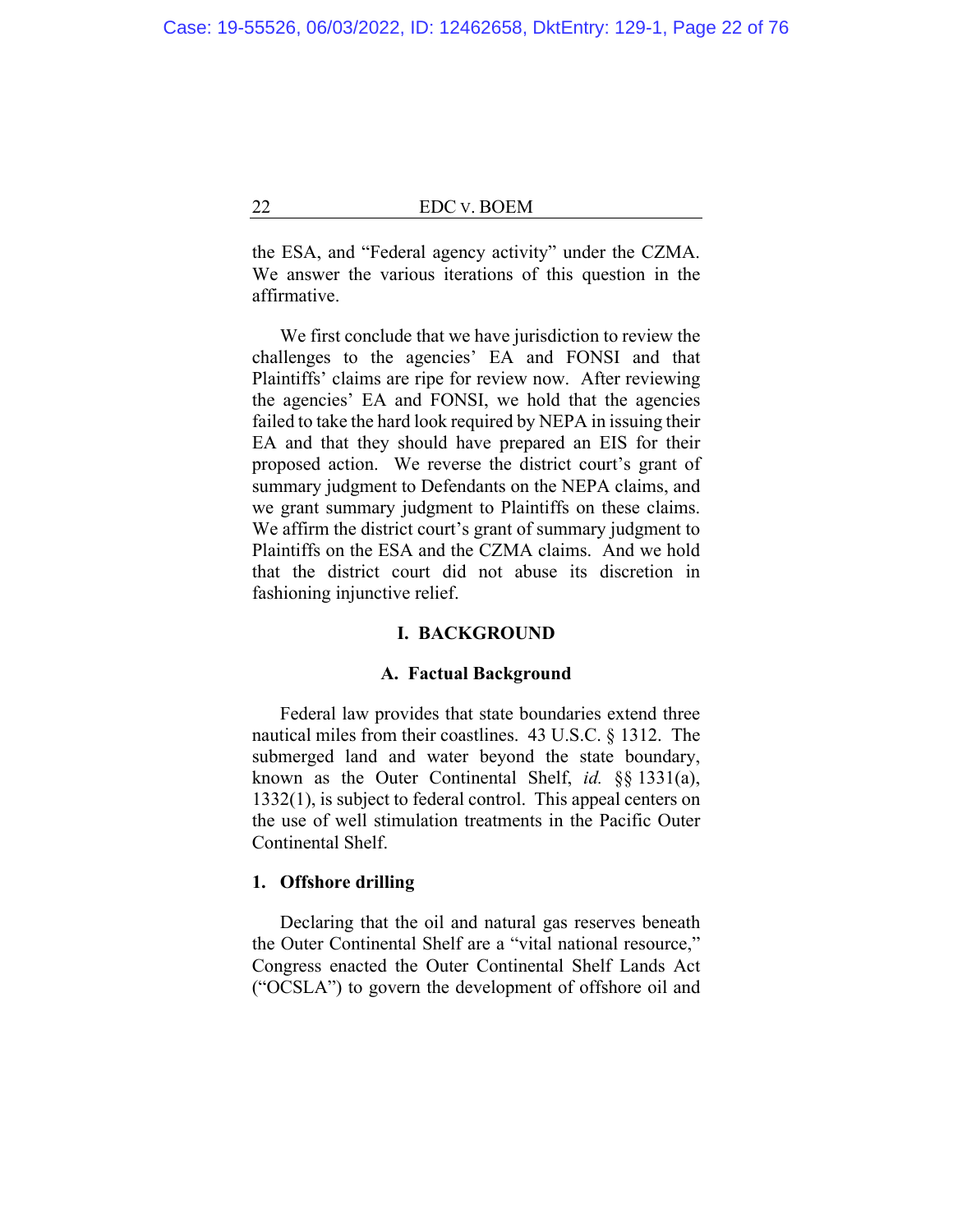gas resources in this region, while recognizing the crucial need to balance resource development with the protection of the human, marine, and coastal environments. *Id.* § 1332(3). The OCSLA provides for the right of coastal states to participate in decisions concerning the Outer Continental Shelf "to the extent consistent with the national interest." *Id.*   $$1332(4)(C).$ 

Congress created four phases for offshore oil and gas production. First, the Department of the Interior creates a leasing program to meet national energy needs for a fiveyear period. *See id.* § 1344. Second, the Department of the Interior holds lease sales. *See id.* § 1337. Third, the winning bidders obtain leases and submit exploration plans to the Department of the Interior, and these plans, if approved, authorize exploratory drilling. *See id.* § 1340. Fourth, if lessees discover commercially viable oil and gas deposits through their exploratory drilling, they then file development and production plans that would authorize them to construct a platform, install equipment, lay pipeline, and conduct other development activities. *See id.* § 1351. Before commercial drilling, lessees must submit an Application for Permit to Drill or an Application for Permit to Modify. The Department of the Interior can then approve the drilling operations, approve with modification, or deny the application. *See generally* 30 C.F.R. §§ 250.410–465; *id.* § 550.281. Lessees are required to revise an approved development and production plan if they make certain operational changes, like changing the type or volume of production or increasing the amount of emissions or waste, or if they propose to conduct activities that require approval of a license or permit that is not described in their approved plan. *Id.* § 550.283. *Id.* BOEM and BSEE, two agencies within the Department of the Interior, manage the oil and gas activities described in OSCLA.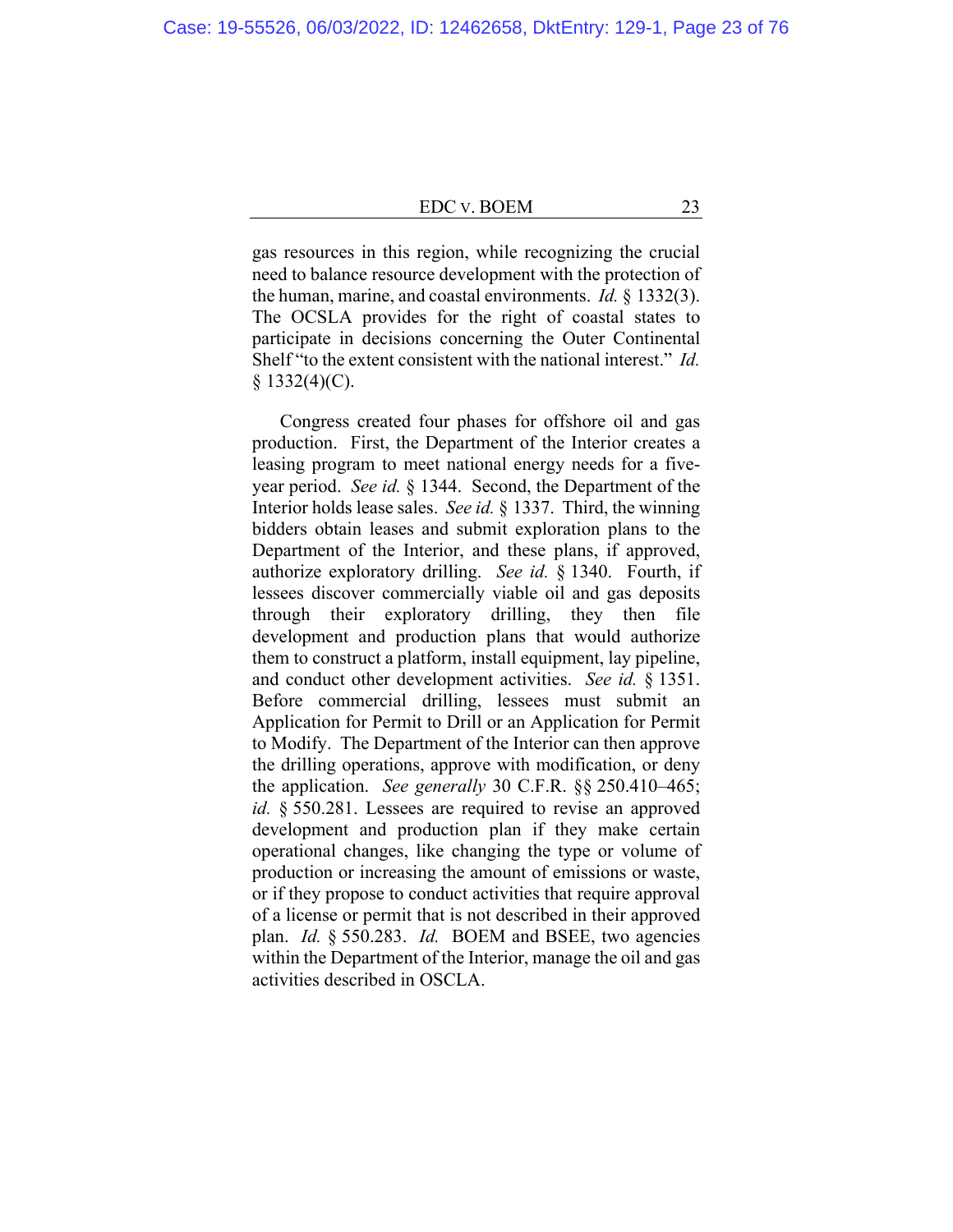There are 23 oil and gas platforms in the federal waters on the Pacific Outer Continental Shelf off the coast of California. Oil companies installed these platforms between 1967 and 1989 and continue to rely on development and production plans approved in that time period for their drilling activities.

# **2. Well stimulation treatments**

Well stimulation treatments include oil extraction techniques that allow oil production to continue from wells with declining reservoirs. These practices prolong drilling operations, and expand total production, by enabling oil companies to extract oil otherwise unreachable using conventional drilling methods. The well stimulation treatments at issue in this case primarily consist of hydraulic fracturing (commonly known as fracking), which involves injecting a mixture of water, sand, and chemicals into a well at an extremely high pressure to fracture the rock formation.**<sup>3</sup>**

Well stimulation treatments pose a variety of risks. Not all of the chemicals used in well stimulation treatments have been studied, but the known chemicals include carcinogens, mutagens, toxins, and endocrine disruptors. These chemicals can harm aquatic animals and other wildlife in the areas where well stimulation treatments are used. Well stimulation treatments also emit pollutants, including carcinogens and endocrine disruptors, into the air. And the high pressures used in these treatments can increase the risk

**<sup>3</sup>** This case also involves the use of acid fracturing and matrix acidizing. Acid fracturing is similar to fracking but involves applying an acid solution at a high pressure to etch channels into the rock. Matrix acidizing involves injecting a mixture of acids to dissolve the rock, rather than fracture it. All three types of treatments make it easier for oil and gas to pass through the subterranean rock for extraction.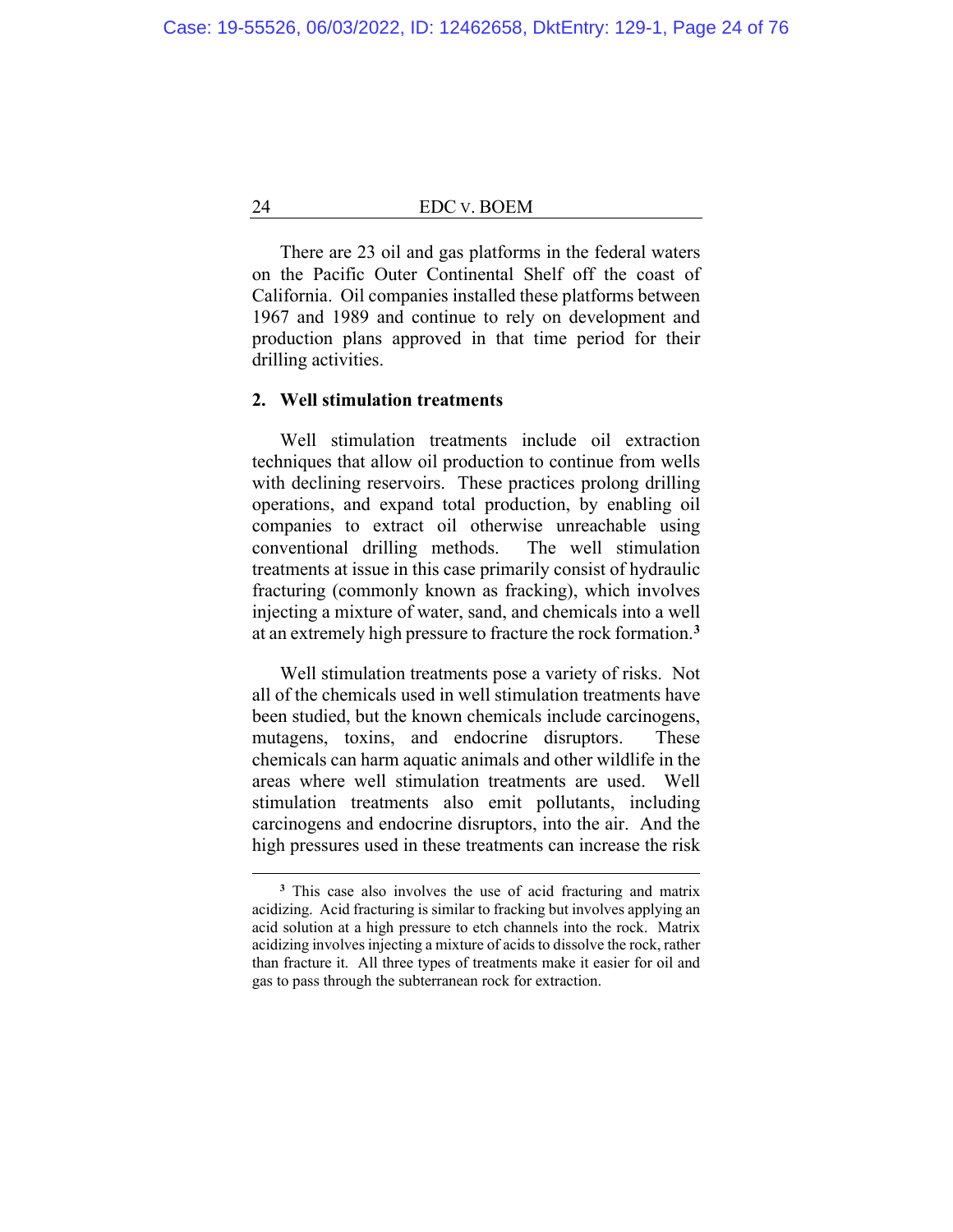of oil spills, especially because well stimulation treatments are often used on old wells. Enhanced well life and increased production thus come with a potential environmental price.

# **B. Procedural History**

This appeal stems from prior litigation between the parties concerning the use of well stimulation treatments off the coast of California. In 2012, Plaintiff EDC began to suspect the use of well stimulation treatments on platforms in the Pacific Outer Continental Shelf. Through FOIA requests, EDC discovered that the relevant federal agencies had granted 51 permits authorizing oil companies to perform well stimulation treatments off the coast of California without any environmental review whatsoever.

# **1. Prior litigation, settlement, and environmental review**

After the federal agencies refused to conduct an environmental review of these treatments, EDC and CBD brought separate lawsuits alleging that the agencies had violated NEPA. The lawsuits culminated in similar settlement agreements, in which the agencies agreed to conduct a programmatic EA pursuant to NEPA to study the environmental impacts of well stimulation treatments in the Pacific Outer Continental Shelf. The agencies also agreed to a temporary moratorium on permit approvals authorizing well stimulation treatments until they completed the stated environmental review.

Pursuant to the settlement agreements, the agencies issued a draft EA in February 2016 that examined the programmatic effects of allowing well stimulation treatments in the Pacific Outer Continental Shelf. There was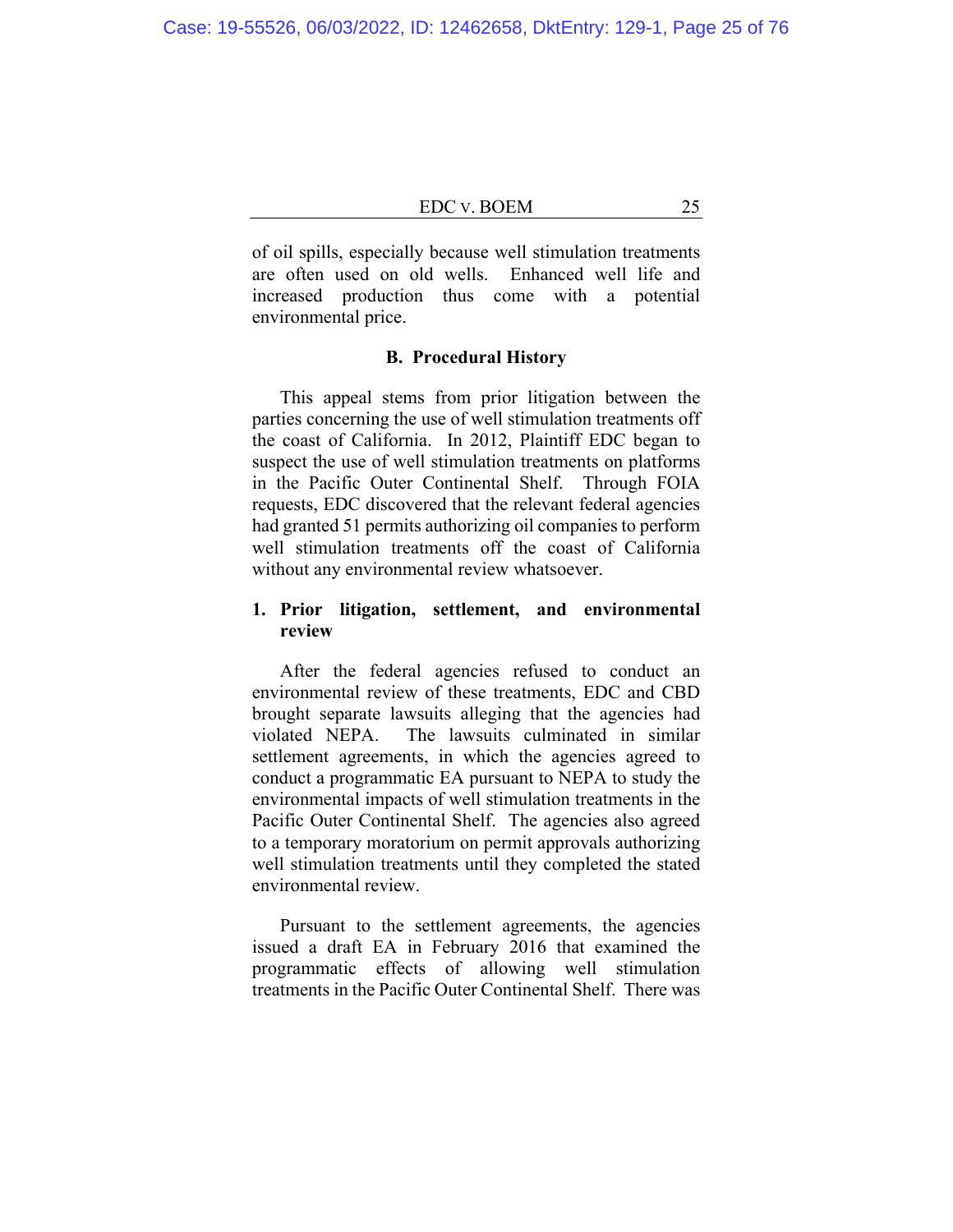a thirty-day public comment period, during which the agencies received thousands of comments from individuals, scientists, federal and state agencies, and elected officials. The agencies published a final programmatic EA and FONSI in May 2016.

The "Proposed Action" that the programmatic EA examined was "allow[ing] the use of selected well stimulation treatments on the 43 current active leases and 23 operating platforms" in the Pacific Outer Continental Shelf without restrictions. Under NEPA, agencies must evaluate the environmental impacts of alternatives to the proposed action, and it specifically mandates consideration of a "no action" alternative. 42 U.S.C. § 4332; 40 C.F.R. § 1502.14. In the EA, the agencies considered four courses of action as options: (1) the proposed action of allowing the use of well stimulation treatments without restriction; (2) allowing well stimulation treatments with a minimum depth restriction; (3) allowing well stimulation treatments with a prohibition on the open water discharge of fluids; and (4) the required "no action" alternative of prohibiting well stimulation treatments. The environmental impacts of the first three alternatives were all based on a forecast of authorizing up to five well stimulation treatments per year.

Based on the analysis in the programmatic EA, the agencies determined that the proposed action of allowing well stimulation treatments without restriction "would not cause any significant impacts" and accordingly, the federal agencies issued a FONSI, which concluded the NEPA environmental review process. In doing so, the agencies did not consult with the U.S. Fish and Wildlife Service or the National Marine Fisheries Service pursuant to the ESA before issuing their final EA and FONSI, nor did they review the proposed action in the EA for consistency with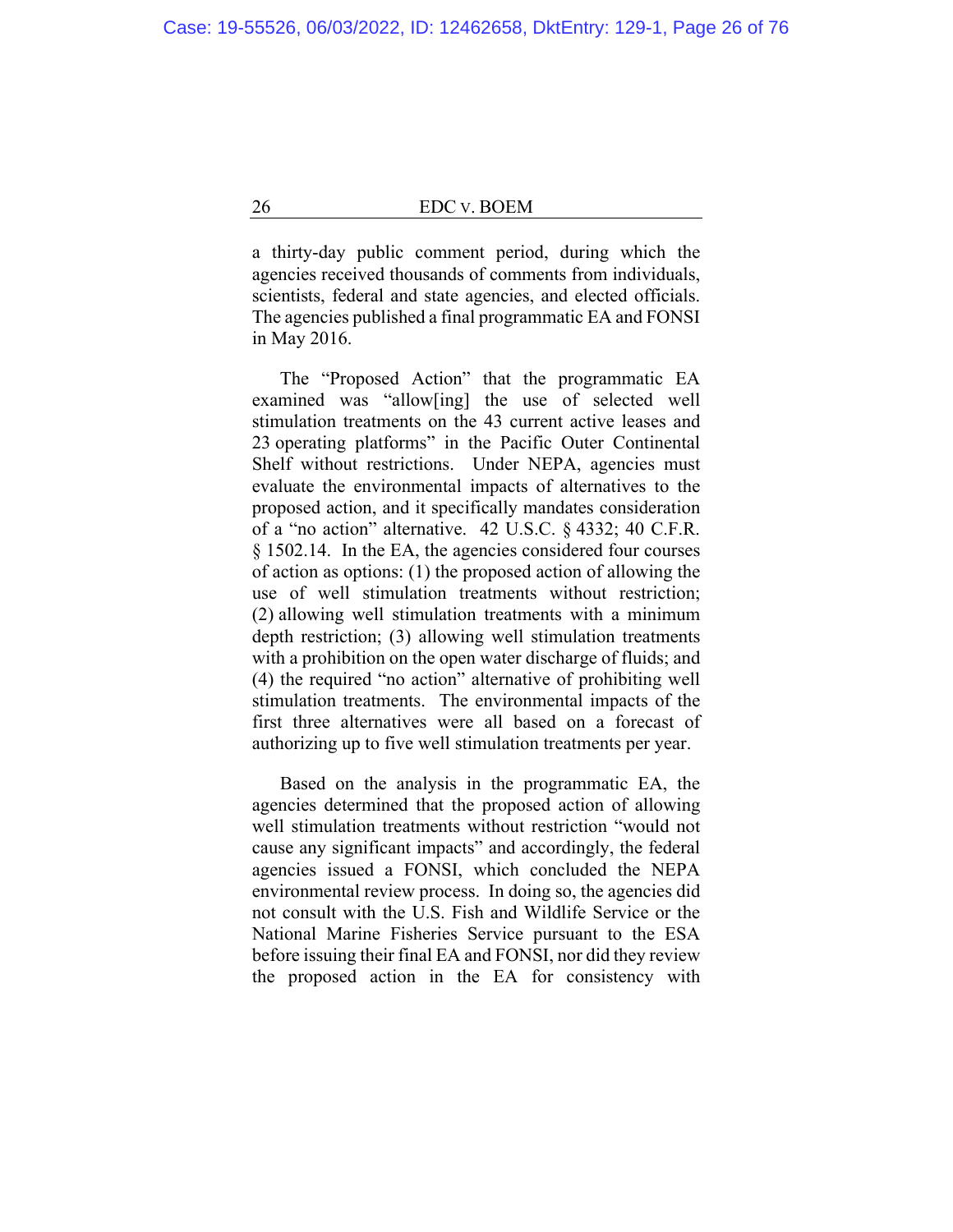California's coastal management program pursuant to the CZMA.

# **2. Consolidated lawsuits and district court orders**

The two groups of Plaintiffs (the environmental organizations and California) filed separate suits in 2016 challenging the agencies' programmatic EA and FONSI. All Plaintiffs alleged that the agencies violated NEPA, among other reasons, by failing to take a "hard look," *Kern v. U.S. Bureau of Land Mmgt.*, 284 F.3d 1062, 1066 (9th Cir. 2002), at the environmental impacts of allowing well stimulation treatments in the Pacific Outer Continental Shelf. The environmental groups also alleged that the agencies violated NEPA by not preparing an EIS. California additionally alleged that the agencies violated the CZMA by failing to conduct a consistency review to determine if allowing well stimulation treatments in federal waters offshore California is consistent with California's coastal zone management program. The environmental groups also alleged that the agencies violated the ESA by failing to consult with the U.S. Fish and Wildlife Service and the National Marine Fisheries Service to ensure the proposed action in the EA would not jeopardize endangered species or their habitats. The district court consolidated the lawsuits, and allowed Exxon, API, and DCOR to intervene as Defendants.

The agencies and API filed motions to dismiss, arguing that the district court lacked jurisdiction to hear the NEPA and CZMA claims because the EA and FONSI did not constitute reviewable "final agency action" under the APA, 5 U.S.C. § 551 *et seq.,* and arguing that the ESA claims were not ripe and were moot. The district court denied the motions, holding that the EA and FONSI were final agency action because they concluded the agencies' programmatic environmental review and lifted the moratorium on well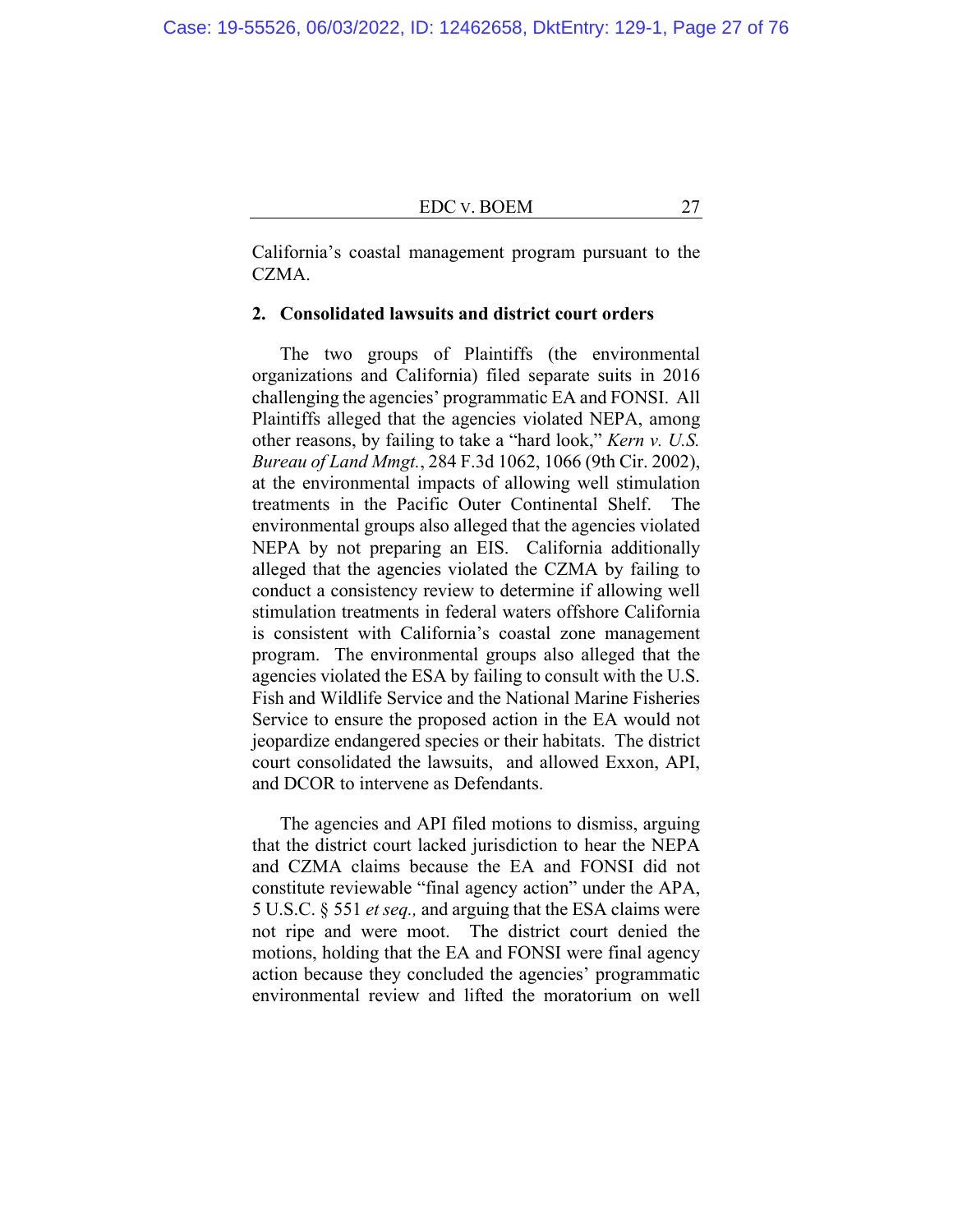stimulation treatments in the Pacific Outer Continental Shelf. As for the ESA claims, the district court held that they were ripe because the agencies made an affirmative and discretionary decision in the EA and FONSI about whether, and under what conditions, to allow well stimulation treatments in the region. The district court also held that the ESA claims were not moot because the consultation process under the ESA was not yet complete.

The parties made cross-motions for summary judgment, which the district court granted in part and denied in part. It granted summary judgment to Defendants on the NEPA claims, concluding that the agencies reasonably decided to conduct an EA rather than an EIS and took a sufficiently hard look at the environmental impacts of allowing well stimulation treatments. The district court granted summary judgment to the environmental groups on the ESA consultation claim, holding that the agencies violated the ESA by not consulting with the expert wildlife agencies. But the district court also held that the ESA claim based upon the National Marine Fisheries Service consultation was moot because that consultation was complete. As to California's CZMA claim, the district court granted summary judgment to California because the agencies did not complete the requisite consistency review under  $\S 1456(c)(1)$  of the CZMA. The court granted injunctive relief on the ESA and CZMA claims, enjoining the agencies from approving any permits for well stimulation treatments until they completed ESA consultation and CZMA consistency review. Subsequently, intervenor DCOR filed a motion for reconsideration, arguing that the court erred in issuing injunctive relief and requesting it to modify the judgment to allow the agencies to approve DCOR's two pending permit applications for well stimulation treatments in the Pacific Outer Continental Shelf. The district court denied the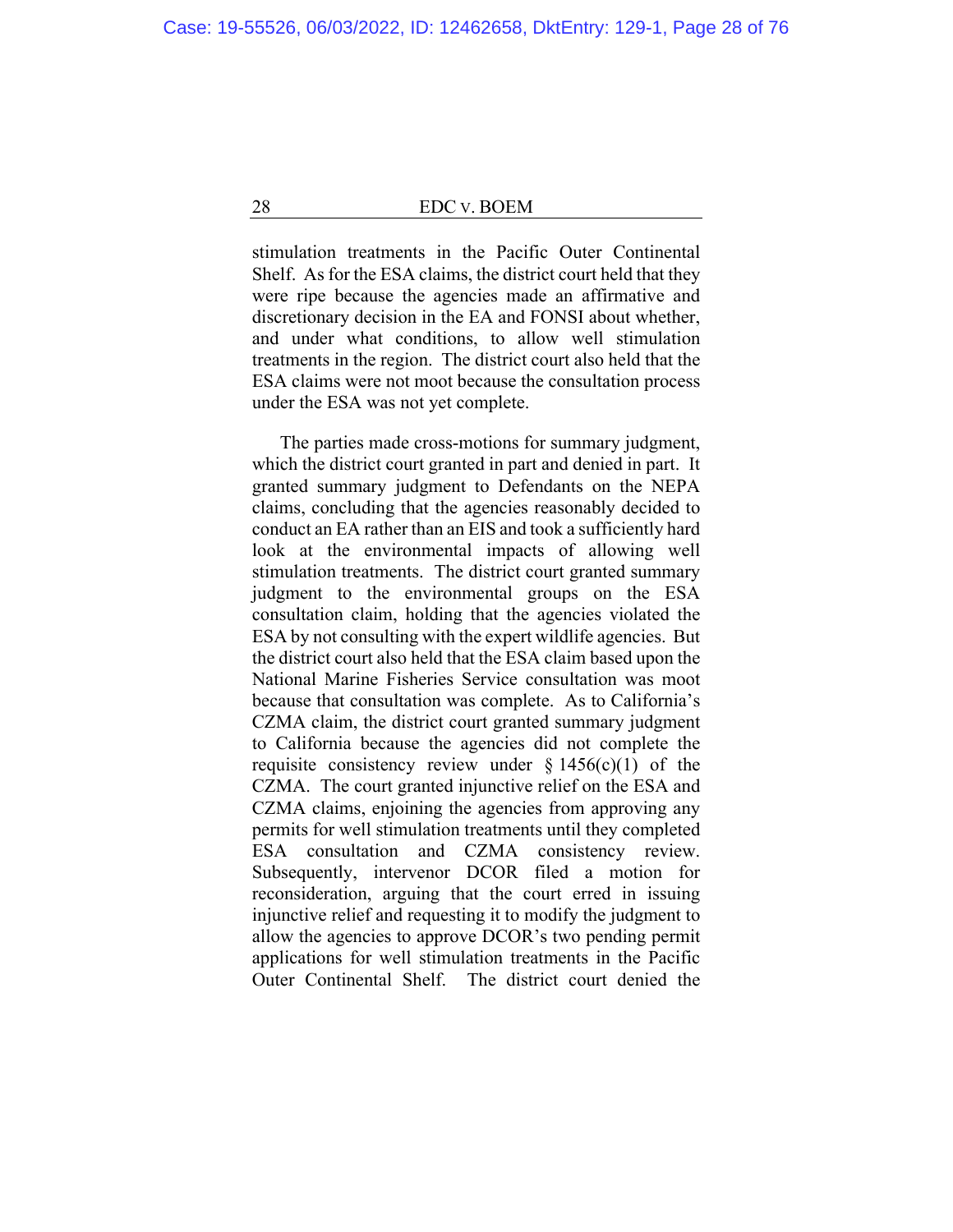motion, holding that the injunction it issued was the appropriate remedy for the ESA and CZMA violations. This appeal followed.

# **II. JURISDICTION**

# **A. Final Agency Action**

As a preliminary matter, we must determine whether we have subject matter jurisdiction to hear Plaintiffs' NEPA and CZMA claims. Because neither NEPA nor the CZMA expressly provide for judicial review, judicial review of these claims is governed by the APA, which limits review to "final agency action." 5 U.S.C. § 704. We do not defer to the agencies' interpretation of whether their actions constitute "final agency action" because Congress did not charge BOEM and BSEE with implementing the APA. *See Karuk Tribe of Cal. v. U.S. Forest Serv.*, 681 F.3d 1006, 1017 (9th Cir. 2012).

Agency action is final and reviewable under the APA when two conditions are met. The action must "mark the consummation of the agency's decision-making process," and it must also determine "rights or obligations" or be one "from which legal consequences will flow." *Bennett v. Spear*, 520 U.S. 154, 177–78 (1997) (internal quotation marks and citations omitted). The agencies contend that the programmatic EA and FONSI are not "final agency actions" because they will still have to approve permits from private entities wishing to use well stimulation treatments before the treatments will actually be used in the region. The agencies would have us wait until the agencies approve site-specific permits before Plaintiffs could challenge the agencies' actions under the APA. We disagree and hold that the programmatic EA and FONSI meet both prongs of *Bennett*'s test for final agency action.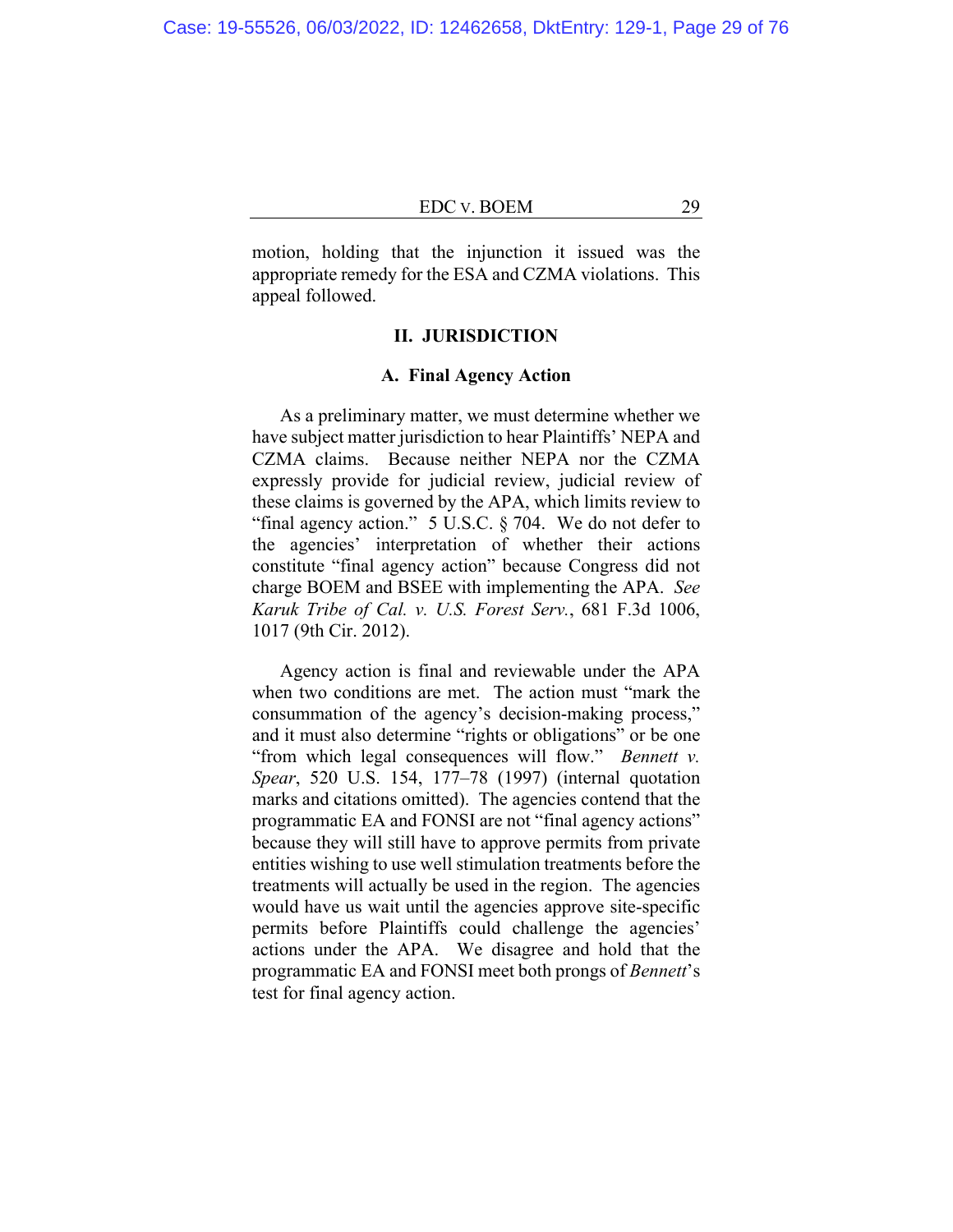# **1. The EA and FONSI mark the consummation of the agency's decision-making process**

The EA and FONSI conclude the agencies' programmatic review under NEPA of allowing well stimulation treatments in the Pacific Outer Continental Shelf and reflect the agencies' understanding that CZMA review is not required for this action. In the programmatic EA, the agencies considered four alternatives ranging from not authorizing well stimulation treatments to authorizing well stimulation treatments without restriction, and, in the FONSI, the agencies found that "the Proposed Action" authorizing well stimulation treatments without restriction— "would not cause any significant impacts." There is nothing preliminary or tentative about these documents, even if the agencies included a disclaimer in the EA that it is "not itself a decision document."

To be sure, the use of well stimulation treatments will not occur in practice until an individual permit application has been approved. But as the district court explained, the agencies concede that no further programmatic environmental review of these treatments will be conducted. And it is "the effect of the action and not its label that must be considered." *Or. Nat. Desert Ass'n v. U.S. Forest Serv.*, 465 F.3d 977, 985 (9th Cir. 2006) (citations omitted). Here, the effect of the FONSI is that it provides the agencies' final word on the environmental impacts of the proposed action and concludes that the authorization of well stimulation treatments will not have a significant impact. This programmatic conclusion will not be revisited, so Plaintiffs here "are able to show . . . a completeness of action by the agency." *Kern*, 284 F.3d at 1070. Absent the proposed action approved in the EA, no permits could be sought.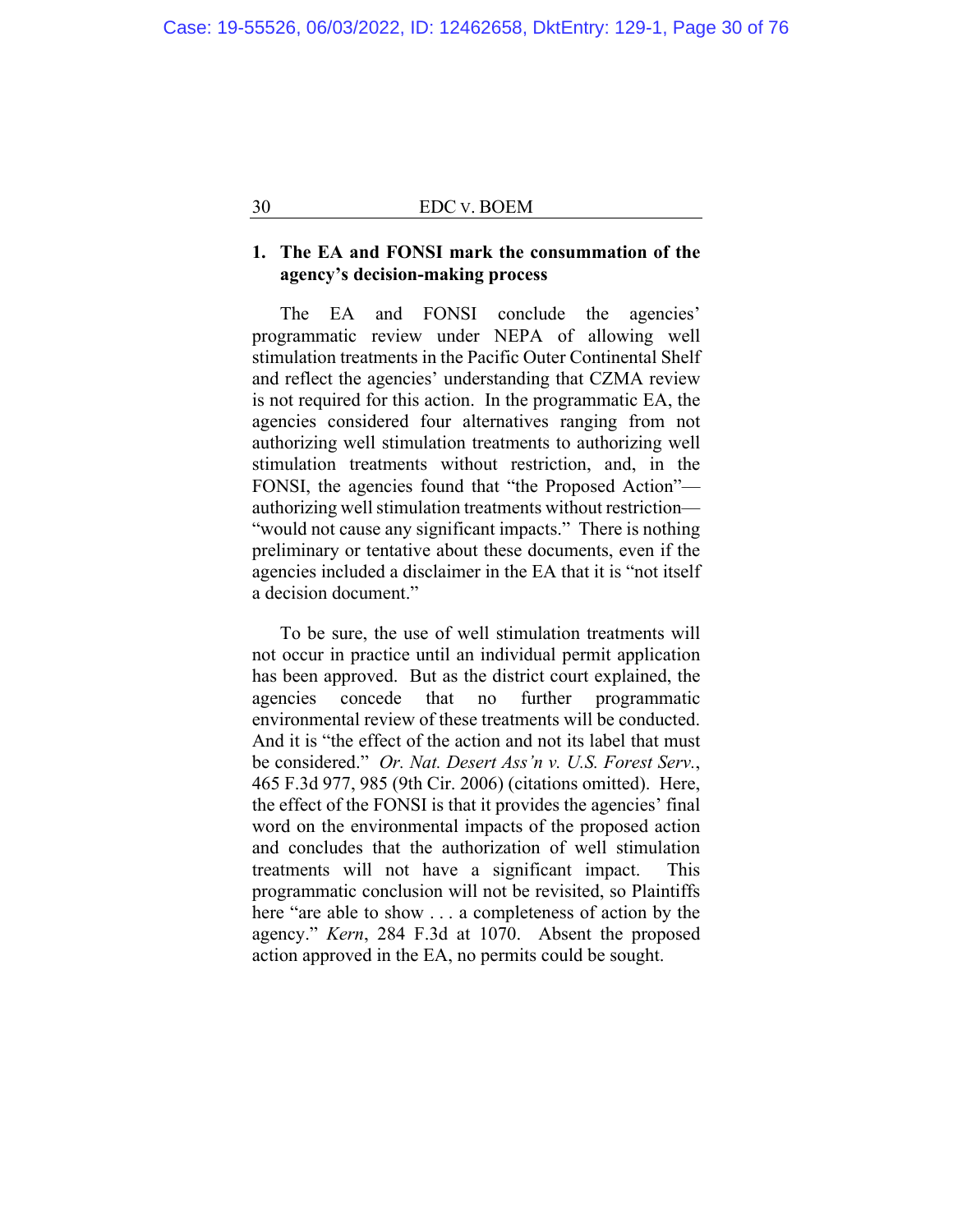We have repeatedly held that final NEPA documents are final agency actions. *Friedman Bros. Inv. Co. v. Lewis*, 676 F.2d 1317, 1318 (9th Cir. 1982); *Te-Moak Tribe of W. Shoshone of Nev. v. U.S. Dep't of Interior*, 608 F.3d 592, 598 (9th Cir. 2010); *Rattlesnake Coal. v. EPA*, 509 F.3d 1095, 1104 (9th Cir. 2007); *Hall v. Norton*, 266 F.3d 969, 975, n.5 (9th Cir. 2001). We are bound by these decisions and see no reason to depart from that principle here. The NEPA review process concludes in one of two ways: (1) the agency determines through an EA that a proposed action will not have a significant impact on the environment and issues a FONSI, or (2) the agency determines that the action will have a significant impact and issues an EIS and record of decision. *See* 40 C.F.R. §§ 1505.2 (record of decision), 1508.13 (FONSI). Final NEPA documents constitute "final agency action" under the APA, whether they take the form of an EIS and Record of Decision or an EA and FONSI, because they culminate the agencies' environmental review process.

We reject the agencies' claim that the EA and FONSI are merely their "first, preliminary steps toward making a decision about the use of well stimulation treatments in the federal waters off the California coast," particularly in the context of this litigation, where 51 permits authorizing well stimulation treatments were approved without environmental review. There is no argument or evidence that these 51 already-approved permits will be revisited, especially after the agencies approved unrestricted use of well stimulated treatments in the EA and FONSI. It would make no sense to have a full environmental impact evaluation on one permit or multiple individual permits without considering the total environmental impact of the full picture. Environmental law does not require a court to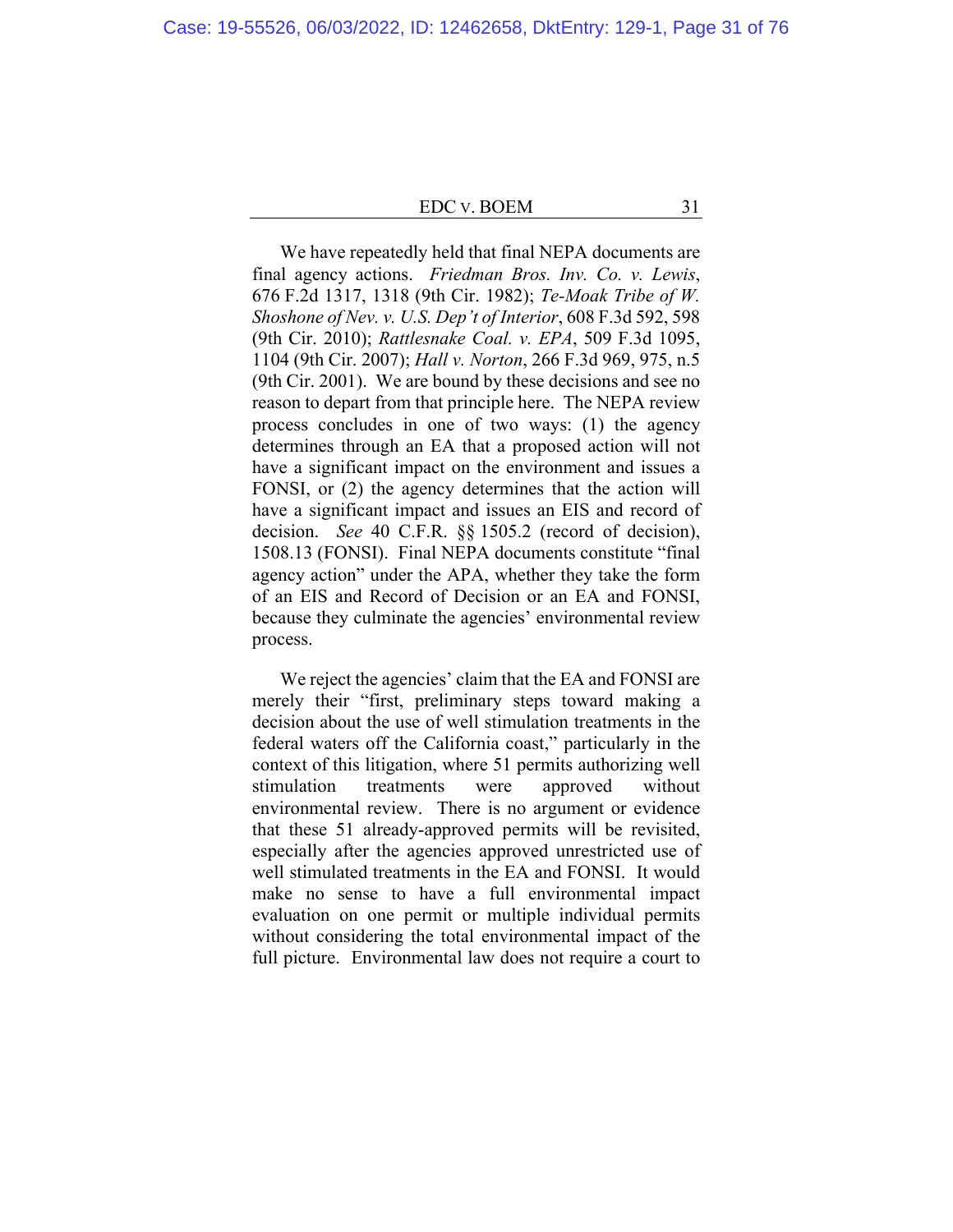miss the forest for the trees. The agencies' programmatic approval is not insulated from judicial review.

The FONSI and programmatic EA satisfy the first prong of the *Bennett* test because they are the final step in the agencies' programmatic review under NEPA and reflect the agencies' determination that review under the CZMA is not warranted.

# **2. The EA and FONSI determine rights and obligations and are actions from which legal consequences will flow**

The programmatic EA and ensuing FONSI also satisfy the second prong of the *Bennett* test for final agency actions. By finding that well stimulation treatments have no significant environmental impact, the agencies have allowed the permitting process for these treatments to proceed. This return to the pre-settlement status quo and lifting of the moratorium on well stimulation treatments in the Pacific Outer Continental Shelf strongly affects the legal rights of oil companies, as demonstrated by Intervenors' involvement in this suit and DCOR's request for reconsideration of the judgment to allow the agencies to act on its pending applications. Also, the rights of Plaintiffs to further environmental review, and the obligation of the agencies to prepare a full EIS, are fully and finally determined by the FONSI and are not subject to any further administrative procedure. Legal consequences flow from the FONSI insofar as oil companies do not need to abide by any depth, discharge, or frequency limitations in their permit applications because the agencies have not imposed any such limitations on permit applications. In fact, the FONSI green lights the unrestricted use of well stimulation treatments, with no cautionary limitations.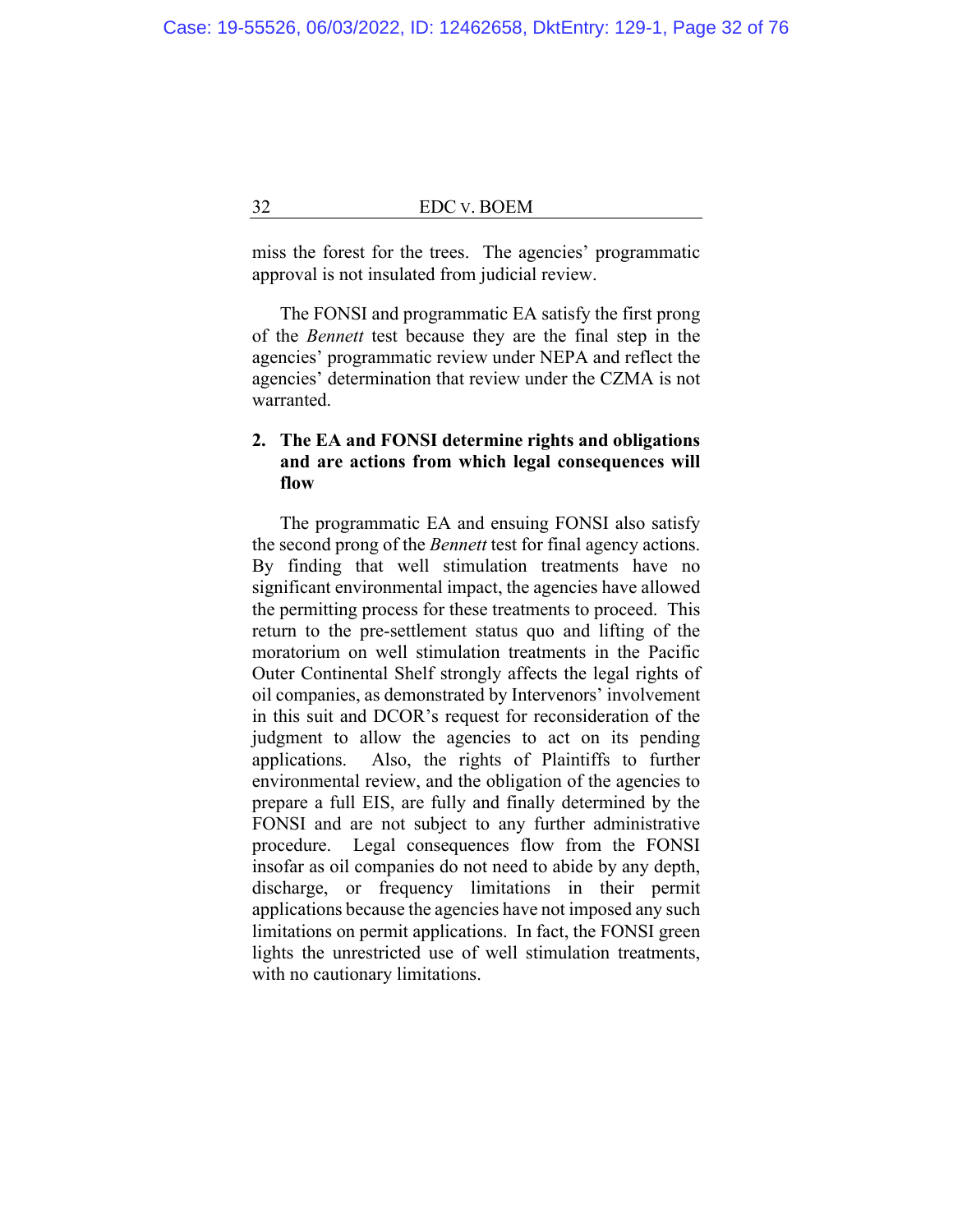The agencies urge us to look for a decision document outlining a binding plan that is separate from final NEPA documents for agency action to be "final," but they concede that their programmatic review of well stimulation treatments offshore California is complete. In fact, the agencies describe their "work left to do" as only reviewing and approving individual, site-specific permits. The conclusion of the programmatic environmental review of offshore well stimulation treatments determines rights, obligations, and legal consequences. The EA and FONSI meet the *Bennett* test for "final agency action," and we have subject matter jurisdiction over Plaintiffs' claims.

# **B. Ripeness**

The agencies also contest the ripeness of the NEPA and CZMA claims.**<sup>4</sup>** Their ripeness arguments echo their arguments contesting final agency action under the APA. Although they issued final NEPA documents, the agencies contend that Plaintiffs' claims are not ripe because the agencies have not yet issued a formal plan for well stimulation treatments or acted on site-specific permits. We review *de novo* questions of ripeness. *Laub v. U.S. Dept. of Interior*, 342 F.3d 1080, 1084 (9th Cir. 2003). We note at the outset that the agencies raise concerns of prudential ripeness, which are discretionary. *Thomas v. Anchorage Equal Rights Comm'n*, 220 F.3d 1134, 1140 (9th Cir. 2000). In any event, we conclude that the agencies' action satisfies the test for prudential ripeness as established in *Ohio* 

**<sup>4</sup>** Defendants challenge the ripeness of the ESA claim as well. Because NEPA and ESA have different language pertinent to ripeness, we address Defendants' challenge to ripeness on the ESA claim in our discussion of the ESA appeal *infra* Part IV*.*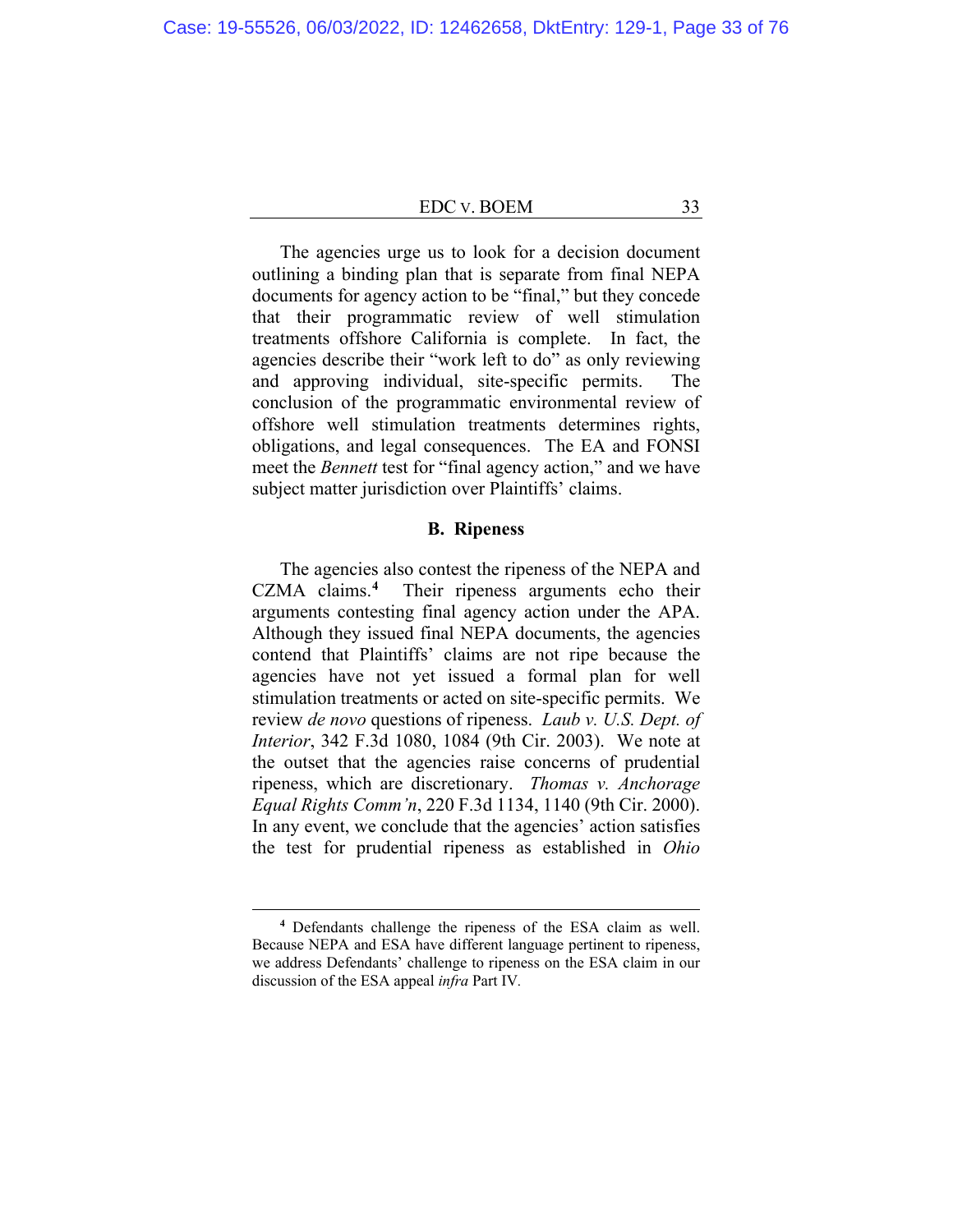*Forestry Ass'n, Inc. v. Sierra Club*, 523 U.S. 726, 733 (1998).

Evaluating ripeness in the agency context requires considering "(1) whether delayed review would cause hardship to the plaintiffs; (2) whether judicial intervention would inappropriately interfere with further administrative action; and (3) whether the courts would benefit from further factual development of the issues presented." *Id*. All three considerations support the conclusion that these claims are ripe for review.

First, delayed review would cause hardship to Plaintiffs because they are alleging only procedural violations in this case. Under NEPA, Plaintiffs challenge the agencies' decision not to issue an EIS; under the ESA, the agencies' failure to consult with wildlife experts; and under the CZMA, the agencies' failure to conduct a consistency review. Delaying review of these procedural injuries would cause hardship to Plaintiffs by denying them the fundamental safeguards provided by the three environmental statutes. The "asserted injury is that environmental consequences might be overlooked." *Salmon River Concerned Citizens v. Robertson*, 32 F.3d 1346, 1355 (9th Cir. 1994). Delaying review would extend and compound the harms Plaintiffs allege. Programmatic environmental review "generally obviates the need" for subsequent review at the application level "unless new and significant environmental impacts arise." *Id.* at 1356. And any additional protective measures Plaintiffs could obtain by challenging the agency's conclusions later, at the time the agencies review specific applications, would only apply at the site-specific, not the programmatic, level. If the programmatic procedures offend the law, they should be reviewed now.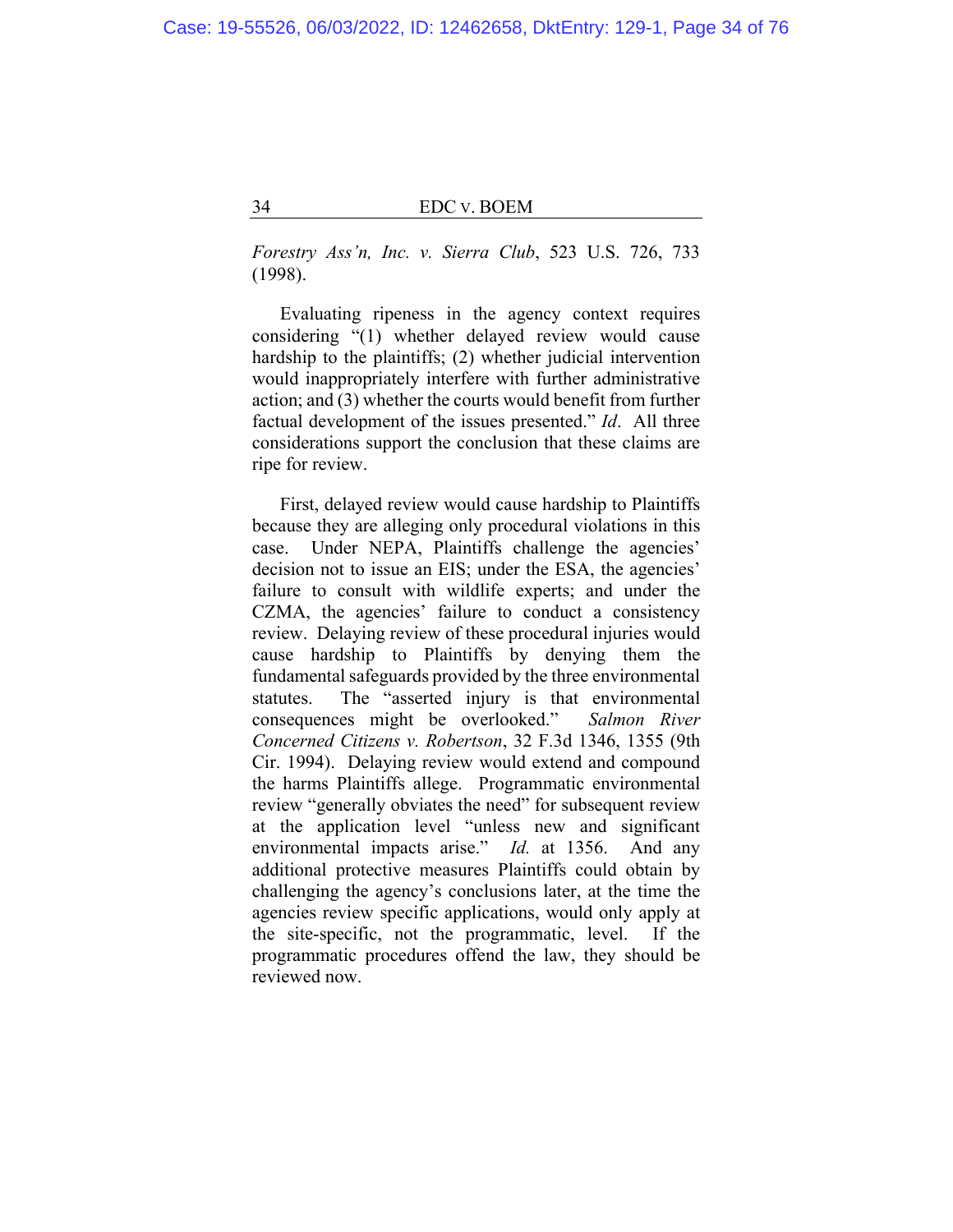Second, reviewing Plaintiffs' claims at this point would not "inappropriately interfere with further administrative action." *Ohio Forestry*, 523 U.S. at 733. We have established that judicial review does not interfere with further administrative action when the agency's decision is at "an administrative resting place." *Citizens for Better Forestry v. U.S. Dep't of Agric.*, 341 F.3d 961, 977 (9th Cir. 2003). Here, the agencies' NEPA documents, and the decisions contained therein—not to issue an EIS, not to conduct a consistency review, and not to consult with the wildlife services—demonstrate that the agencies' decision making is at an administrative resting place. The agencies have concluded their programmatic review of well stimulation treatments offshore California and maintain that they have met their procedural obligations under the relevant environmental statutes. No further administrative action will be required until oil companies submit permits for sitespecific review. We hold that the final NEPA documents in this case constitute an administrative resting place for purposes of procedural injuries. *See Kern*, 284 F.3d at 1071.

Third, there is no need for "further factual development." *Ohio Forestry*, 523 U.S. at 733. For claims of procedural injury, we have held that the need for factual development ceases when the alleged procedural violation is complete. *Cottonwood Env't Law Ctr. v. U.S. Forest Serv.*, 789 F.3d 1075, 1084 (9th Cir. 2015).

Our ripeness analysis for claims brought pursuant to environmental statutes is affected by whether plaintiffs allege a procedural or substantive violation. This stems from *Ohio Forestry*, in which the Supreme Court distinguished between the ripeness of substantive and procedural claims brought under environmental statutes. 523 U.S. at 737. There, the plaintiff's substantive challenge under the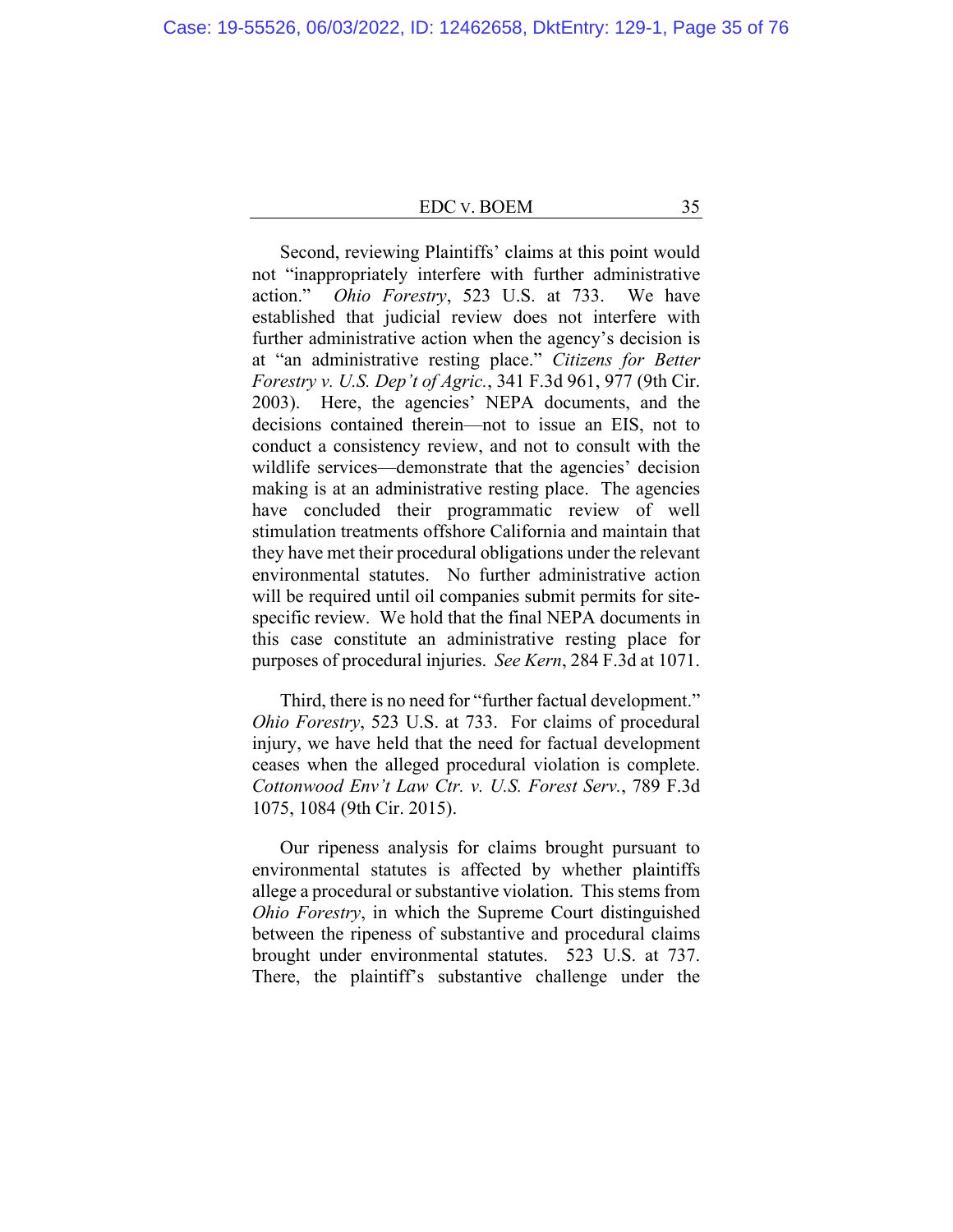National Forest Management Act to the agency's forest plans was unripe because the plans had not yet been implemented at the site-specific level. *Id.* at 739. Yet the Court specifically distinguished its holding from cases where procedural injuries are alleged, explaining that, by comparison, a person injured by "a failure to comply with the NEPA procedure may complain of that failure at the time the failure takes place, for the claim can never get riper." *Id.*  at 737.

We have endorsed this distinction. *Cottonwood*, 789 F.3d at 1084; *Kern*, 284 F.3d at 1071; *Citizens for Better Forestry*, 341 F.3d at 977. In *Kern,* plaintiffs challenged an EA and an EIS for two proposed actions in an area along the Oregon coast. 284 F.3d at 1066. We concluded that both challenges were ripe and justiciable, differentiating between the substantive claim at issue in *Ohio Forestry* and the procedural rights conferred by NEPA. *Id.* at 1071. Similarly, in *Citizens for Better Forestry*, we concluded that procedural claims challenging an agency's EA, FONSI, and failure to consult under the ESA were ripe, even though sitespecific proposals had not been issued. 341 F.3d at 970–71. Site-specific action, we held, is "simply a factual coincidence, rather than a basis for legal distinction." *Id.* at 977. This is because the imminence or occurrence of sitespecific action is irrelevant to the ripeness of procedural injuries, which are ripe and ready for review the moment they happen. Plaintiffs need not wait for the agencies to act on site-specific permits authorizing well stimulation treatments. Plaintiffs' procedural challenges under NEPA and the CZMA to the agencies' proposed action allowing the use of well stimulation treatments off the coast of California, as adopted in the final EA and FONSI, are immediately ripe for review.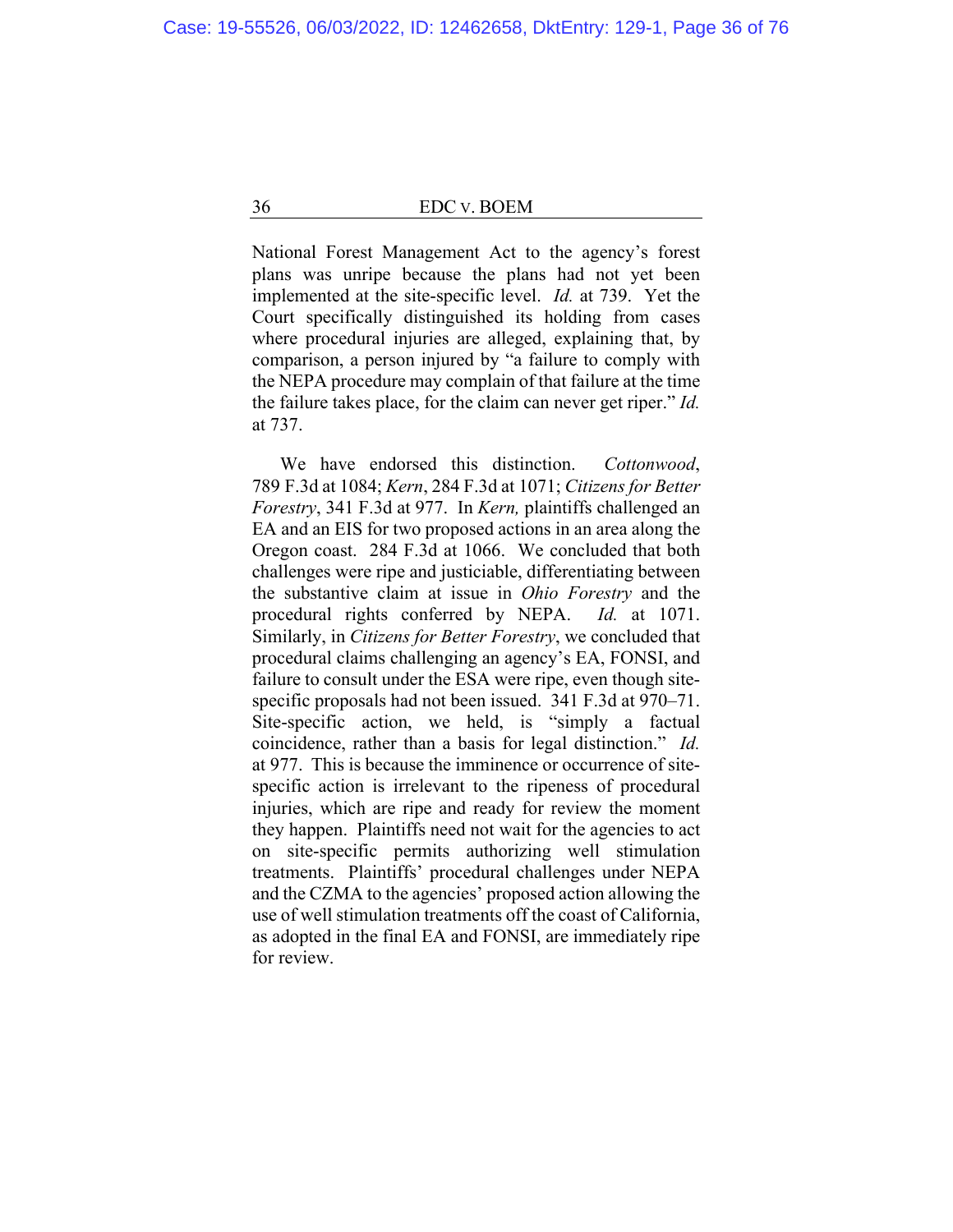## **III. NEPA**

After determining that we have subject matter jurisdiction over Plaintiffs' claims and that they are ripe for review, we assess first the merits of Plaintiffs' NEPA claims. The district court granted summary judgment to Defendants on these claims, which we review *de novo*, "applying the same standards that applied in the district court." *Pit River Tribe v. U.S. Forest Serv.*, 469 F.3d 768, 778 (9th Cir. 2006) (citation omitted). Because judicial review of agency decisions under NEPA is governed by the APA, we must consider whether the agencies complied with NEPA's requirements under the APA's deferential arbitrary and capricious standard. *Id.* An agency's action is arbitrary and capricious "only if the agency relied on factors Congress did not intend it to consider, entirely failed to consider an important aspect of the problem, or offered an explanation that runs counter to the evidence before the agency or is so implausible that it could not be ascribed to a difference in view or the product of agency expertise." *Defs. of Wildlife v. Zinke*, 856 F.3d 1248, 1257 (9th Cir. 2017) (quoting *Conservation Cong. v. U.S. Forest Serv.*, 720 F.3d 1048, 1054 (9th Cir. 2013)); *see also Motor Vehicle Mfrs. Ass'n of U.S., Inc. v. State Farm Mut. Auto. Ins. Co.*, 463 U.S. 29, 46– 48, 55–57 (1983) (holding that agency action was arbitrary and capricious where the agency "did not even consider" a reasonable alternative that was made known to it and also "failed to articulate a basis" for its action).

NEPA is the statute that launched the environmental movement in the 1970s. Richard J. Lazarus, *The Making of Environmental Law*, 64–67 (2004). It is the "basic national charter for protection of the environment" and, coincidentally, was borne out of a catastrophic oil spill from drilling offshore California. 40 C.F.R. § 1500.1(a); NEPA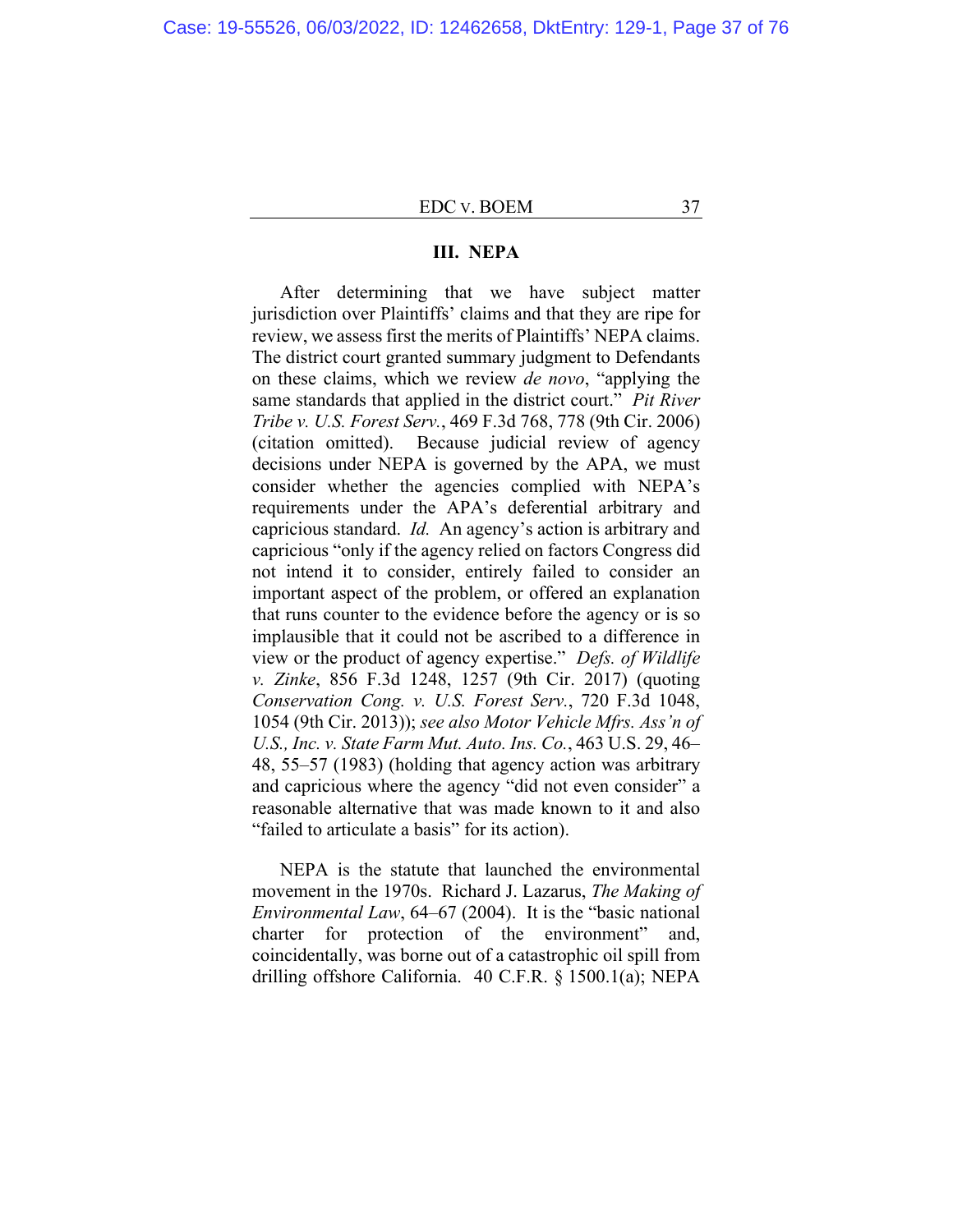is at its heart a procedural statute and requires federal agencies to take a "hard look" at the environmental consequences of their actions. *Kern*, 284 F.3d at 1066 (quotation omitted). NEPA requires agencies to prepare an EIS for all "major Federal actions significantly affecting the quality of the human environment." 42 U.S.C. § 4332(C). In this review, the agency must evaluate the environmental impact of its proposed action as well as "alternatives to the proposed action." *Id.* If an agency is unsure whether its proposed action will have significant environmental impacts, it may first prepare an EA. An EA is a "concise, public document" providing "sufficient evidence and analysis" for the agency to determine "whether to prepare an environmental impact statement." 40 C.F.R § 1508.9(a)(1). Thus, an EA is intended to help an agency decide if an EIS is warranted; an EA is not meant to replace or substitute for an EIS. *Anderson v. Evans*, 314 F.3d 1006, 1023 (9th Cir. 2002).

When reviewing an EA, we examine it "with two purposes in mind: to determine whether it has adequately considered and elaborated the possible consequences of the proposed agency action when concluding that it will have no significant impact on the environment, and whether its determination that no EIS is required is a reasonable conclusion." *Ctr. for Biological Diversity v. Nat'l Highway Traffic Safety Admin.*, 538 F.3d 1172, 1215 (9th Cir. 2008).

Plaintiffs allege that the agencies violated NEPA in two ways. First, Plaintiffs allege that the agencies violated NEPA because the agencies' EA is inadequate and does not constitute a "hard look" of the environmental impacts of allowing well stimulation treatments offshore California. Specifically, Plaintiffs contend that in issuing the EA, the agencies relied on erroneous assumptions, used too narrow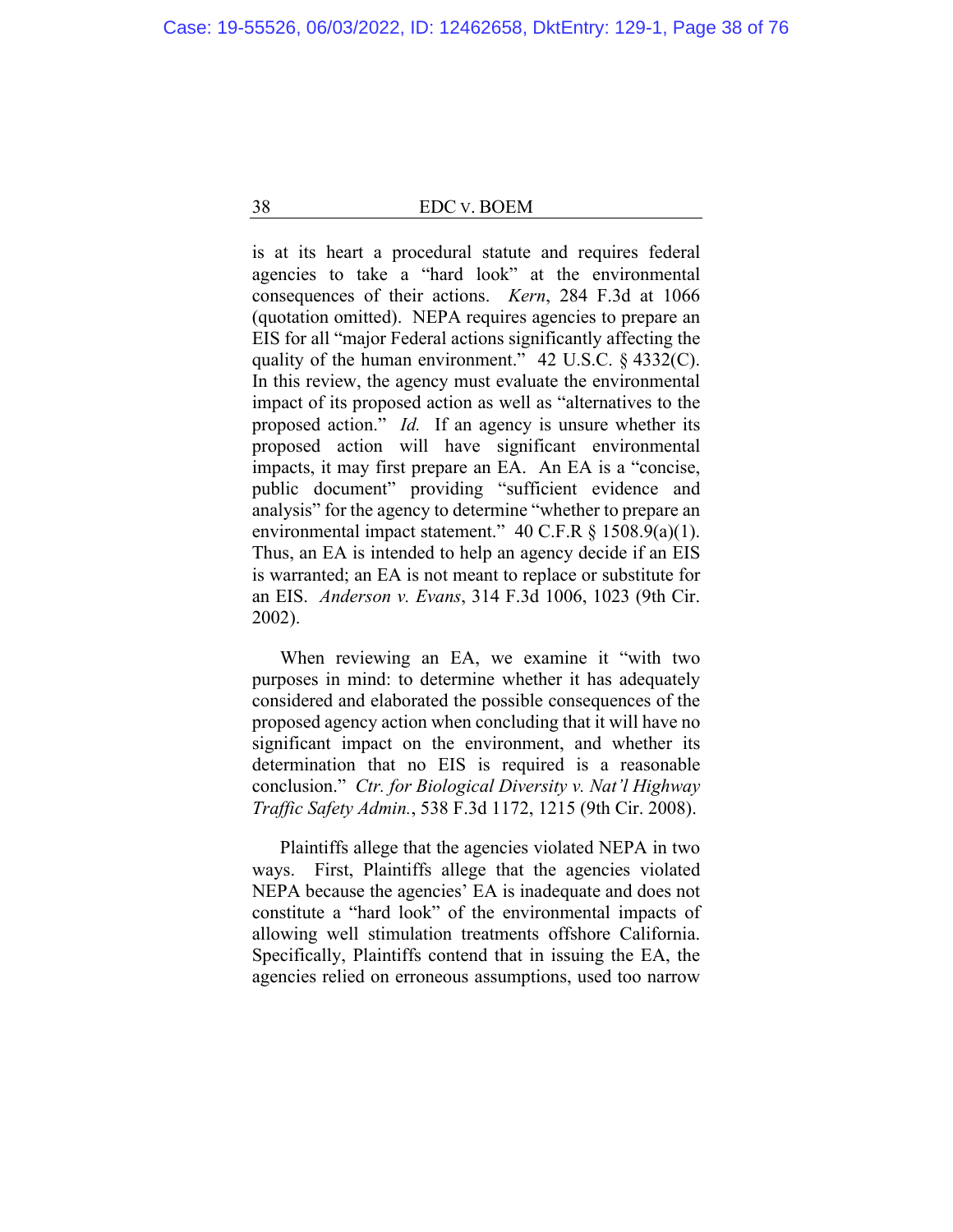of a statement of need and purpose, and did not consider a reasonable range of alternatives. Second, the environmental groups additionally contend that the agencies violated NEPA by failing to prepare an EIS. The type of NEPA violation impacts the relief that should be granted, *i.e.*, whether to vacate the existing EA for preparation of a new one or whether to remand with orders to prepare a full EIS. We consider each alleged NEPA violation in turn.

#### **A.**

Plaintiffs first allege that the agencies' EA is inadequate and violates NEPA because the agencies relied upon erroneous assumptions instead of taking the requisite "hard look" at the potential environmental effects of authorizing well stimulation treatments offshore California. NEPA requires agencies to take a "hard look" at the environmental effects of a proposed action before implementing it. To take the requisite hard look, an agency "may not rely on incorrect assumptions or data" in arriving at its conclusion of no significant impacts. *Native Ecosystems Council v. U.S. Forest Serv.*, 418 F.3d 953, 964 (9th Cir. 2005). But Plaintiffs contend that the agencies reached their conclusion of no significant impacts by relying on incorrect assumptions. We agree.

## **1. The faulty assumption that well stimulation treatments would not occur frequently in this region**

The central assumption underlying the agencies' entire EA, and driving their conclusion of no significant impact, is that the use of well stimulation treatments in the Pacific Outer Continental Shelf would happen so infrequently that any adverse environmental effects would be insignificant. Based on the available data for past well stimulation treatment usage and the expected future industry needs, the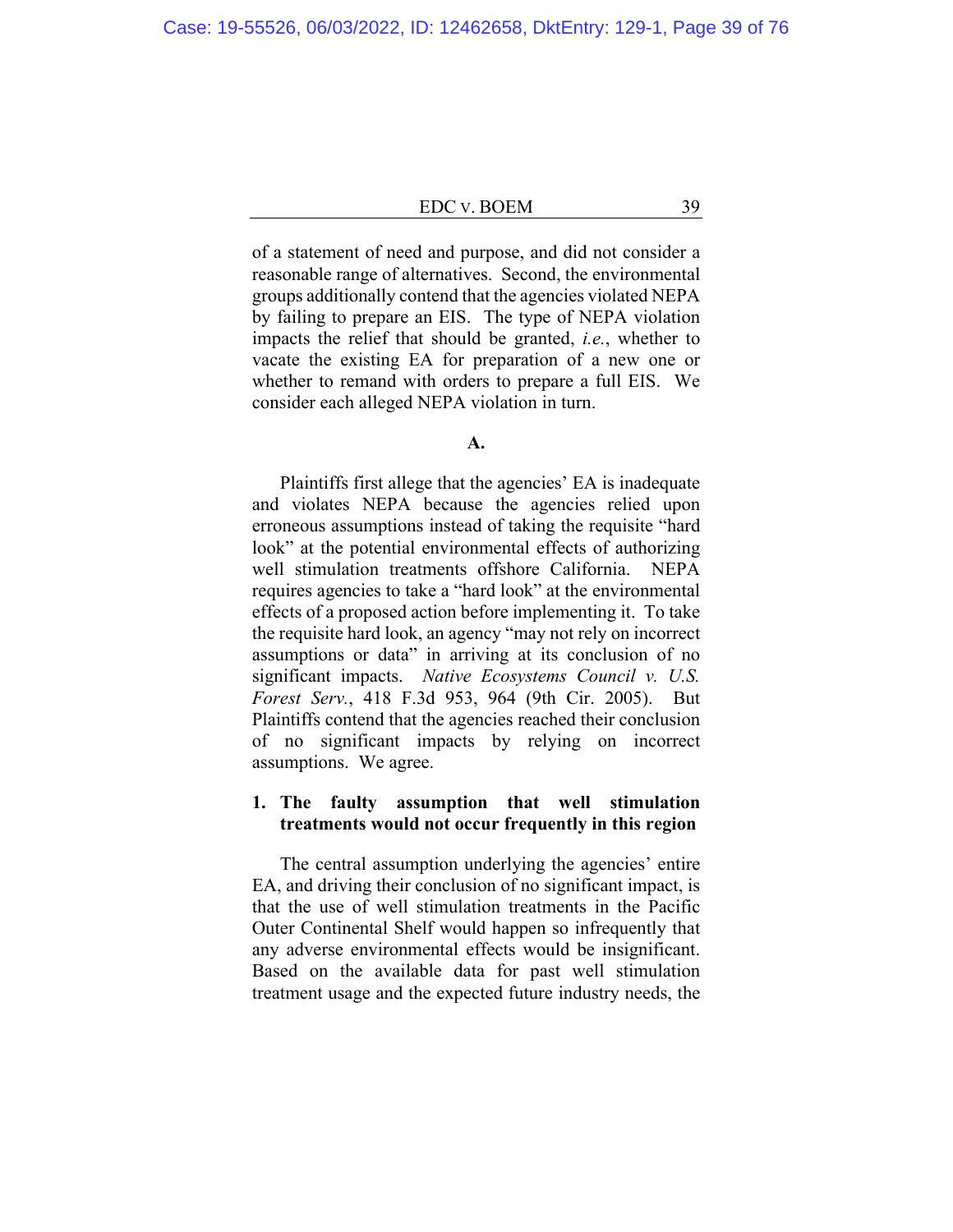agencies used what they considered to be a "reasonable forecast of up to five WSTs per year" for all three "action alternatives" evaluated in the EA. Plaintiffs challenge this assumption, and for good reason.

Plaintiffs point to record evidence attacking the historical data used by the agencies. The district court acknowledged the historical data relied upon by the agency "may not have been perfect" but found that it was not "so unreliable" as to be arbitrary and capricious for the agencies to have based their entire projections on it. We disagree. Plaintiffs raise legitimate doubts about the agencies' recordkeeping of well stimulation treatments and the reasonableness of relying on flawed recordkeeping to formulate an estimate for evaluating environmental impacts under NEPA.

The agencies do not know the actual number of well stimulation treatments that have occurred on the Pacific Outer Continental Shelf because data collection has been incomplete. At the time the EA and FONSI were published, no "formal data collection system [had] been set up" to track the use of offshore well stimulation treatments in federal waters. Critically, the agencies' contention in the EA that only six well stimulation treatments have been approved on the Pacific Outer Continental Shelf since 2000 is at odds with the numbers that are known. The impetus to this litigation was that the agencies had approved 51 permits without conducting environmental review. A 2016 email among BSEE officials regarding what numbers to use in the EA confirms this. In the email, one official admitted that the agency was "sued on 13" acidizing jobs but "a lot more routine acid jobs have taken place" and they "do not have [a] number between 1984–2011." This email also reveals that the agency had found more instances of fracking "that were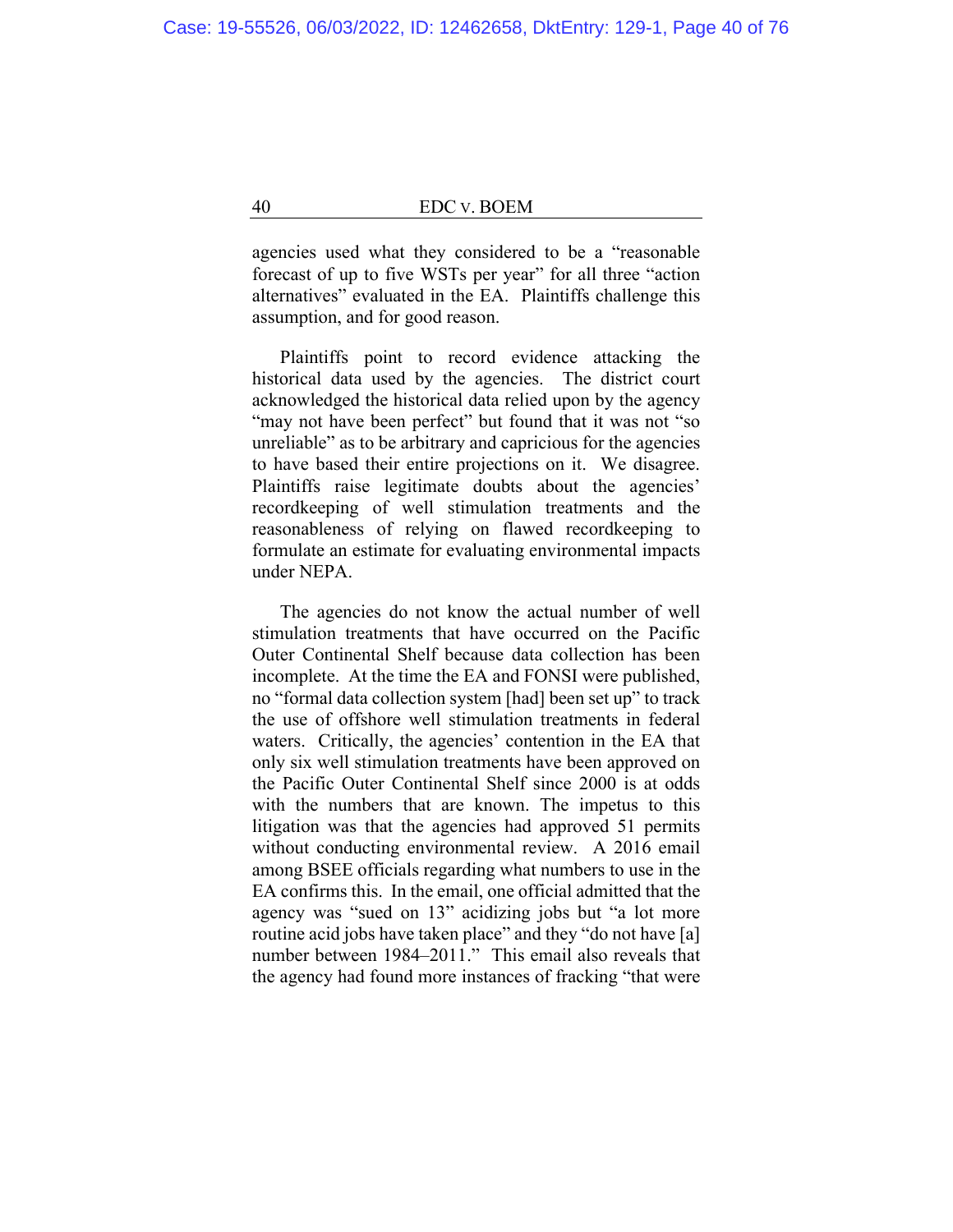not in the lawsuit." In another email, BSEE officials decided to "leave EA Table 4-1 as is in the absence of definitive information on additional WSTs" because "it appears that there is not enough information . . . to identify WSTs." A BSEE spokesperson acknowledged that the agency "cannot be sure just how often fracking has been allowed." EDC's analysis of information gathered from the FOIA requests determined that at least 15 instances of fracking alone occurred offshore California in federal waters.

Aside from questionable and inconclusive historical records, Plaintiffs also raise legitimate questions about the soundness of the agencies' estimates of future usage of well stimulation treatments in the Pacific Outer Continental Shelf given the age of the reservoirs in this region and their declining production, as noted by the EA. The agencies' response in the EA that the reservoirs offshore California "are already highly fractured," which decreases the need for well stimulation treatments, conflicts with statements made by Intervenors that the wells in this region "lack any value or utility" without the approval of well stimulation treatments. It is also at odds with the agencies' analysis of the no action alternative in the EA, in which the agencies warn that wells in the Pacific Outer Continental Shelf may have to close if well stimulation treatments are not authorized.

The gaps and errors underlying the agencies' assumption about well stimulation treatment use would not be as critical if this assumption was not central to the agencies' finding of no significant impact. But the agencies repeatedly relied upon the purported infrequent use of these treatments as a basis for concluding no significant impacts would occur from offshore treatments with respect to accidents, induced seismicity, air quality, water quality, ecological resources,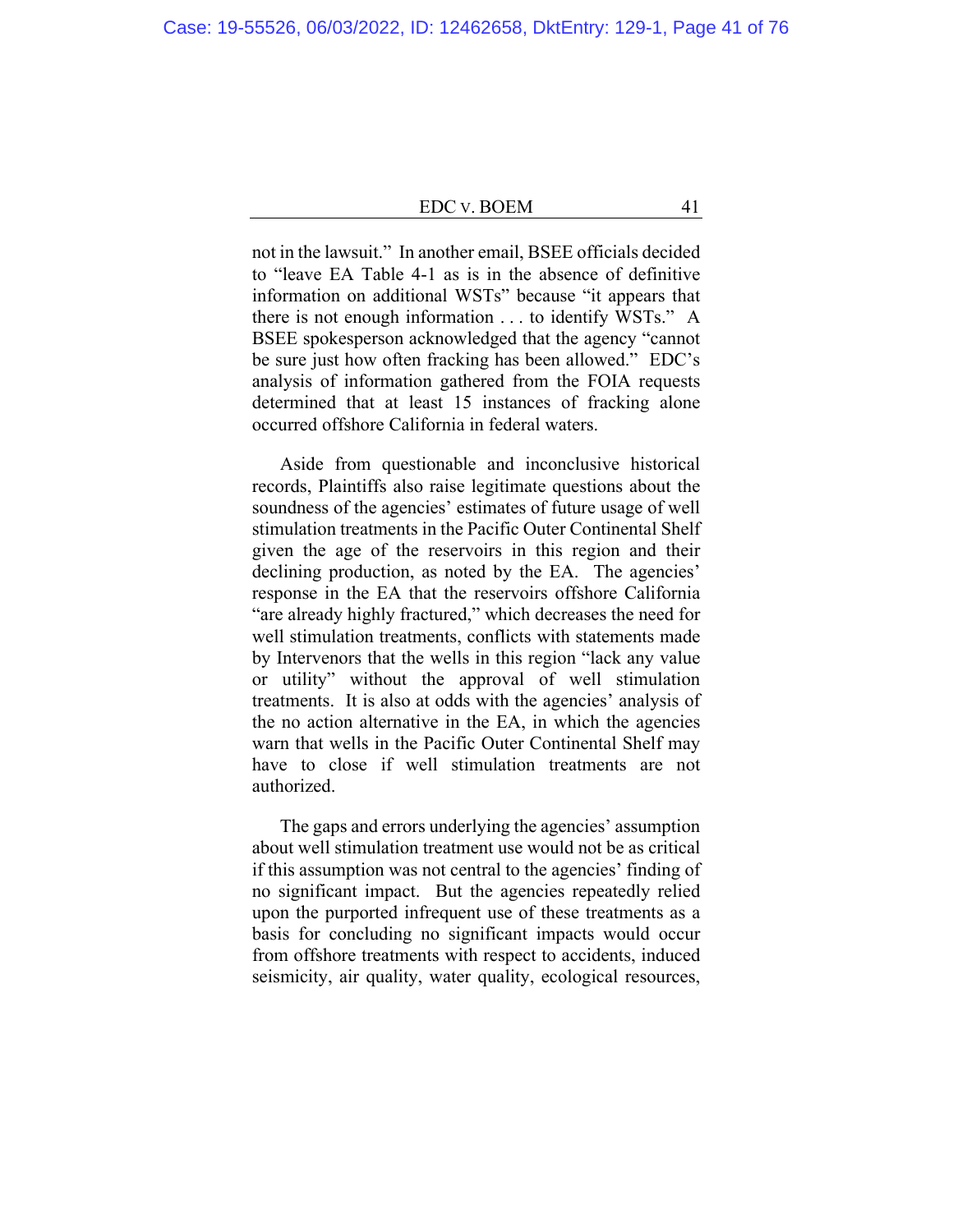and fisheries. In response to the repeated reliance on low estimates of well stimulation treatments in the draft EA, the California Coastal Commission commented that the agencies should "examine several scenarios of future WST activity" in the final EA and "identify thresholds at which environmental effects become significant" to place the impacts (or lack thereof) in context and provide a guide for when additional analysis would be needed if the agencies' estimates prove to be inaccurate. Nevertheless, the agencies continued to rely on the infrequent use of well stimulation treatments as the driving force behind their finding of no significant impact in the final EA and FONSI. We agree with Plaintiffs that the agencies' excessive reliance on the asserted low usage of well stimulation treatments distorted the agencies' consideration of the significance and severity of potential impacts.

Because the EA's finding relied on the incorrect assumption that well stimulation treatments would be infrequent, we conclude that the agencies acted arbitrarily and capriciously by offering an analysis that ran "counter to the evidence before the agency," *Zinke*, 856 F.3d at 1257, and that they failed to take the requisite hard look by "rely[ing] on incorrect assumptions or data" in arriving at their conclusion. *Native Ecosystems Council*, 418 F.3d at 964.

## **2. The assumption that an EPA permit would render impacts insignificant**

The agencies also acted arbitrarily and capriciously by assuming in the EA that compliance with a permit issued by the EPA under the Clean Water Act, the National Pollution Discharge Elimination System General Permit ("NPDES permit"), would render the impacts of well stimulation treatments insignificant.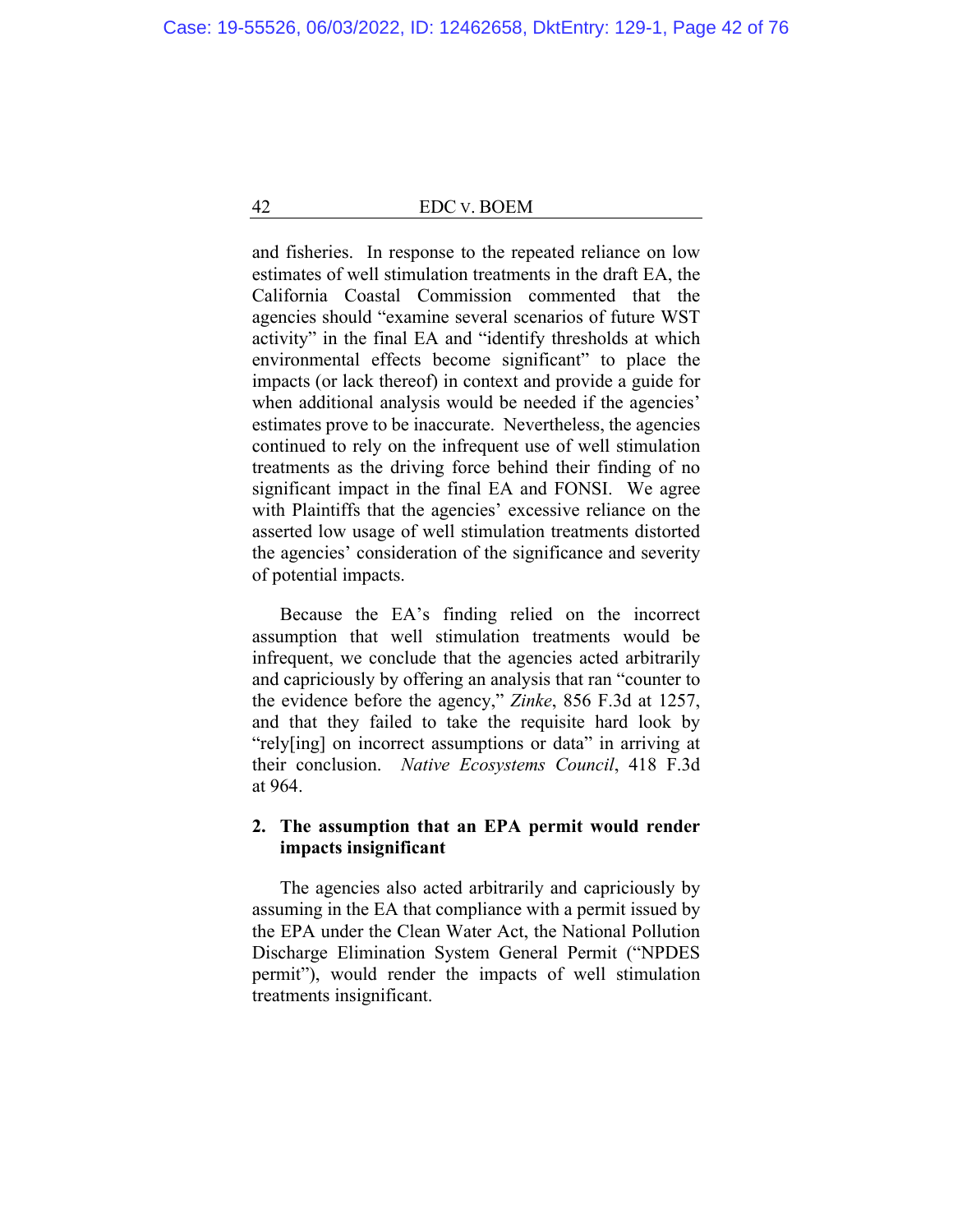We have previously held that agencies cannot "tier" their environmental review under NEPA to assessments of similar projects that do not "actually discuss the impacts of the project at issue." *South Fork Band Council of Western Shoshone v. U.S. Dep't of Interior*, 588 F.3d 718, 726 (9th Cir. 2009). Nor have we allowed federal agencies to rely on state permits to satisfy review under NEPA. *Id.*; *see also Klamath-Siskiyou Wildlands Ctr. v. Bureau of Land Mgmt.*, 387 F.3d 989, 998 (9th Cir. 2004). The same concerns apply here, and we see several issues with the agencies relying on the NPDES permit to conclude that any impacts from offshore well stimulation treatments to the marine environment would be insignificant. The NPDES permit is issued by a different federal agency, and it does not specifically address "the impacts of the project at issue." *South Fork Band Council*, 588 F.3d at 726.

First, the NPDES permit was not created or intended to be used for the offshore well stimulation treatments at issue in this appeal. The EPA developed the NPDES permit in 2014 to broadly regulate discharges from a range of offshore oil and gas activities. However, the NPDES permit does not require monitoring for the most common well stimulation treatment fluids. In their comments on the draft EA, Plaintiffs highlighted the risks of relying upon the NPDES permit, explaining that the "NPDES General Permit contains no limitations on the discharge of specific WST chemicals."

Second, the imperfect fit of *what* the NPDES permit requires operators to monitor is compounded by an imperfect fit on *when* the NPDES permit requires monitoring. The whole effluent toxicity ("WET") testing required by the permit is inadequate to measure the impacts of well stimulation treatments because WET testing is not conducted in conjunction with the use of well stimulation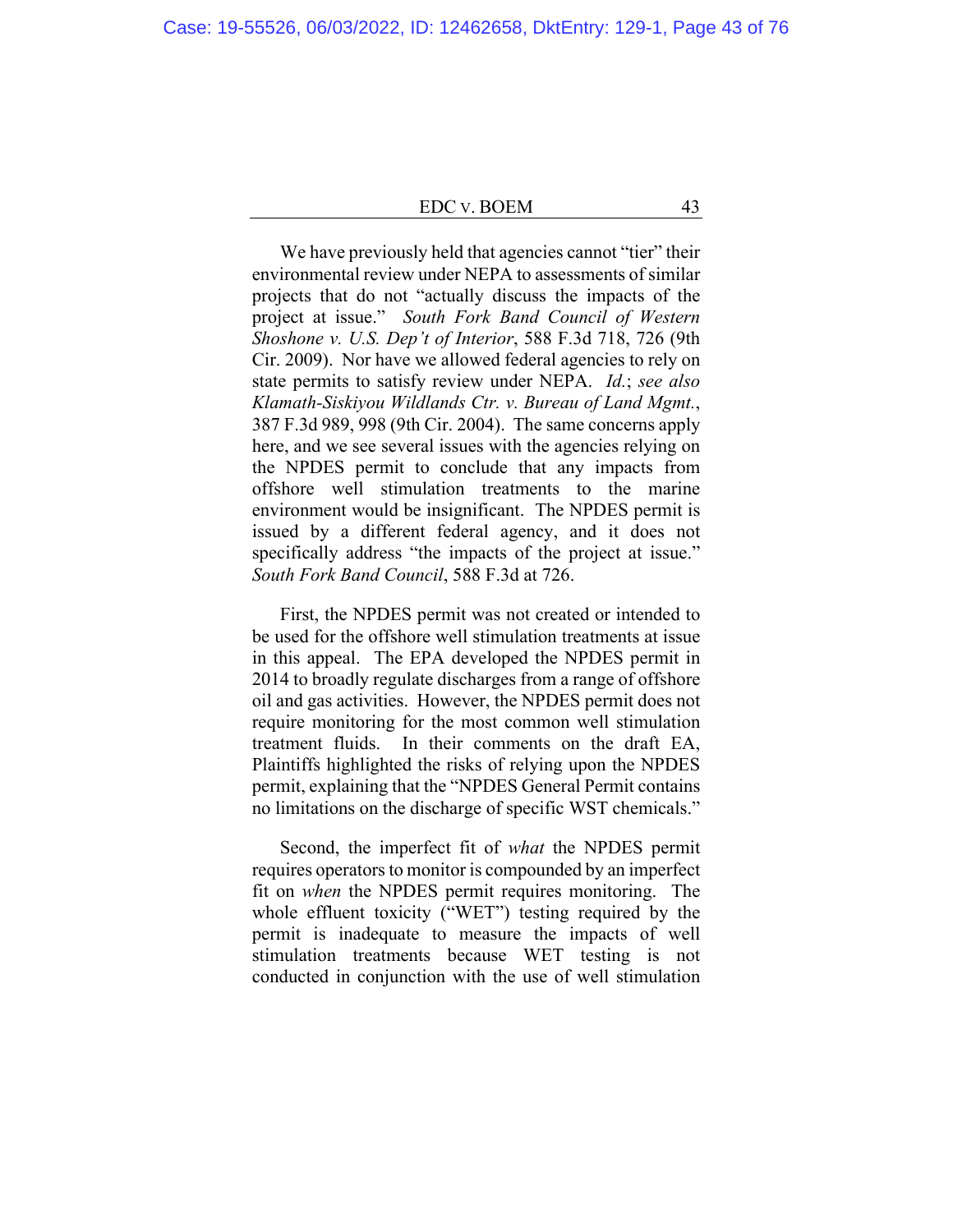treatments. Instead, because the NPDES permit is a general permit broadly encompassing discharges from all offshore oil and gas activities, WET testing is required only on a quarterly basis, which diminishes to annual testing after four consecutive "passing" tests. The agencies acknowledged in the EA that fluids from well stimulation treatments may not actually be present in samples from WET testing because of this timing problem. Internal emails among Department of Interior officials reveal that the monitoring reports associated with the NPDES permit do not contain enough information to identify well stimulation treatments. In the final EA, the agencies minimize the concern over the inadequacy of testing under the NPDES permit by stating that the permit also requires visual monitoring and oil and grease sampling in addition to WET testing. But the agencies do not explain how visual monitoring or oil and grease sampling would account for the permit's lack of toxicity testing for the constituents specifically discharged from well stimulation treatments. The missing data and unknown impacts that Plaintiffs raise concern the toxicity of the chemicals, not the potential for oil spills, and toxicity cannot be accessed visually. Annual testing that is not conducted in conjunction with the occurrence of well stimulation treatments, and does not test the specific constituents used in the well stimulation treatments, is inadequate to assess the impacts of those treatments.

Third, the EPA—not BOEM or BSEE—oversees the NPDES permit. The district court dismissed Plaintiffs' concerns about the adequacy of testing under the NPDES permit as a mere "wish that EPA would test more frequently." This reasoning only highlights the problem of BOEM and BSEE relying on a general permit issued by the EPA to evaluate the impacts from specific well stimulation treatments. Though the NPDES permit, in theory, could be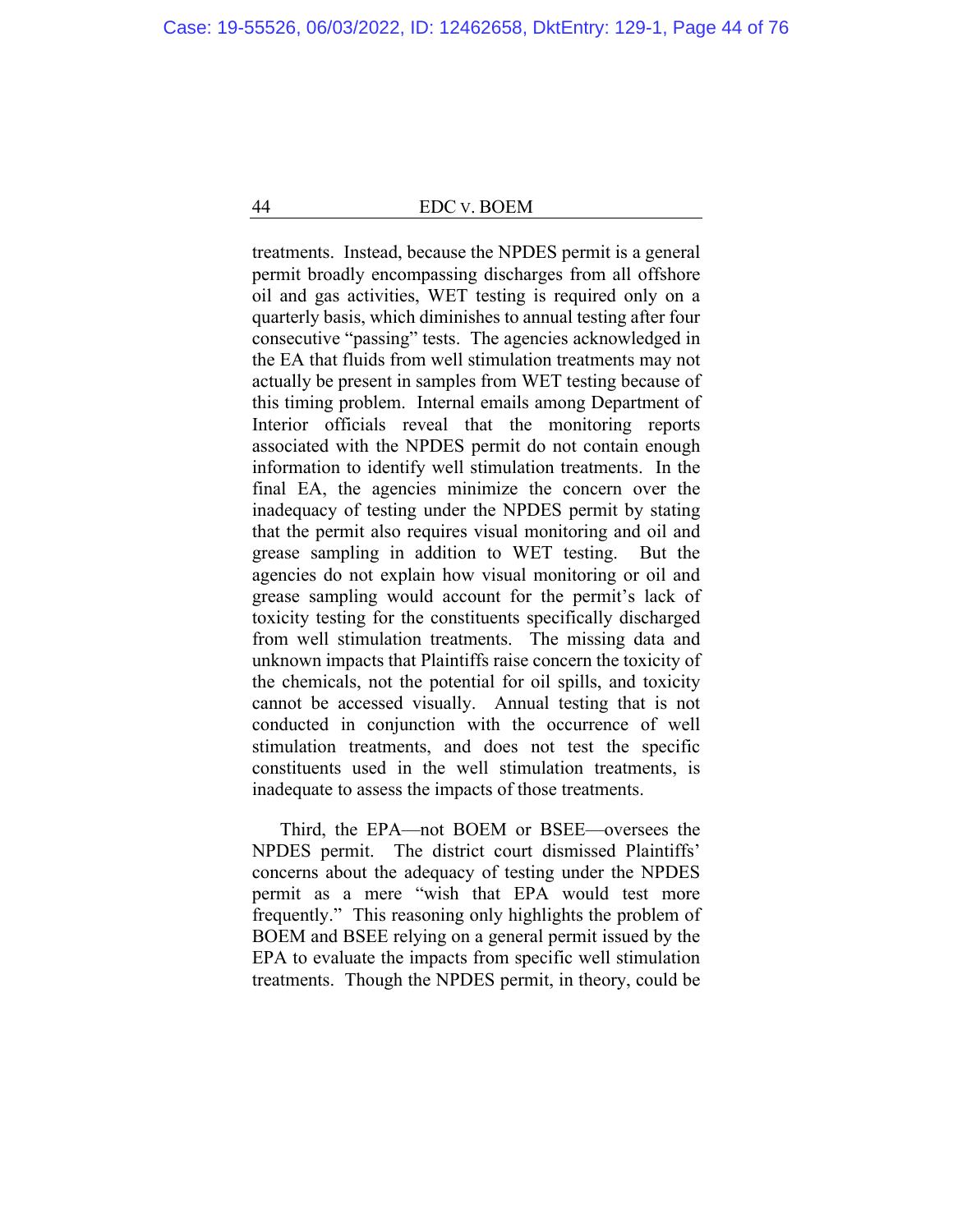modified to test the most common fluids used in offshore well stimulation treatments, or be modified to require testing in conjunction with the use of these treatments, the agencies responsible for conducting the NEPA review do not control the permit upon which they rely.

Like the assumption concerning the infrequent use of well stimulation treatments, the agencies repeatedly relied on the NPDES permit to conclude that the proposed action would not significantly affect the environment. The agencies relied on the NPDES permit and its testing to find that impacts of the proposed action would be minimal on marine and coastal fish, marine birds, sea turtles, and fisheries. The agencies acted arbitrarily and capriciously by relying, in significant part, on these two flawed assumptions throughout the EA, *see Native Ecosystems Council*, 418 F.3d at 964. As a result, the EA is inadequate, and the agencies violated NEPA by failing to take the requisite hard look.

### **B.**

Plaintiffs also contend that the EA violates NEPA because the agencies failed to consider a reasonable range of alternatives and relied upon too narrow a statement of "purpose and need" in the EA. NEPA requires agencies to consider alternatives to their proposed action, 42 U.S.C. § 4332(C)(iii), regardless whether an agency issues an EA or EIS. As we held in *Western Watersheds Project v. Abbey*:

> NEPA's requirement that agencies "study, develop, and describe appropriate alternatives . . . applies whether an agency is preparing an [EIS] or an [EA]." Although an agency must still "give full and meaningful consideration to all reasonable alternatives" in an environmental assessment, the agency's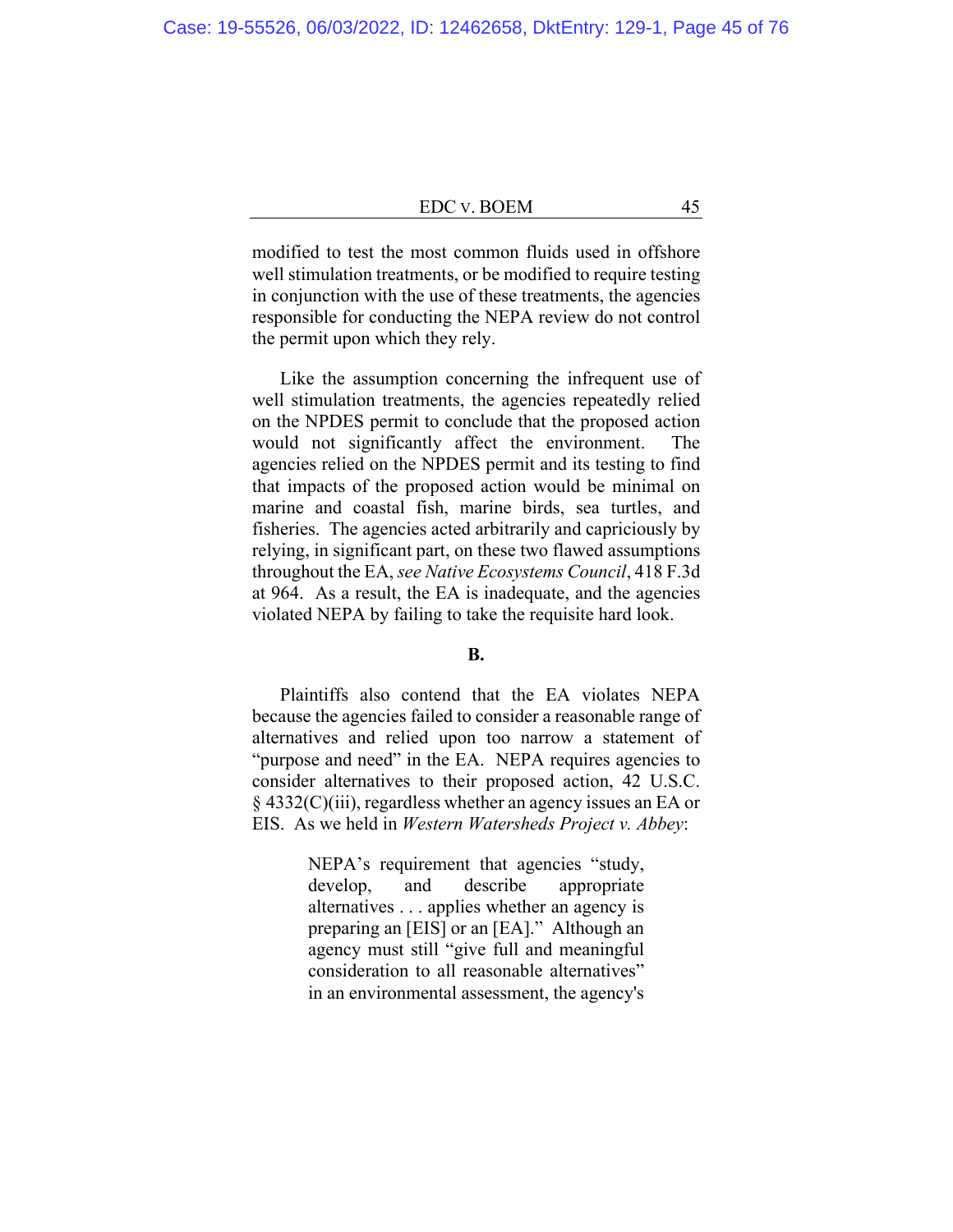obligation to discuss alternatives is less than in an EIS. "The existence of a viable but unexamined alternative renders an [EA] inadequate."

719 F.3d 1035, 1050 (9th Cir. 2013) (alteration in original) (citations omitted). In considering which alternatives to analyze, agencies must provide a "detailed statement" regarding why they were eliminated or not considered. 40 C.F.R. §§ 1502.14(a); 1508.9(b).

## **1. Purpose and need statement**

Whether the range of alternatives considered is reasonable is to some degree circumscribed by the scope of the statement of "purpose and need," so we begin our analysis there. *Westlands Water Dist. v. U.S. Dept. of Interior*, 376 F.3d 853, 865 (9th Cir. 2004). Agencies enjoy a good deal of discretion in framing the "purpose and need" of an EA or EIS, *id.* at 866, but the statement cannot "unreasonably narrow[] the agency's consideration of alternatives so that the outcome is preordained." *Alaska Survival v. Surface Transp. Bd.*, 705 F.3d 1073, 1084–85 (9th Cir. 2013).

Here, the EA explains the "purpose of the proposed action (use of certain WSTs, such as hydraulic fracturing) is to enhance the recovery of petroleum and gas from new and existing wells on the [Pacific Outer Continental Shelf], beyond that which could be recovered with conventional methods." And the need is "the efficient recovery of oil and gas reserves" from the Pacific Outer Continental Shelf. California contends that by defining the purpose of the EA in terms of the proposed action, the agencies predetermined the outcome. California stresses the EPA's comments on the draft EA, in which the EPA recommended that BOEM and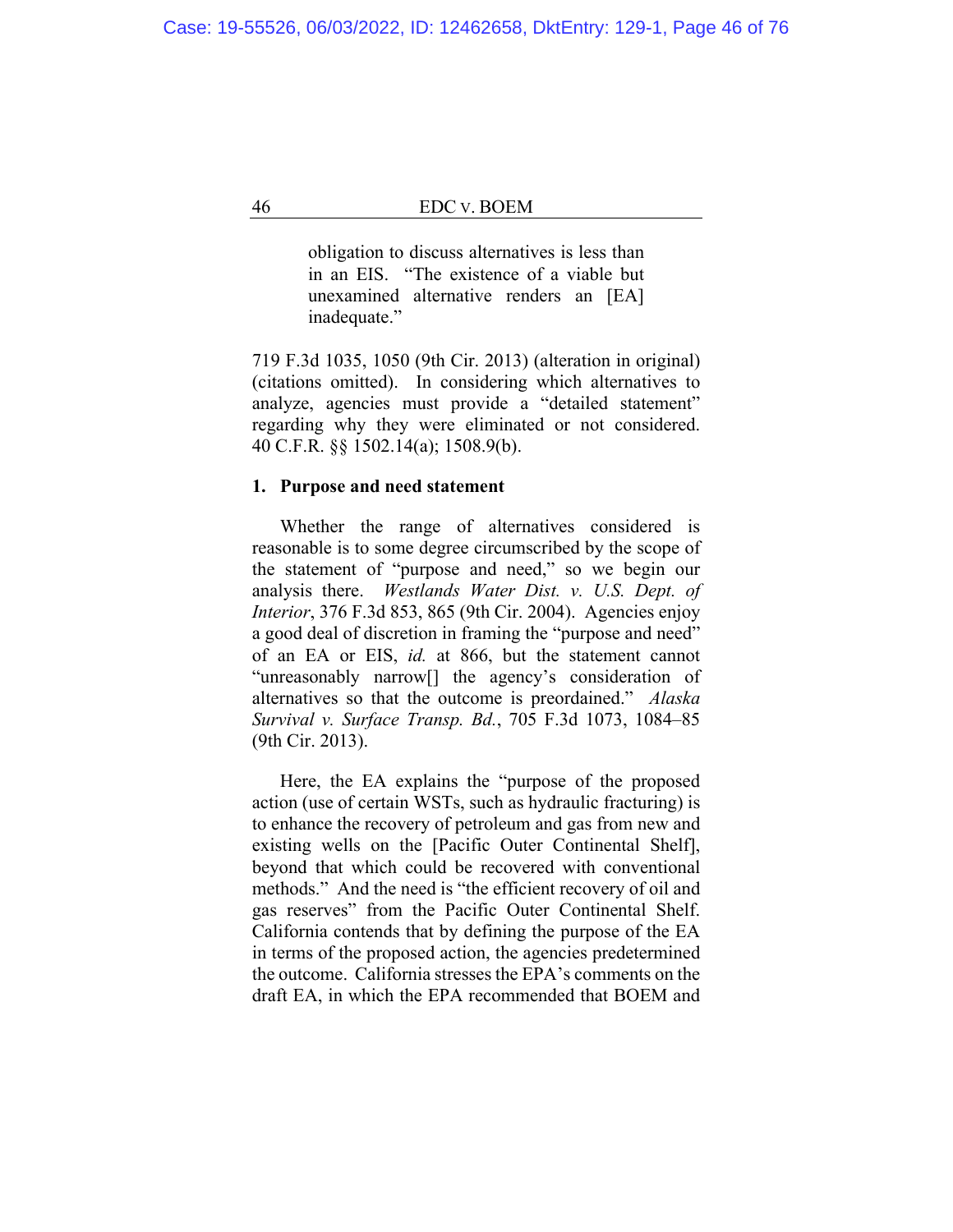BSEE revise the EA's "purpose and need" statement because "[s]uch a narrow and prescriptive statement identifies a solution, rather than the underlying need."

While the "purpose and need" statement is narrow, it does not necessarily fail under our deferential standard of review. The district court found that the "purpose and need" statement was "largely a product of the settlement agreements." The settlement agreements required the agencies to evaluate the environmental effects of continuing to approve well stimulation treatments, which explains why they framed the "purpose and need" statement in this way. The focus of the EA was naturally affected by the settlement agreements. In light of the discretion we must afford the agencies, we do not agree with Plaintiffs that the EA's statement of "purpose and need" unduly constrained the agencies' consideration of alternatives regarding the use of well stimulation treatments.

### **2. Reasonable range of alternatives**

That the statement of "purpose and need" did not violate NEPA's procedural commands does not necessarily mean that the agencies considered a reasonable range of alternatives, which is the question to which we next turn. Agencies do not have to consider infinite, unfeasible, or impractical alternatives, but they must consider reasonable ones. *Westlands Water*, 376 F.3d at 868. The existence of a "viable but unexamined alternative" renders the environmental review conducted under NEPA inadequate. *Id.* (citation omitted).

Here, the proposed action that the agencies examined in the EA was allowing the use of well stimulation treatments on the Pacific Outer Continental Shelf without restriction. The agencies also examined three alternatives: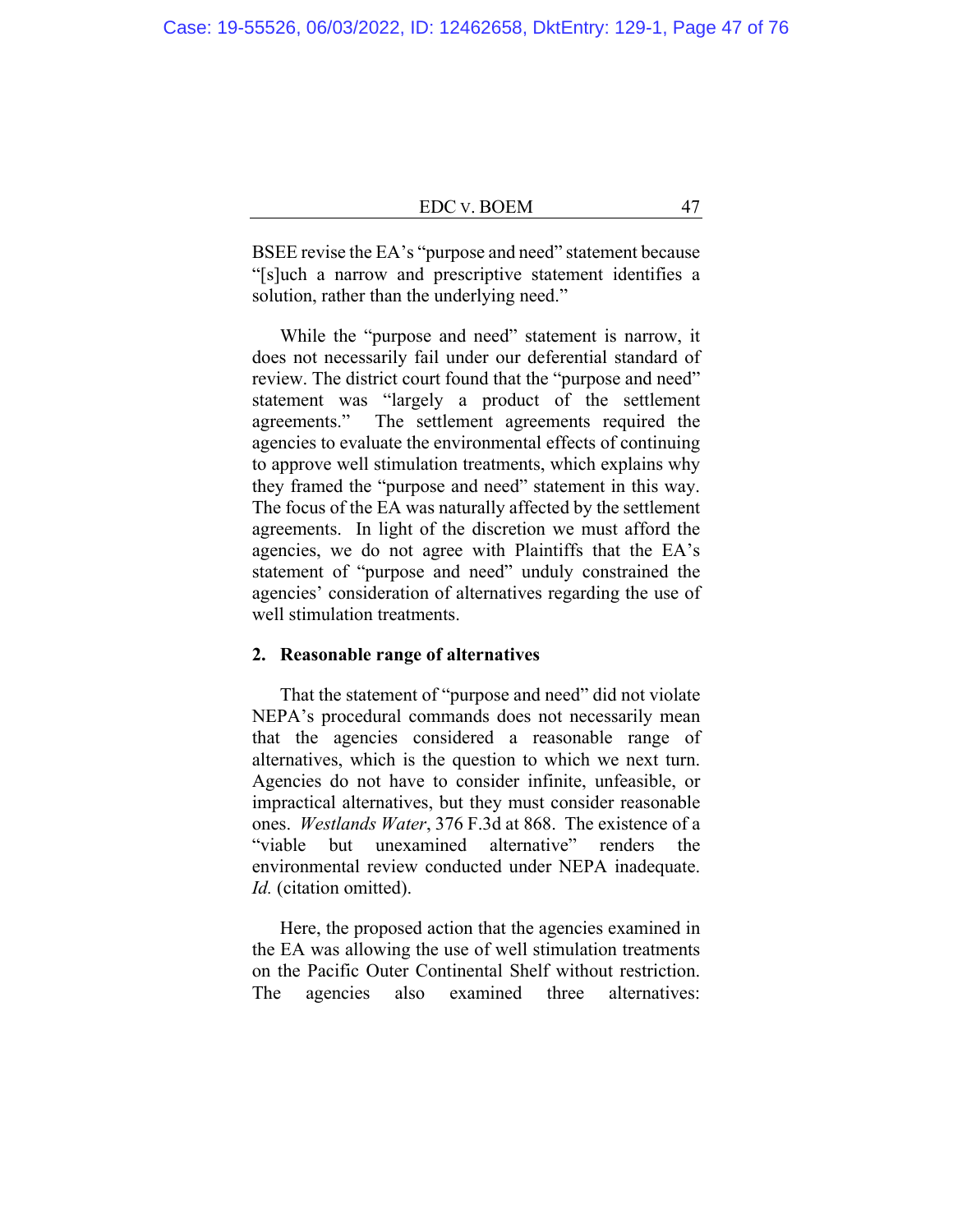(1) authorizing well stimulation treatments at depths more than 2,000 feet below the seafloor surface; (2) authorizing well stimulation treatments but prohibiting the open water discharge of waste fluids, and (3) prohibiting the use of well stimulation treatments altogether (the "no action" alternative that NEPA requires agencies to consider). In the EA, the agencies acknowledged that the three "action alternatives" they considered were similar because they all "include the use of the same four types of WST" so the "nature and magnitude" of any impacts will be similar. Plaintiffs argue that the lack of any meaningful difference among the alternatives did not allow the informed decision making that NEPA requires.

California and other commenters had suggested specific alternatives for the agencies to consider in the final EA, such as prohibiting well stimulation treatments in specific locations or at particular times of year, requiring the disclosure of well stimulation treatment constituents and additives, requiring notice to be given to state agencies and the public before well stimulation treatments are conducted, requiring testing of well stimulation fluids, or limiting the number of well stimulation treatments in a given year. Responding to these proposed alternatives in the Final EA, as they were required to do, the agencies summarily dismissed them. The agencies concluded in the appendix: "There were no commenters who proposed that the [programmatic EA] include a wider range of alternatives that also suggested an additional alternative for review that would lend itself to meaningful analysis." The agencies gave no explanation for why the alternatives proposed did not lend themselves to meaningful analysis. In the body of the EA, the agencies discussed in more detail a few alternatives that they had considered but eliminated, but these alternatives involved imposing stipulations on fluid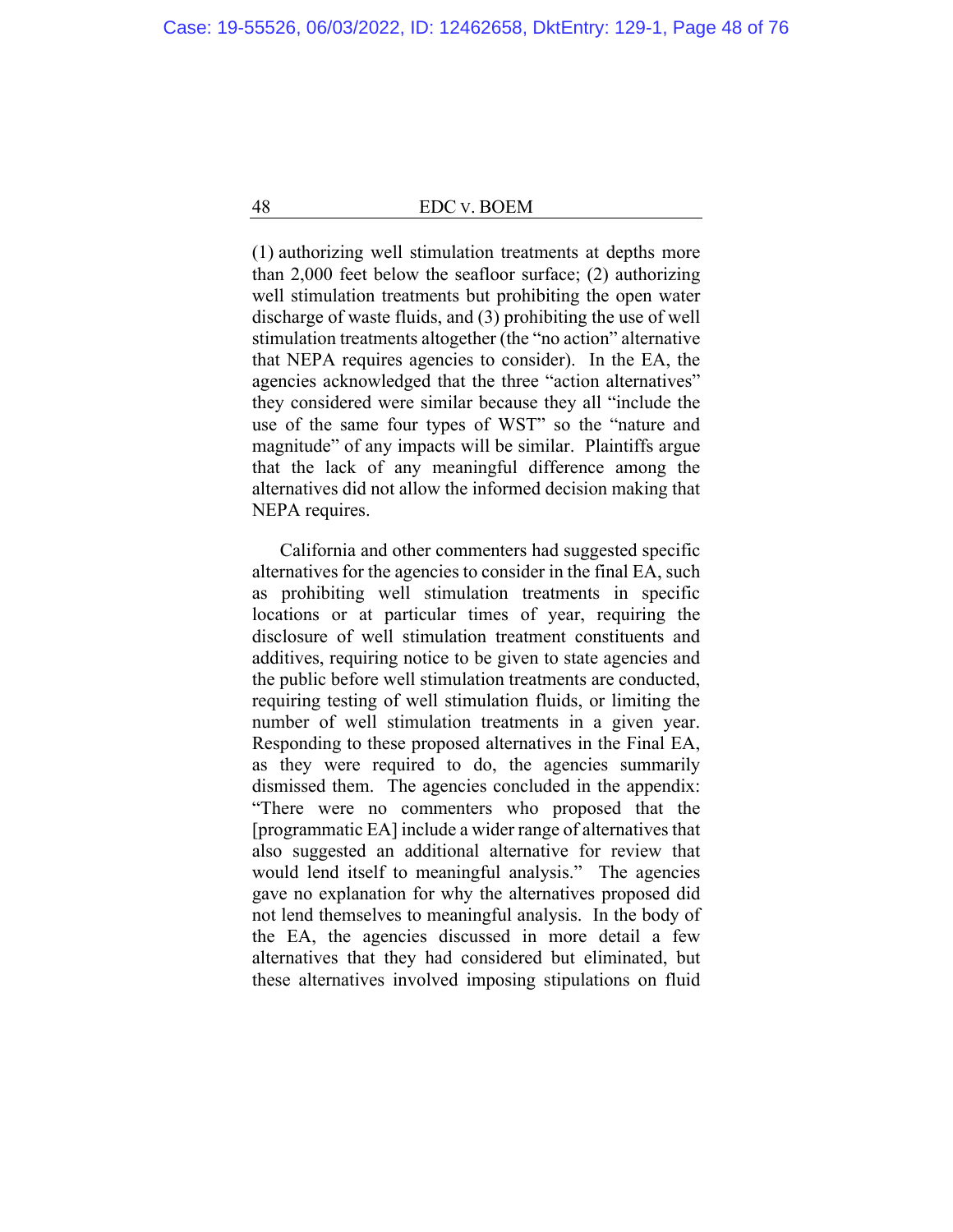volume, constituents, and pressure. The eliminated alternatives relate in substance to only one of the alternatives that Plaintiffs and other commenters suggested the agencies consider.

We conclude that the agencies did not meet their obligation under NEPA to "give full and meaningful consideration to all reasonable alternatives." *Western Watersheds*, 719 F.3d at 1050 (citation omitted). We first address the proposal to limit the number of treatments per year. The agencies contend that there was no need to consider such an alternative because they "already had one alternative that allowed zero treatments and another alternative that allowed up to five," so an alternative that allowed "some number in between" would have been unnecessary. The agencies principally rely on *Montana Wilderness Ass'n v. Connell*, 725 F.3d 988, 1004 (9th Cir. 2013), a case in which we determined that an agency did not need to consider a "middle ground" alternative between zero and six airstrips for a proposed action.

The district court found this argument persuasive, but the district court and the Defendants both mistakenly assumed that the proposed action in the EA was limited to five well stimulation treatments per year. In granting summary judgment to Defendants on the NEPA claims, the district court erroneously concluded that the EA "examined a proposal for allowing up to five WST approvals per year" so "there was no need for the agencies to consider imposing different limits on the number of WSTs" allowed per year. This relies upon a misreading of the EA.

Nowhere in the text of "Alternative 1: Proposed Action—Allow Use of WSTs" is there any limit on the number of well stimulation treatments imposed. The agencies argue that they use "a reasonable forecast of . . . up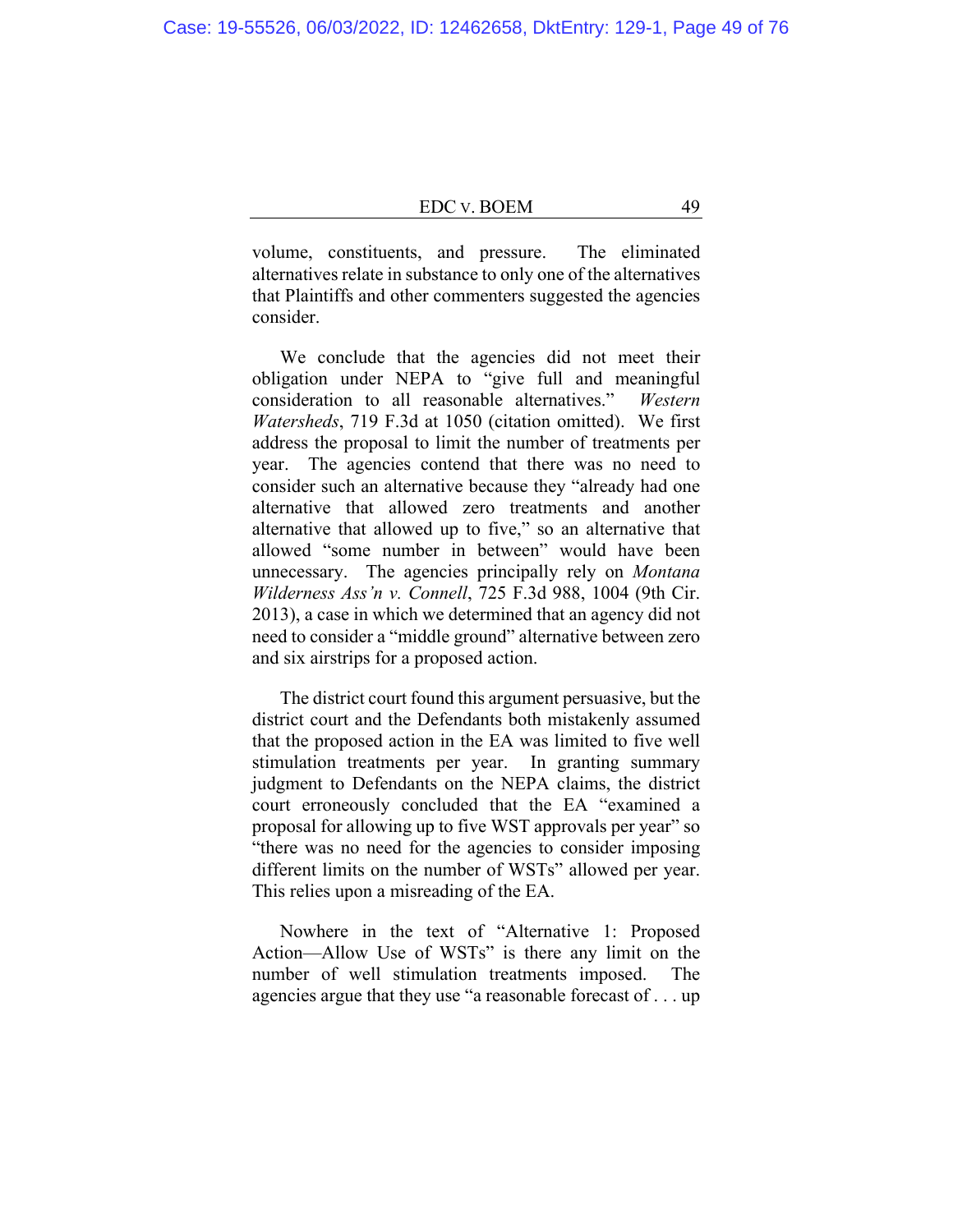to five WST applications per year" to calculate potential impacts. In discussing the other "action alternatives" in the EA, the agencies note that these alternatives too are premised on—but not limited to—five well stimulation treatments per year "to analyze the potential impacts."

The proposed action does not have a five treatments-peryear limit (nor do any of the actions, for that matter). Rather, the agencies used a five-per-year estimate to calculate environmental impacts. Commenters flagged that the EA does not actually limit the use of well stimulation treatments to five per year and that the agencies should revise their analysis in the final EA to account for the possibility that more well stimulation treatments will be used than they estimate. It was highly arbitrary for the agencies repeatedly to premise their finding of no significant impact on a limit of five well stimulation treatments per year, without in fact considering an alternative that imposed such a five-treatment limit.

The agencies have asserted in their briefing what they contend are persuasive reasons as to why the other alternatives proposed by commenters were not considered by the agencies. They contend that agencies can already access a website that gives them notice of well stimulation treatments. They also contend that they could not require the disclosure of fluid constituents because some of the chemicals are proprietary to the oil companies. These reasons fail because they are post-hoc rationalizations not contained in the Final EA. As such, we may not consider them, given the well-established principle that "an agency's action must be upheld, if at all, on the basis articulated by the agency itself" rather than "appellate counsel's *post hoc*  rationalizations." *Or. Nat'l Desert Ass'n v. Bureau of Land Mgmt.*, 625 F.3d 1092, 1120 (9th Cir. 2010) (citations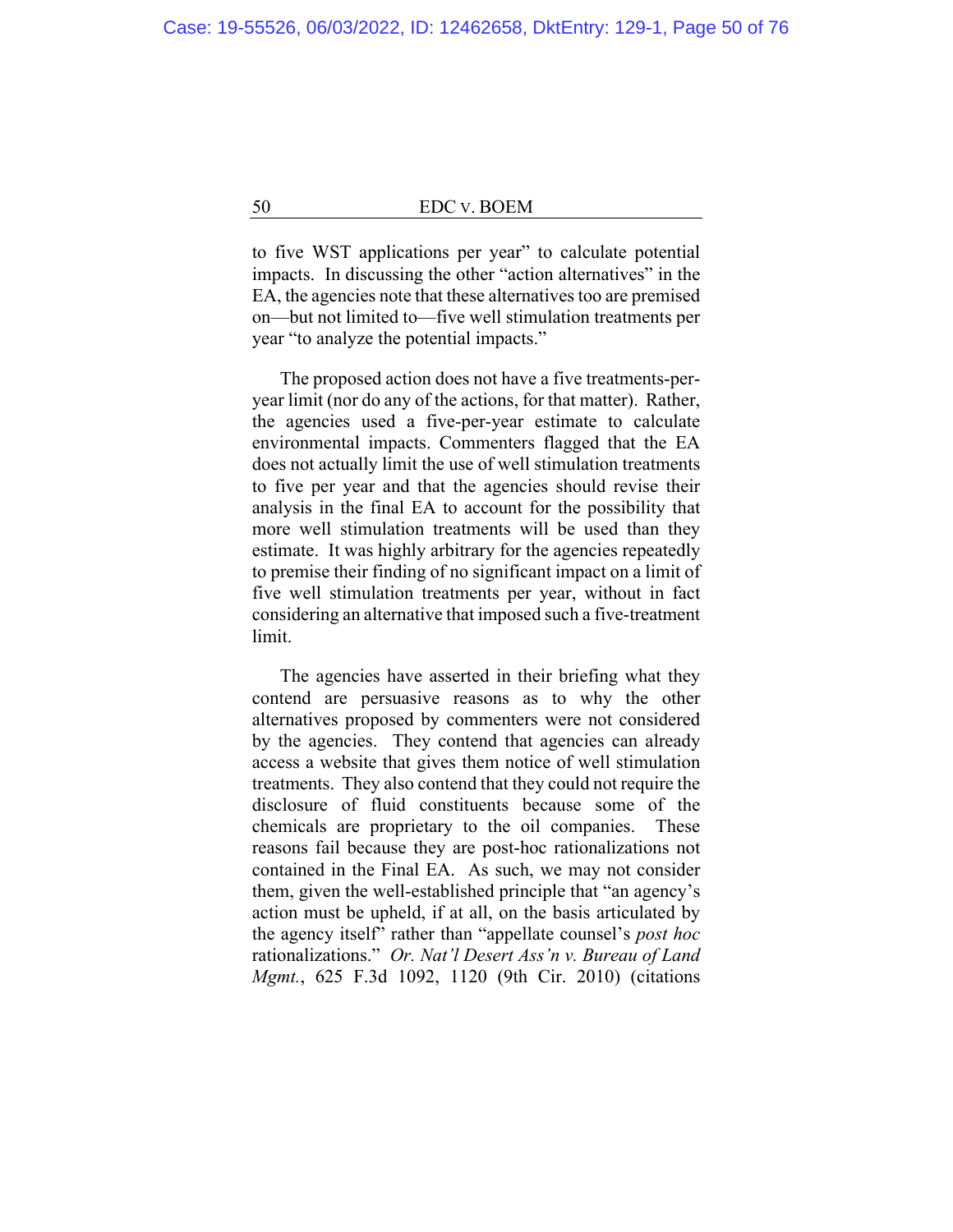omitted); *see also SEC v. Chenery Corp.*, 332 U.S. 194, 196 (1947).

NEPA requires agencies to "give full and meaningful consideration" to all viable alternatives "in [the] environmental assessment"—not in appellate briefing after the fact. *Western Watersheds*, 719 F.3d at 1050 (citation omitted). We hold that the agencies violated NEPA by failing to consider a reasonable range of alternatives in the EA.

In summary, the agencies' EA is inadequate both because the agencies failed to take the requisite "hard look" by relying on incorrect assumptions and also because the agencies did not consider a reasonable range of alternatives in the EA.

#### **C.**

The environmental groups also challenge the agencies' decision not to prepare an EIS as a separate violation of NEPA. An EIS must be prepared if there are "substantial questions" regarding whether the agency's proposed action may have significant impacts. *Ocean Advocates v. U.S. Army Corps of Eng'rs*, 402 F.3d 846, 864–65 (9th Cir. 2005). In challenging an agency decision not to prepare an EIS, plaintiffs need not prove that significant environmental effects *will* occur; they need only raise a "substantial question" that they might. *Id.* This presents a "low standard" that is permissive for environmental challenge. *Cal. Wilderness Coal. v. U.S. Dep't of Energy*, 631 F.3d 1072, 1097 (9th Cir. 2011) (citation omitted). When challenged actions are novel, there is more need for an EIS. *See Monsanto v. Geertson Seed Farms*, 561 U.S. 139, 177 (2010) (Stevens, J., dissenting) (noting that an EIS is especially important where the environmental threat is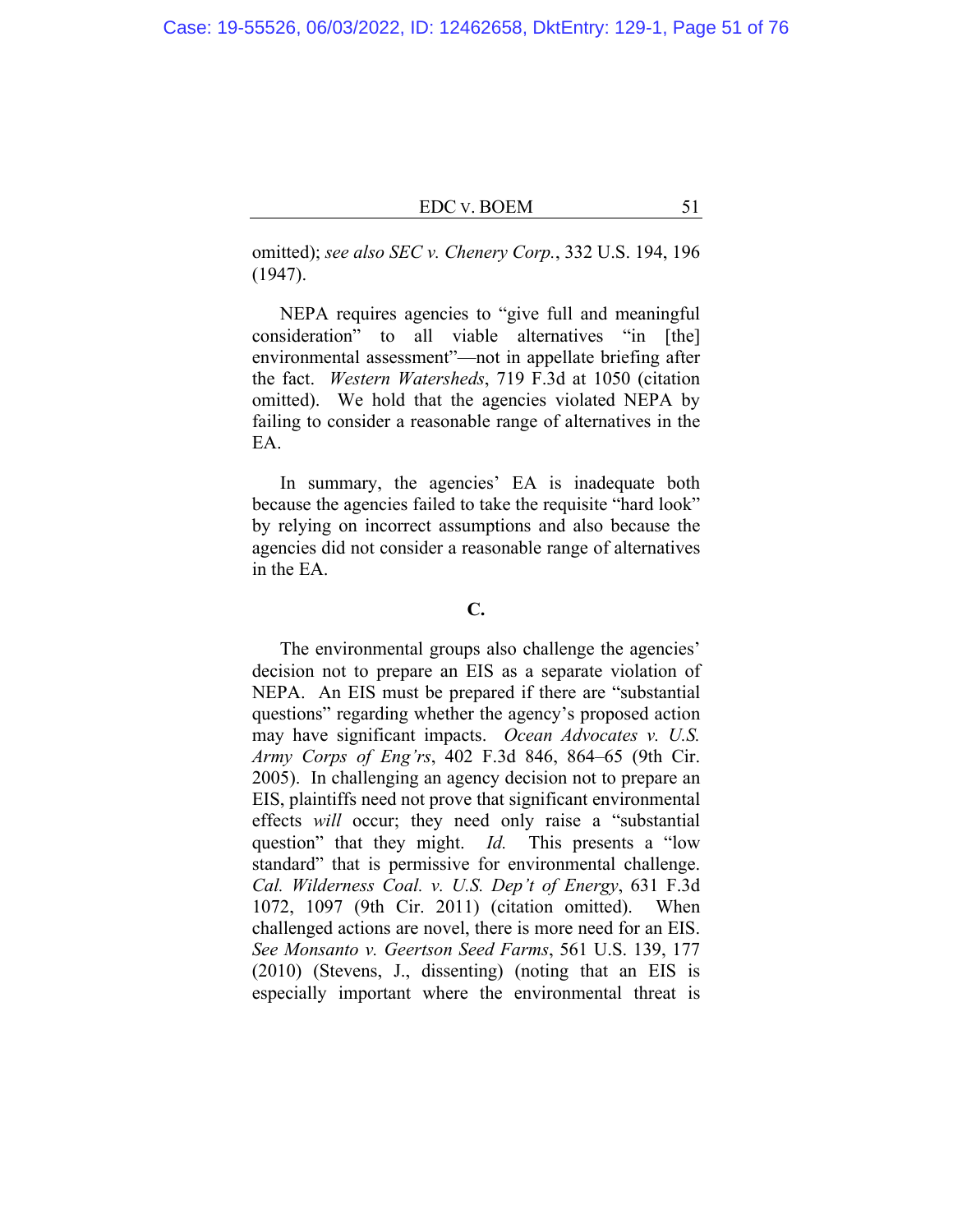novel). If the agency does not prepare an EIS, it must submit a "convincing statement of reasons" to explain why the proposed action's environmental impacts will not be significant. *Ocean Advocates*, 402 F.3d at 864 (citation omitted). Conclusory assertions about insignificant impacts will not suffice. *Id.* Here, the environmental impacts of extensive offshore fracking are largely unexplored, making it *terra incognita* for NEPA review. For this reason, among others, the important issues here warranted a full NEPA analysis in an EIS. We hold that the agencies acted arbitrarily and capriciously by not preparing an EIS, and by limiting their assessment to an EA that did not fully evaluate the environmental impacts of fracking.

The NEPA regulations in effect at the time the agencies issued the EA set forth criteria for the agencies to consider when determining whether an action will significantly affect the environment and consequently requires a full EIS. 40 C.F.R. § 1508.27.**<sup>5</sup>** These regulations required an agency to consider "both context and intensity." *Id*. Context refers to the setting and circumstances of the proposed action, including "society as a whole (human, national), the affected region, the affected interests, and the locality." *Id*. § 1508.27(a). Intensity "refers to the severity of impact" and requires analysis of ten specific factors. *Id.* § 1508.27(b). Meeting just one of these "significance factors" may be sufficient for us to require an agency to prepare an EIS, *Ocean Advocates*, 402 F.3d at 865, but here we find multiple factors met.

**<sup>5</sup>** The NEPA regulations have been revised, 85 Fed. Reg. 43,304 (July 16, 2020), but we look to the regulations in place at the time of the challenged decision. *See, e.g.*, *California v. Norton*, 311 F.3d 1162, 1167 n.2 (9th Cir. 2002).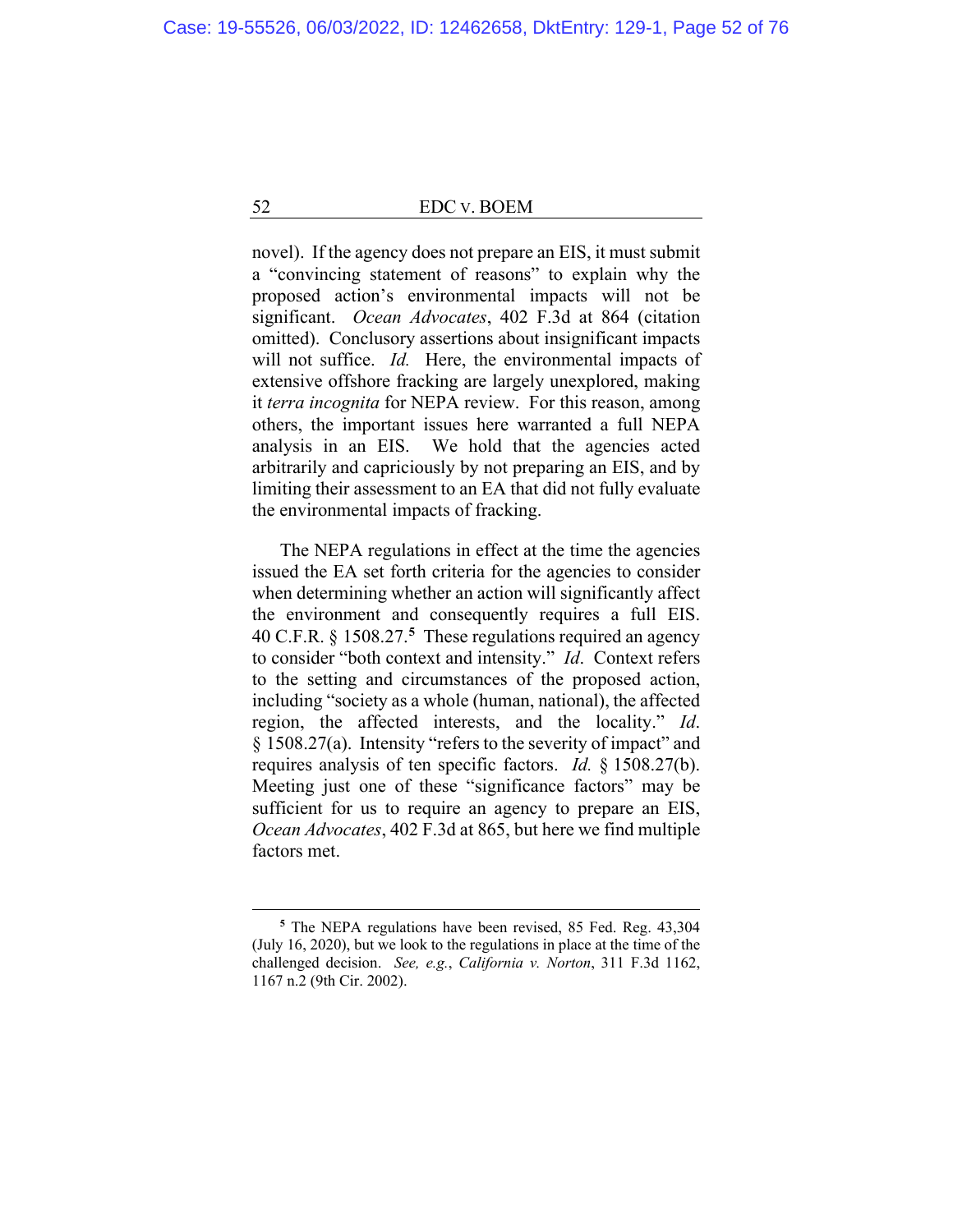| <b>EDC v. BOEM</b> |  |
|--------------------|--|
|                    |  |

## **1. Offshore well stimulation treatments may adversely affect endangered or threatened species**

One significance factor is whether the action "may adversely affect an endangered or threatened species." 40 C.F.R. § 1508.27(b)(9). After the agencies issued the EA and FONSI and were sued because of the lack of consultation under the ESA, the agencies belatedly commenced consultations with the requisite wildlife agencies. In doing so, the agencies advised that they concluded that the western snowy plover, the California least tern, and the southern sea otter all were likely to be adversely affected by oil spills. This finding of adverse effects, especially *after* the EA was published, is *prima facie* evidence that an EIS should have been prepared. And in responding to the agencies' request for formal consultation, the Fish and Wildlife Service demanded additional information in order to address potential effects to other endangered species. This significance factor is readily met.

# **2. Well stimulation treatments in the Pacific Outer Continental Shelf would affect unique geographic areas**

Another significance factor weighing in favor of an EIS is that the authorization of well stimulation treatments in this region affects unique geographic areas. 40 C.F.R. § 1508.27(b)(3). The regulations require agencies to consider the existence of "[u]nique characteristics of the geographic area such as proximity to historic or cultural resources." *Id.* The Santa Barbara Channel, where most of the offshore drilling on the Pacific Outer Continental Shelf takes place, is a unique area with proximity to "park lands . . . or ecologically critical areas." *Id.* Many of its waters and islands have special designation, including the Channel Islands National Park and Marine Sanctuary. The amicus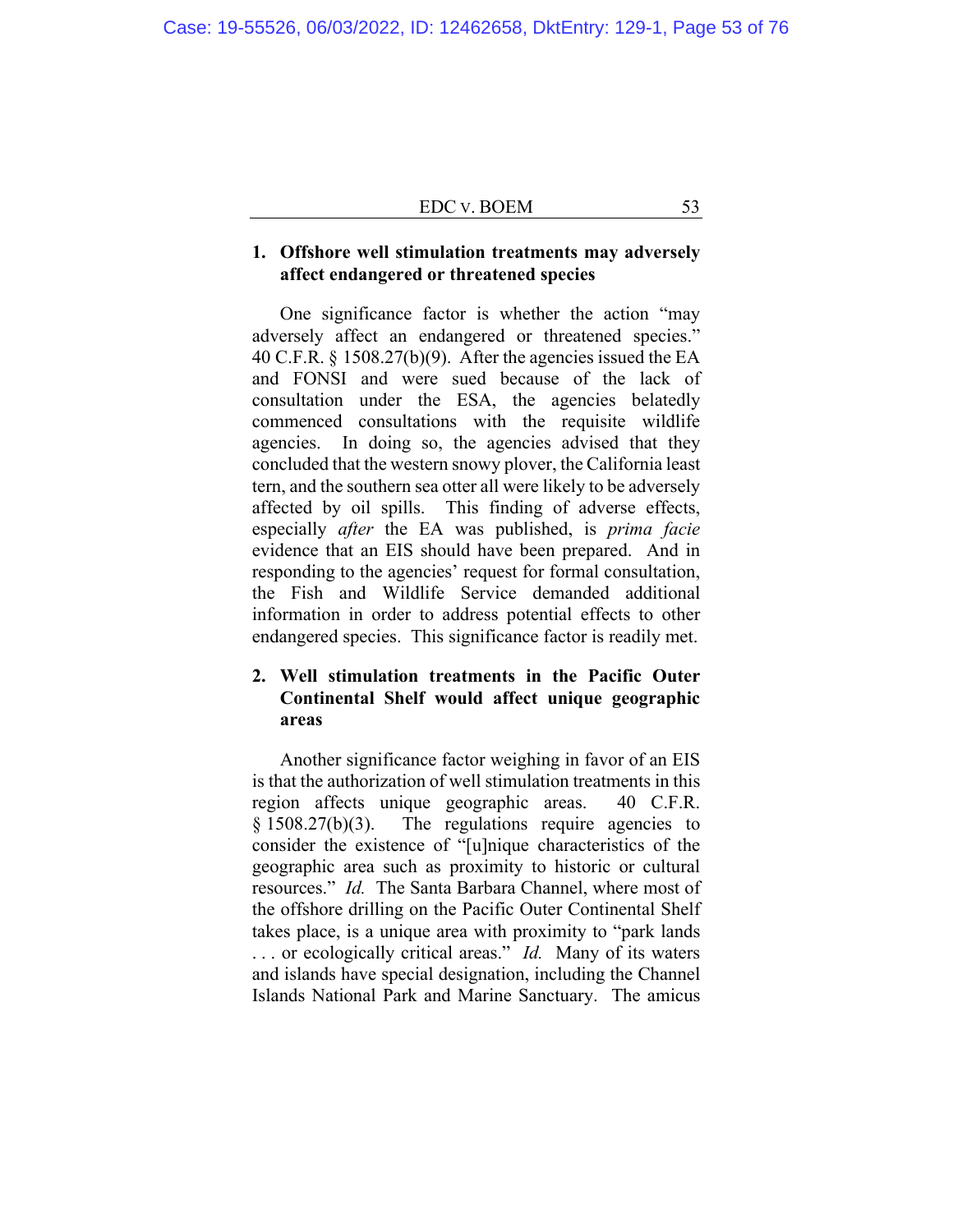brief filed by Members of Congress refers to the area as the "Galapagos of North America" and notes that 25 endangered species are present in the channel on a seasonal or permanent basis.

In the Final EA, the agencies responded to concerns about the unique characteristics of the area by asserting that the platforms' distance from the Channel Islands Marine Sanctuary would mitigate any effects to the area. But Plaintiffs contend that the entire Santa Barbara Channel region is a unique and globally important ecosystem: "Cool, subarctic waters converge with warmer, equatorial waters in the Channel, fostering a richness of marine and other wildlife, including blue, fin, humpback, minke, and killer whales, porpoises, dolphins, pinnipeds (seals and sea lions), the southern sea otter, and hundreds of species of birds, fishes, and invertebrates." These species rely on the entire Channel, not just the Park and Sanctuary, for their survival and recovery. And the affected area also has "proximity to historic or cultural resources" including the submerged remains of the Chumash people. Congress expressly designated the Channel Islands National Park to protect important cultural resources, including "archaeological evidence of substantial populations of Native Americans." 16 U.S.C. § 410ff(6). This significance factor satisfies the standard we apply to evaluate whether preparing an EIS is required.

## **3. The effects of offshore well stimulation treatments are highly uncertain and involve unknown risks**

An EIS is also warranted when the possible effects of the proposed action are "highly uncertain or involve unique or unknown risks." 40 C.F.R.  $\S$  1508.27(b)(5). The lack of data regarding the toxicity of well stimulation fluids, and the uncertainty this poses for evaluating the potential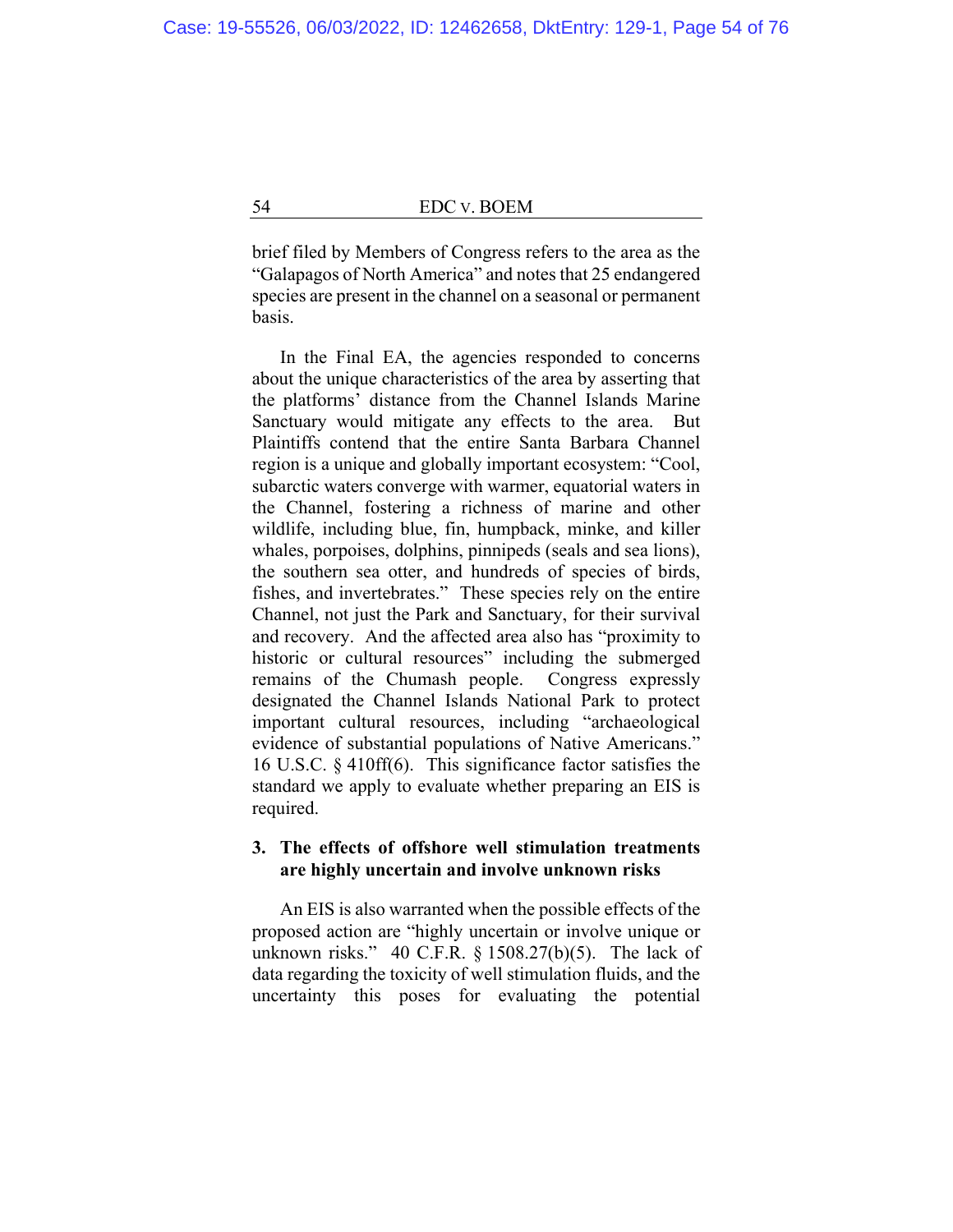environmental effects of the proposed action, counsels us that an EIS should have been prepared. The agencies lack toxicity data for "31 of the 48 distinct chemicals" used in offshore well stimulation treatments. During the period for public comment on the agencies' draft EA, scientists identified as a critical data gap the fact that "no studies have been conducted on the toxicity and impacts of well stimulation fluids discharged in federal waters." They urged the agencies to conduct a full EIS due to the "many data gaps and uncertainties." The regulatory body in California that supervises oil and gas development, the Division of Oil, Gas, and Geothermal Resources, also commented on the draft EA that "effects of discharging WST fluids on marine life are not fully understood due to the lack of toxicity data" and urged the agencies to conduct toxicity testing to address this gap.

An agency must prepare an EIS where uncertainty regarding the environmental effects of a proposed action may be resolved through further data collection. *Nat'l Parks & Conserv. Ass'n v. Babbitt*, 241 F.3d 722, 732 (9th Cir. 2001), *abrogated on other grounds by Monsanto*, 561 U.S. 139. In *Babbitt*, we held that the National Park Service needed to prepare an EIS before authorizing more cruise ships to enter Glacier Bay National Park because of the level of uncertainty posed by increased vessel traffic. 241 F.3d at 731–733. We concluded that the agency's statement of reasons for why the missing information could not be obtained was unconvincing, and we explained that an agency's "lack of knowledge does not excuse the preparation of an EIS; rather it requires the [agency] to do the necessary work to obtain it." *Id.* at 733.

In the final EA and FONSI, the agencies acknowledged the "unknown toxicity of WST fluid constituents" but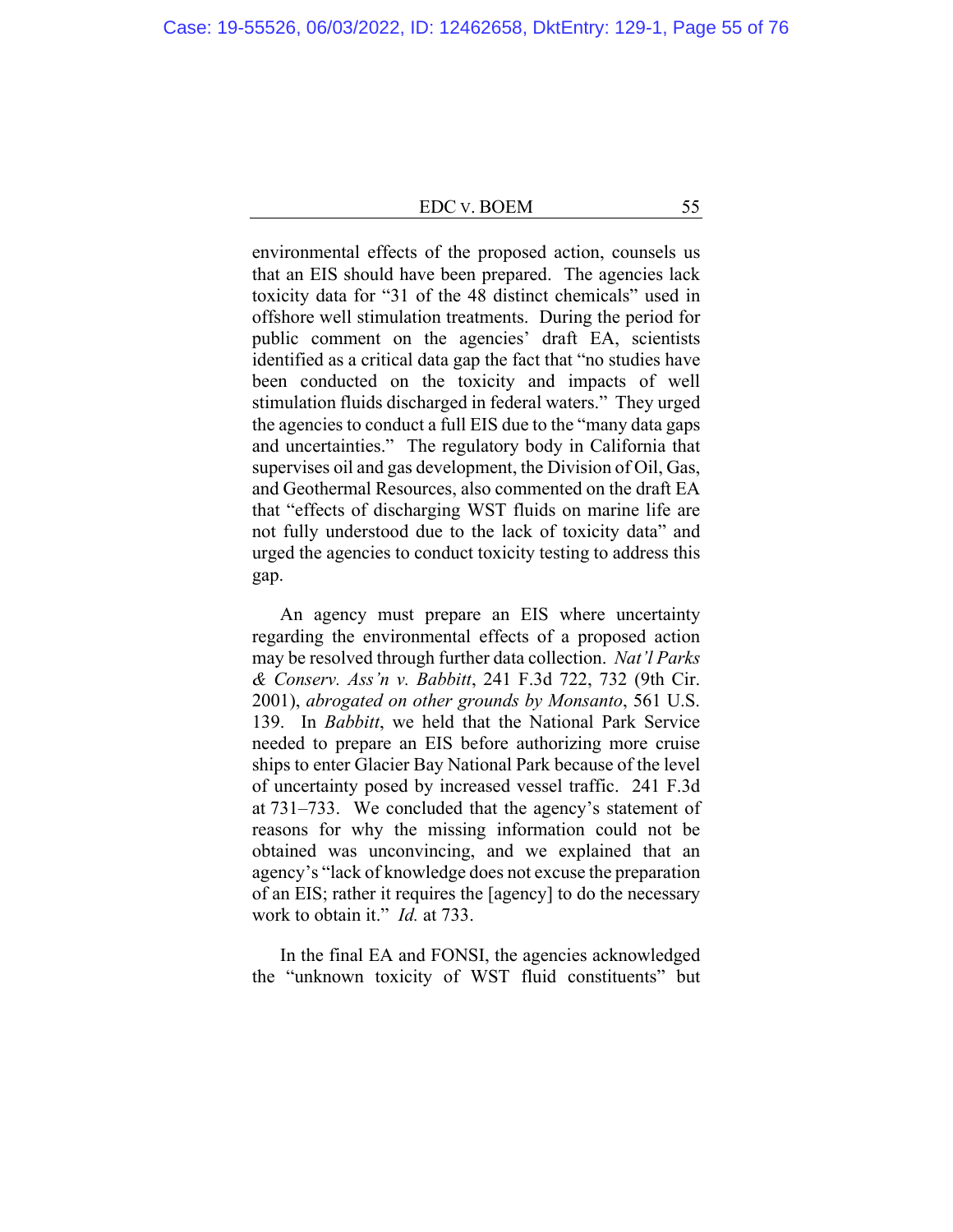concluded that the uncertainty is mitigated by several factors. First, the agencies assert that they know the toxicity values of many of the chemicals used in the treatments. Second, the chemicals will be diluted with seawater. Third, the agencies assert that they have no reason to believe that chemicals for which they have no toxicity data are likely to be more toxic than the chemicals for which they have toxicity data. Fourth, the agencies contend that historical discharges of water containing trace amounts of similar chemicals have been discharged into the ocean "for decades" and studies have not detected significant effects. The agencies also contend that it would be impossible to test the toxicity of every chemical used in well stimulation treatments against every potentially exposed species.

We are not persuaded that this reasoning is permissible as a basis to avoid preparing an EIS evaluating alternatives to introducing novel and toxic chemicals in the marine environments at risk here. That the well stimulation fluids will be diluted with seawater does not excuse the data gaps regarding the specific "effects of discharging WST fluids on marine life" nor the lack of data on the "chronic impacts of these chemicals" in seawater. The record reflects that some well stimulation treatment fluids have been tested on land, but this does not help us to assess the unknown effects of these fluids in a marine environment. That the agencies know the toxicity of *some* chemicals used in well stimulation treatments does not adequately respond to the concerns raised about the uncertainty of how these chemicals interact when mixed together, when interacting with subsurface minerals, or when coming into contact with surrounding formation rock. The regulations implementing NEPA require agencies to obtain missing information when it is "essential to a reasoned choice" and the costs of obtaining it are not "exorbitant." 40 C.F.R. § 1502.22(a). The agencies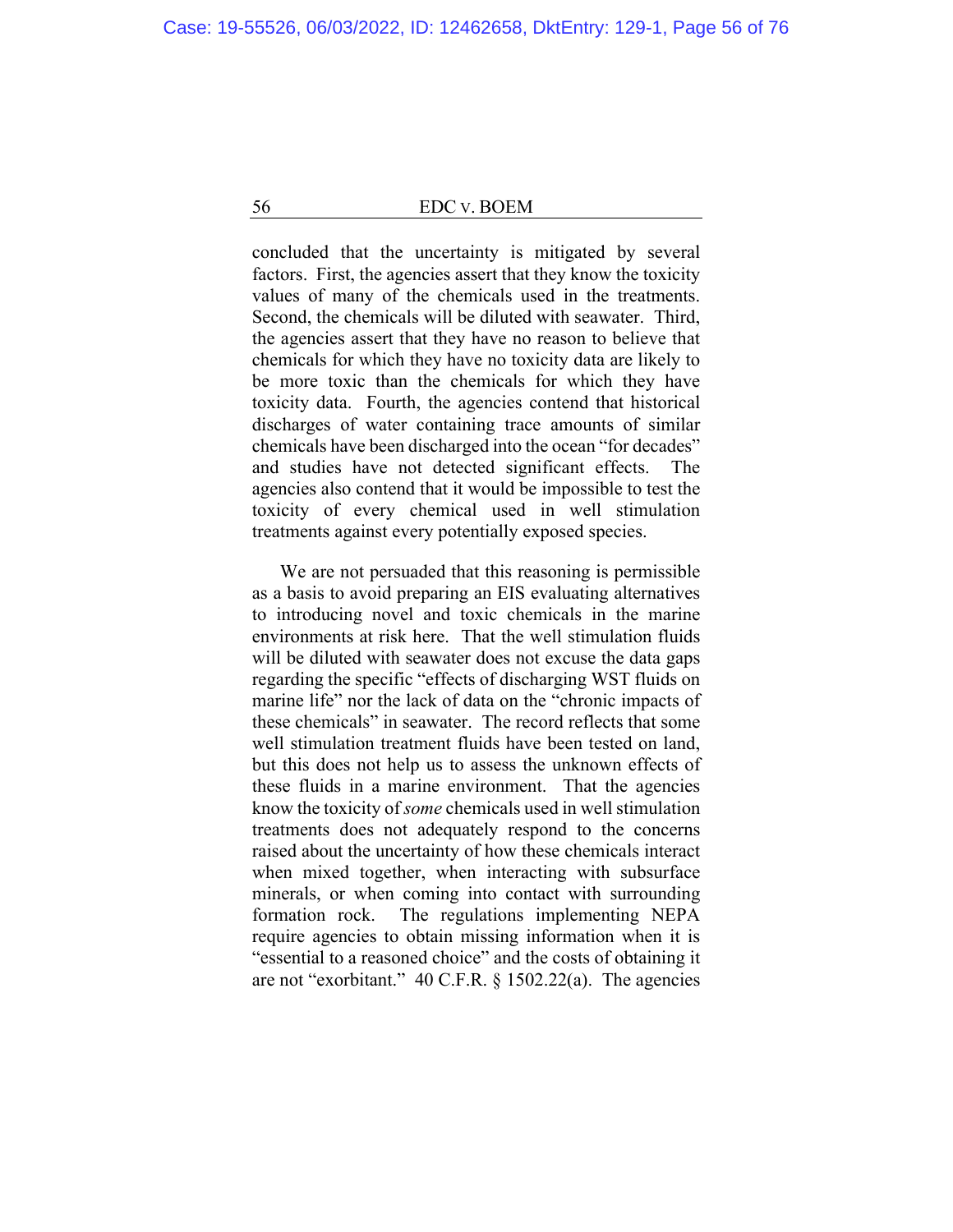have not provided convincing reasons for why these data gaps are not essential or could not be mitigated through further study. Nor did they consider, as discussed above, an alternative that allows offshore well stimulation treatments but requires testing to help fill in these data gaps. Guesswork by the agencies does not discharge their responsibilities under NEPA.

The importance of gathering more information about the toxicity of well stimulation treatment fluids is important here where the programmatic EA represents the first time the agencies have analyzed the environmental impacts of offshore well stimulation treatments. We can agree with the agencies that they need not test every chemical against every marine species. But Plaintiffs point to the lack of toxicity data not to suggest that the agencies must test every chemical but that the unknown risks posed by these chemicals warrant fuller review of the proposed action through an EIS. "No matter how thorough, an EA can never substitute for preparation of an EIS, if the proposed action could significantly affect the environment." *Anderson*, 314 F.3d at 1023.

Defendants' reliance on *Salmon River Concerned Citizens v. Robertson* is unpersuasive. In *Salmon River*, we upheld the agency's analysis of the effects of herbicide formulation when toxicity data was missing for some of the ingredients. 32 F.3d 1346, 1358–60 (9th Cir. 1994).An important point overlooked by Defendants, however, is that the agencies in that case *had* prepared an EIS and had taken steps to reduce uncertainty regarding the missing information. *Id.* at 1358 n.21. The lack of toxicity data in *Salmon River* and the preparation of an EIS in that case give more reason to believe that an EIS should have been prepared in this situation, where there is a lack of toxicity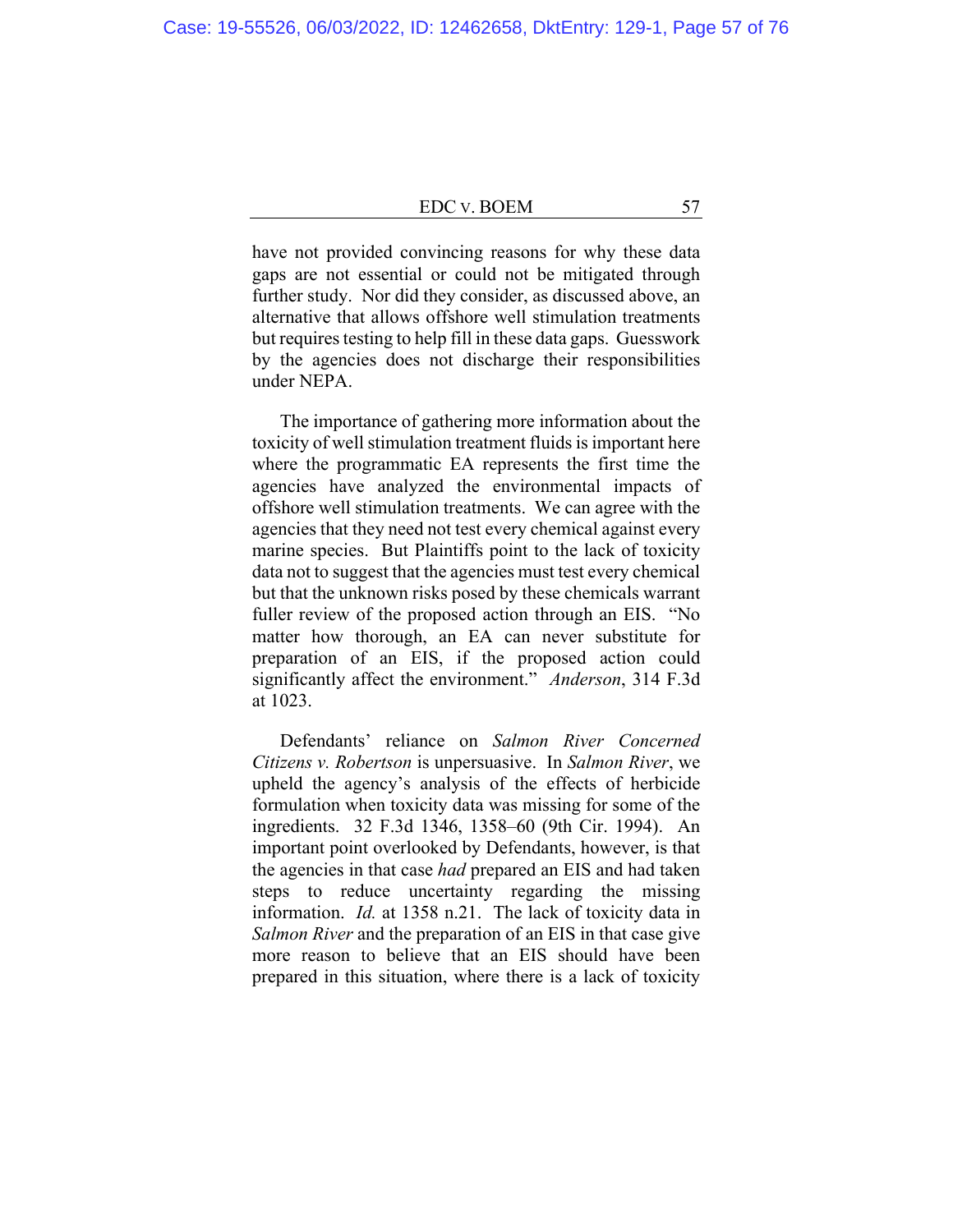data and the effects of well stimulation fluids pose unknown risks. The record establishes that Plaintiffs have raised "substantial questions" relating to several significance factors about the effects of allowing well stimulation treatments offshore California.**<sup>6</sup>** We hold that the agencies violated NEPA by not providing an EIS on the effects of authorizing offshore well stimulation treatments.

### **D.**

To summarize our discussion of the alleged NEPA violations, we are compelled to conclude that the agencies did not take the "hard look" mandated by NEPA. They relied on flawed assumptions in the EA that distorted and rendered irrational their finding of no significant impact. They did not give full and meaningful consideration to a reasonable range of alternatives. This failure to take the requisite "hard look" renders the EA inadequate under NEPA. The agencies also should have prepared a full EIS in light of the unknown risks posed by the well stimulation treatments and the significant data gaps that the agencies acknowledged. NEPA review cannot be used "as a subterfuge designed to rationalize a decision already made." *Metcalf v. Daley*, 214 F.3d 1135, 1142 (9th Cir. 2000). But that appears to be what happened here. The agencies, which had already ventured down the path of allowing well stimulation treatments without environmental review until they were sued by the environmental groups, did not give a meaningful assessment of reasonable alternatives, offered

**<sup>6</sup>** Having determined that several significance factors are present and an EIS is warranted, we need not reach Plaintiffs' additional arguments that the impacts of offshore well stimulation treatments are highly controversial or that the agencies did not adequately analyze the cumulative impacts of allowing well stimulation treatments.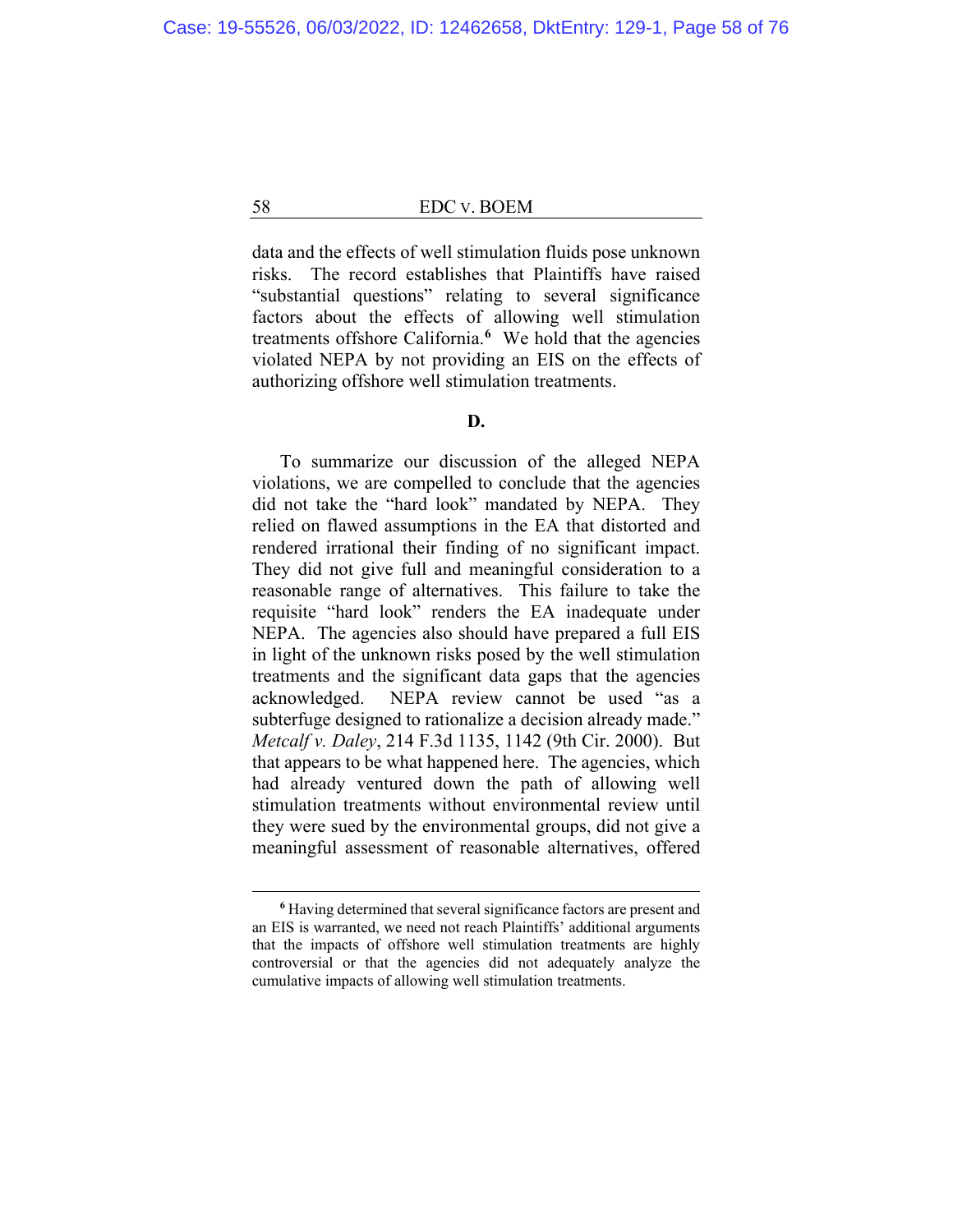post-hoc rationalizations for their decision, and disregarded necessary caution when dealing with the unknown effects of well stimulation treatments and the data gaps associated with a program of regular fracking offshore California in order to increase production and extend well life.

We reverse the district court's grant of summary judgment upholding the EA and hold that the agencies violated NEPA both because their EA was inadequate and also because they should have prepared an EIS. We vacate the inadequate EA, which is the presumptive remedy for agency action that violates the NEPA as reviewed through the APA. *See All. for the Wild Rockies v. U.S. Forest Serv.*, 907 F.3d 1105, 1121 (9th Cir. 2018). We remand to the district court with instructions to amend its injunction to prohibit the agencies from approving permits for well stimulation treatments until the agencies have issued an EIS and have fully and fairly evaluated all reasonable alternatives.

## **IV. ESA**

The environmental groups also sued the agencies under the ESA, alleging that they violated the ESA's consultation requirement. On this issue, the district court granted summary judgment to Plaintiffs, and Defendants appeal. We review this issue *de novo*. *Grand Canyon Trust v. U.S. Bureau of Reclamation*, 691 F.3d 1008, 1016 (9th Cir. 2012). The agencies' sole argument in appealing the district court's ESA ruling is that the ESA claim is not ripe. They argue that there was no "agency action" requiring consultation. The district court rejected this argument, as do we.

The fundamental purpose of the ESA is to conserve endangered and threatened species as well as their critical habitats. 16 U.S.C. § 1531(b). The ESA provides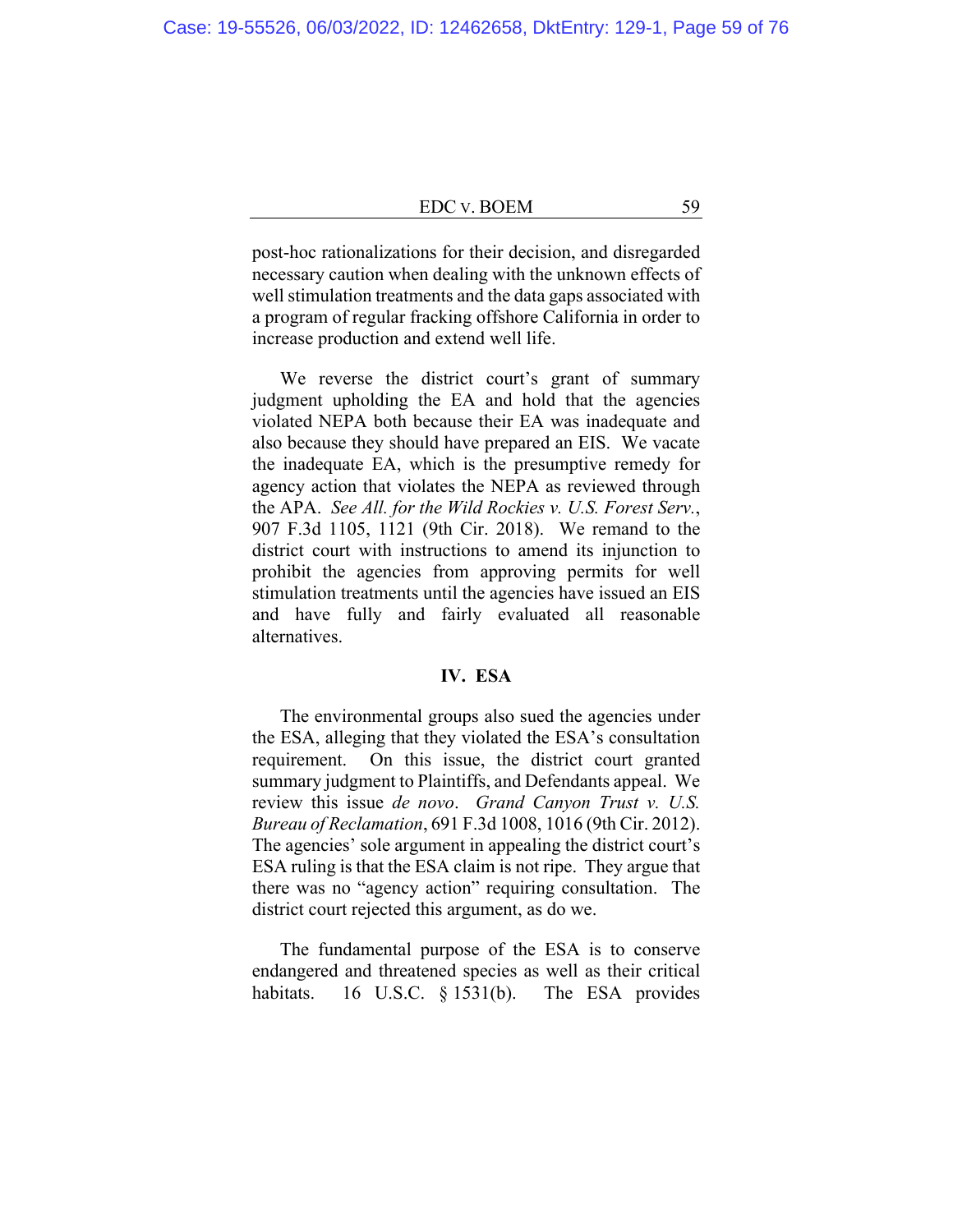protections for listed species such as prohibiting unauthorized taking of the species, preserving necessary habitat for species' survival, and, as pertinent here, requiring consultations with expert wildlife agencies about the risks to wildlife species from any proposed federal action. Section  $7(a)(2)$  of the ESA requires agencies to consult with expert wildlife agencies to ensure that any agency action "is not likely to jeopardize" any endangered or threatened species or result in the "adverse modification" of their habitats. *Id.*   $§ 1536(a)(2)$ . The statute defines agency action as "any action authorized, funded, or carried out" by an agency. *Id.*; *see also* 50 C.F.R. § 402.02 (further defining agency action as "all activities or programs of any kind authorized, funded, or carried out, in whole or in part, by Federal agencies"). Depending on the species, the federal agency must consult with one of two expert wildlife agencies, the U.S. Fish and Wildlife Service or the National Marine Fisheries Service. The ESA's implementing regulations require agencies to review proposed actions "at the earliest possible time." 50 C.F.R § 402.14(a).

The ESA provides for two types of consultation. Informal consultation is proper if the acting federal agency concludes that its action is not likely to adversely affect any species listed in the ESA. 50 C.F.R. § 402.13(a). If the wildlife expert agency concurs in writing, informal consultation is complete, and no further action is required under the ESA. *Id.* § 402.13(c). If, on the other hand, the acting agency concludes that its proposed action is likely to adversely affect any listed species, formal consultation is required. *Id.* § 402.14(a). In the case of formal consultation, the acting agency must first prepare a biological assessment, and then send a letter to the expert wildlife agency requesting formal consultation and providing information about the proposed action. *Id.* § 402.14(c). The expert wildlife agency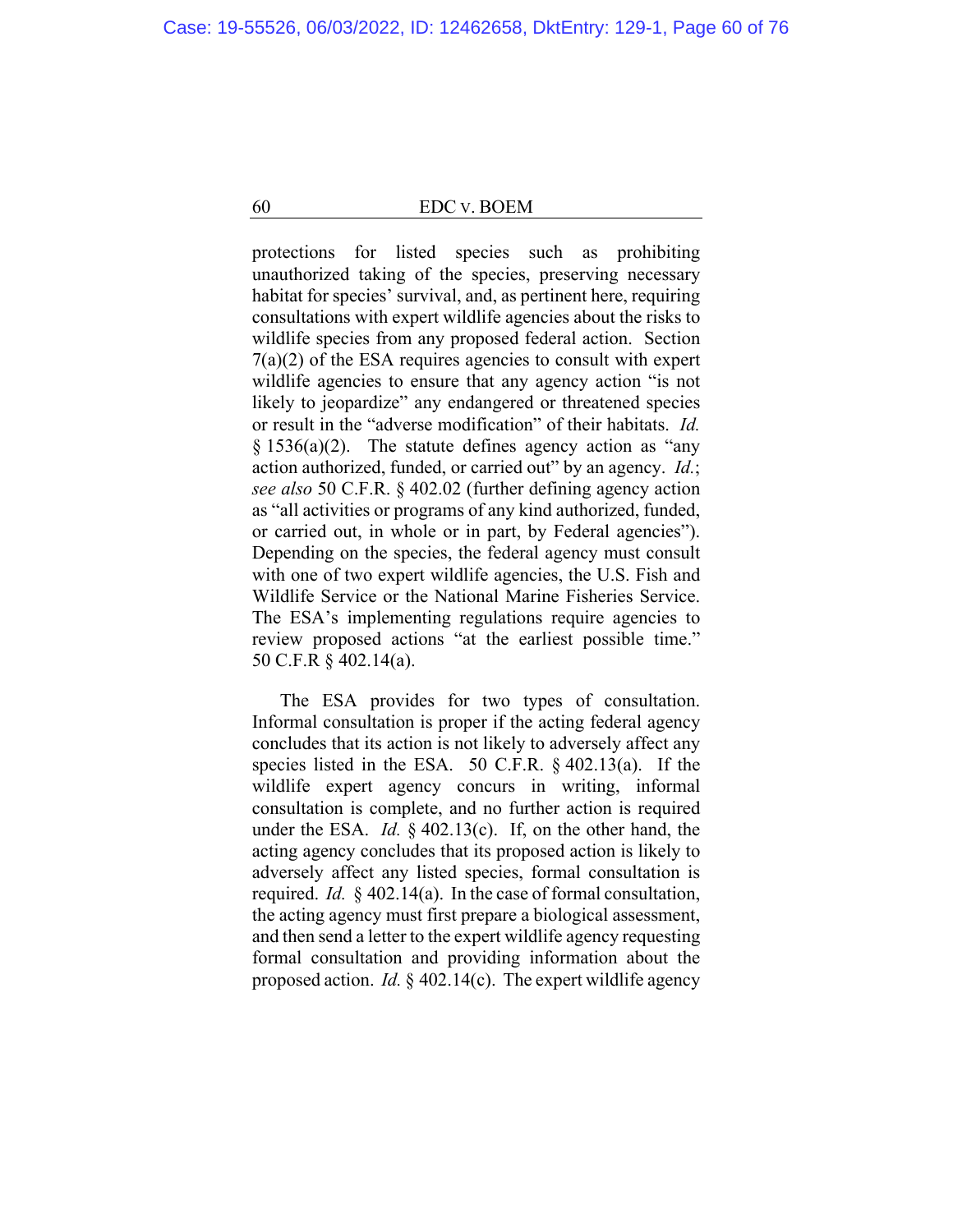will then prepare a biological opinion that determines whether the action is likely to cause "jeopardy" for a listed species or its critical habitat. 16 U.S.C. § 1536(b); 50 C.F.R.  $§$ § 402.14(g), (h).

Here, the agencies did not engage in consultation before issuing the EA. In the final EA, they responded to comments expressing concern over the lack of ESA consultation, explaining that they believed consultation was unnecessary because the EA is a "decision support tool for future proposals" but does not approve any well stimulation treatments itself. After being sued over the lack of consultation, and a week before filing their motion to dismiss, the agencies initiated the ESA consultation process by sending biological assessments to the expert wildlife agencies. In the biological assessment sent to the National Marine Fisheries Service, BOEM and BSEE determined that no species would likely be adversely affected by the use of well stimulation treatments. The National Marine Fisheries Service concurred in the agencies' no adverse effects determination, which concluded the ESA consultation process because no formal consultation was required. For species under the jurisdiction of the Fish and Wildlife Service, BOEM and BSEE determined that three species the western snowy plover, California least tern, and southern sea otter—were likely to be adversely affected by oil spills. The Fish and Wildlife Service requested more information before beginning formal consultation, which was required because of the agencies' conclusion that three species were likely to be adversely affected.

The district court held that the ESA claim regarding the initial failure to consult with the National Marine Fisheries Services was cured, and consequently mooted, by completion of the consultation with that agency. But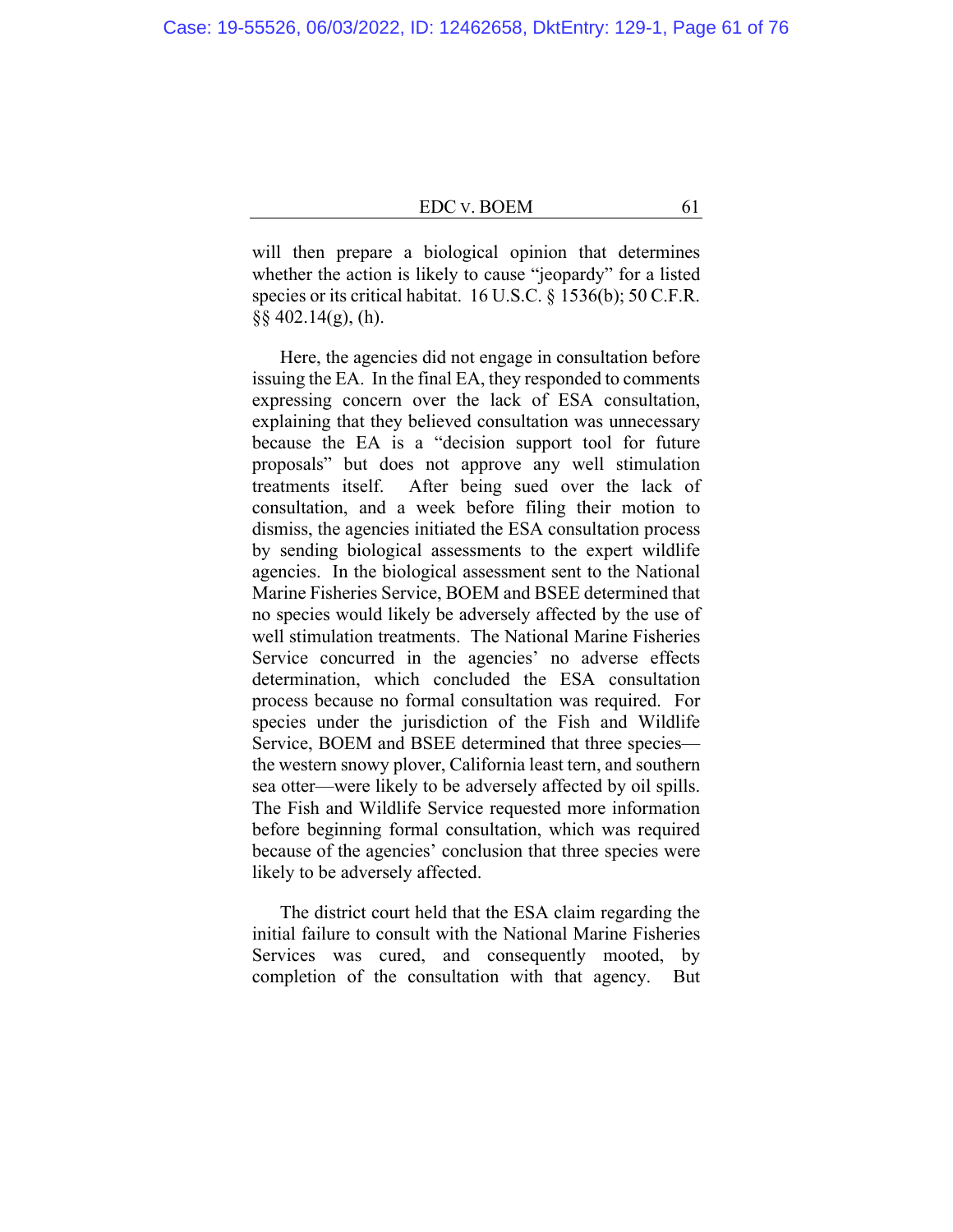because the agencies had not completed consultation with the Fish and Wildlife Service, the district court held that this claim was not moot. BOEM and BSEE have advised us that consultation with the Fish and Wildlife Service is still ongoing, making this claim ripe for our review.

We use a two-step test to determine whether an action qualifies as a sufficient "agency action" under the ESA. First, relying on the text of the statute, which is always the appropriate starting place for analysis, *Blue Lake Rancheria v. United States*, 653 F.3d 1112, 1115 (9th Cir. 2011), we consider whether an agency "affirmatively authorized, funded, or carried out the underlying activity." *Karuk Tribe*, 681 F.3d at 1021. If this standard is met, we next determine whether the action was discretionary, in this context meaning that the agency had "some discretion to influence or change the activity for the benefit of a protected species." *Id.*

The district court correctly held that by issuing the EA and FONSI for the proposed action of allowing well stimulation treatments offshore California, the agencies "affirmatively authorized" private companies to proceed with these treatments. In a case such as this where a mix of federal and private action is involved, *Karuk Tribe* instructs that there is agency action for ESA purposes if the agency made an "affirmative, discretionary decision about whether, or under what conditions, to allow private activity to proceed." *Id.* at 1027. There, we held that the Forest Service violated the ESA by not consulting with wildlife agencies before approving four notices of intent to conduct mining activities within a national forest. *Id.* at 1022–27. The approval of the notices of intent "affirmatively decide[d] to allow the mining to proceed," even though, like here, the private companies would still need to obtain subsequent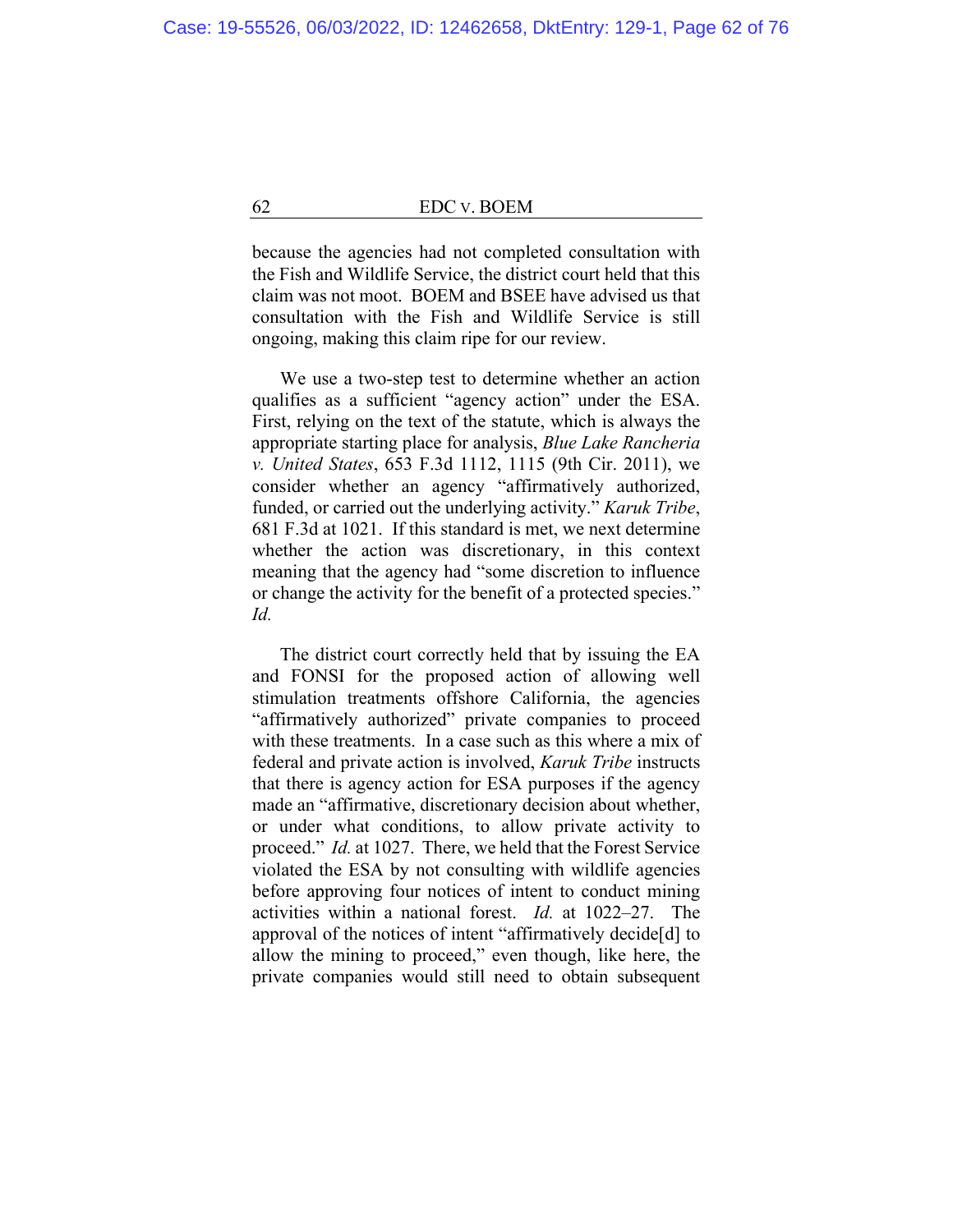federal permits before conducting the challenged activity. *Id.* at 1024. By issuing the EA and FONSI, and concluding that well stimulation treatments would have no significant impact, the agencies "affirmatively decide[d]" to allow the treatments to proceed. *Id.*

The second step of the *Karuk Tribe* test is also met because the agencies had "discretion to influence or change the activity for the benefit of a protected species." *Id.*  at 1021. This standard is met by agency action that itself does not directly authorize private activity but rather establishes criteria for *future* private activity and has an "ongoing and long-lasting effect." *Pacific Rivers Council v. Thomas*, 30 F.3d 1050, 1053 (9th Cir. 1994); *see also Washington Toxics Coal. v. EPA*, 413 F.3d 1024, 1031–33 (9th Cir. 2005), *abrogated on other grounds as recognized in Cottonwood*, 789 F.3d at 1089 (holding that the agency's registration of pesticides triggered ESA consultation even though implementation of the pesticides might approve additional, later approvals). In *Pacific Rivers*, we rejected the Forest Service's argument that the ESA did not apply to programmatic documents that themselves did not "mandate any action." 30 F.3d at 1055. We disagreed, concluding that these programmatic documents constituted agency action because they "set forth criteria" that would influence future activities. *Id.*

The agencies argue that these cases do not apply here because the EA did not establish binding criteria for well stimulation treatment use. This argument is without merit. Throughout the EA, the agencies presented and dismissed alternative options that would have imposed restrictions affecting the oil companies' subsequent applications. In other words, the agencies had "discretion to influence or change the activity for the benefit of a protected species."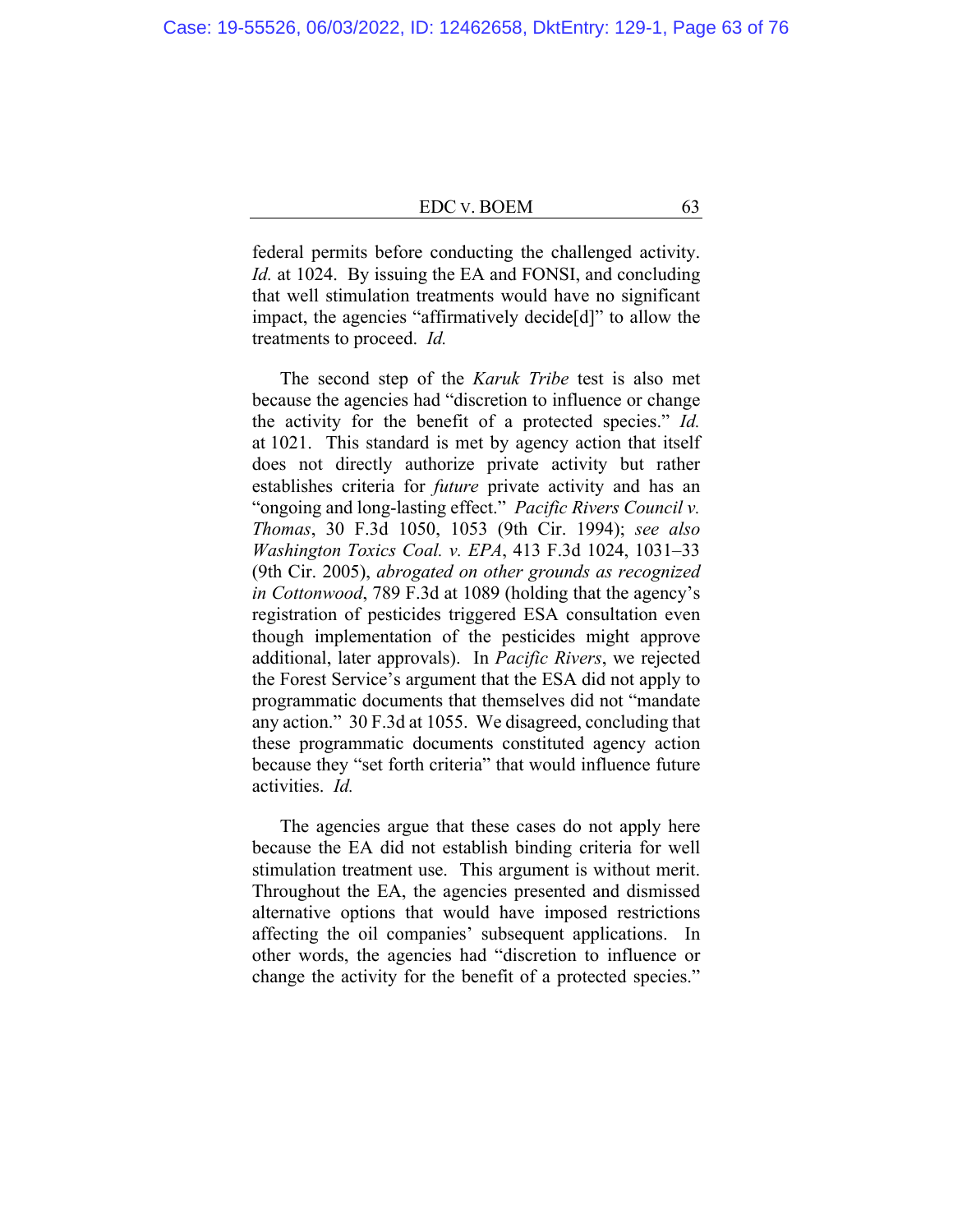*Karuk Tribe*, 681 F.3d at 1021. Choosing the alternative without any restrictions as their proposed action sets an unregulated and uncontrolled future direction for the use of well stimulation treatment. The agencies rejected Alternative 2, which set depth restrictions. They also rejected Alternative 3, which set discharge restrictions. The agencies implemented no restrictions whatsoever. The agencies should not enjoy insulation from ESA consultation for selecting the alternative *without* restriction. In substance, the agencies decided to let fracking proceed unregulated.

The programmatic analysis and approval of the use of offshore well stimulation treatments without restriction in the EA and FONSI meets our definition of "agency action." The agencies make no other arguments about the merits of the ESA claims brought by the environmental groups. Concluding that the proposed action in the agencies' EA and FONSI constitutes "agency action" under the ESA, we affirm the district court's grant of summary judgment to the environmental groups on the ESA claims.

## **V. CZMA**

We next turn to California's CZMA claim. Congress enacted the CZMA to "preserve, protect, develop, and where possible, to restore or enhance, the resources of the Nation's coastal zone for this and succeeding generations." 16 U.S.C. § 1452(1). When a "Federal agency activity" affects the coastal zone of a state, the CZMA requires the federal agency to review the proposed activity and determine whether it is consistent with the affected state's coastal management program. *Id.* § 1456(c)(1)(A). California alleges that the agencies violated the CZMA because they did not conduct a consistency review to determine whether the use of offshore well stimulation treatments is consistent with California's coastal management program. The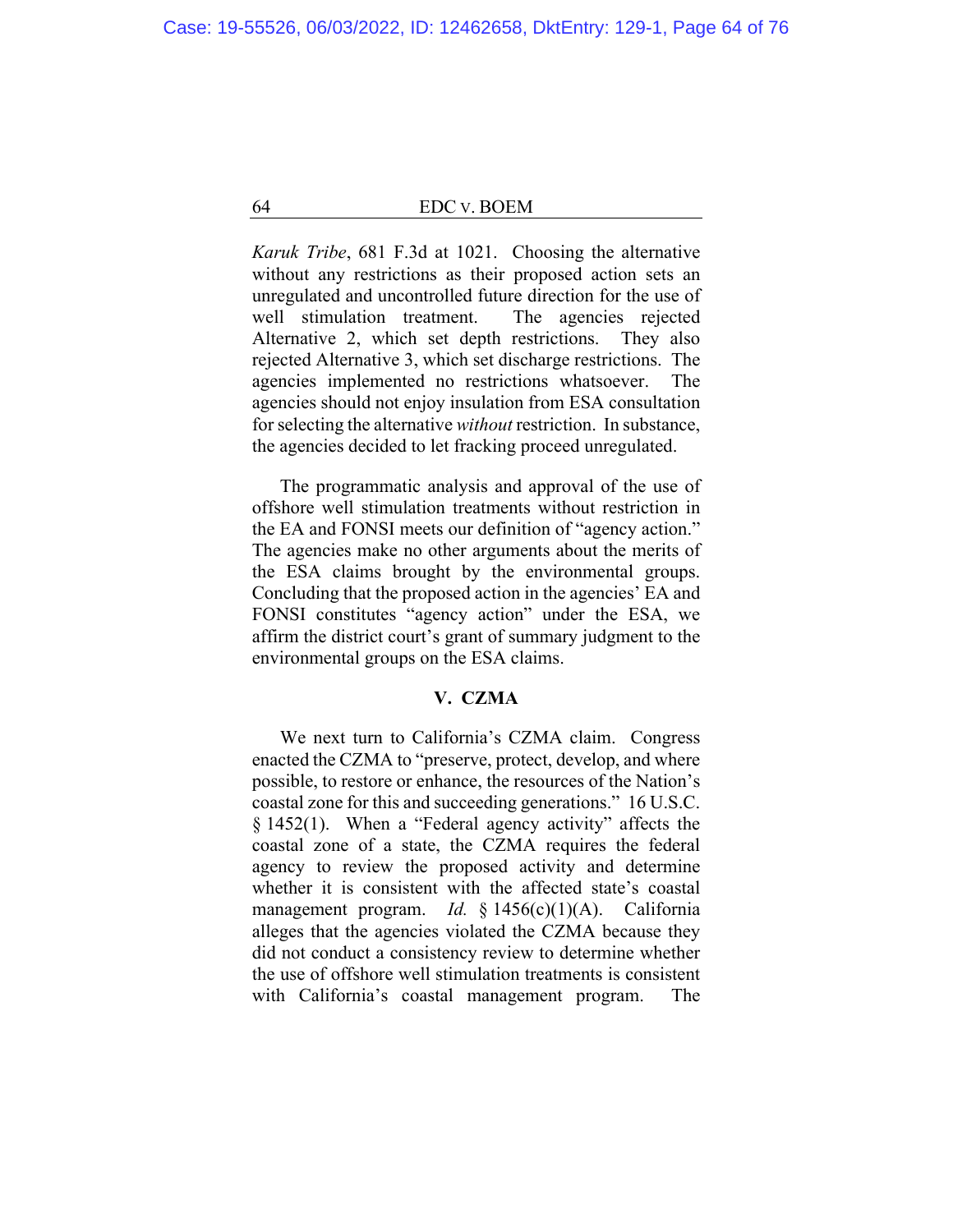agencies contend that the proposed action in the programmatic EA and FONSI is not a "Federal agency activity" and does not warrant CZMA consistency review because private companies would still have to obtain permit approval before performing well stimulation treatments.

Upon *de novo* review of this question of statutory interpretation, we agree with the district court that the agencies' proposed action to allow well stimulation treatments in the Pacific Outer Continental Shelf qualifies as a "Federal agency activity" under  $\S$  (c)(1) of the CZMA. We hold that the agencies violated the CZMA by failing to conduct the requisite consistency review with California's coastal management program. Summary judgment was properly granted to California on the CZMA claims.

## **A.**

Whenever a "Federal agency activity" may affect a state's coastal zone, the CZMA requires review of the action to confirm that it is consistent with the affected state's coastal management program. 16 U.S.C. § 1456. Not all consistency review under the CZMA is the same, however. If the federal agency takes the action itself, then  $\S$  1456(c)(1) of the CZMA requires the agency to "provide a consistency determination" to the designated state agency specifying whether the proposed action is consistent with the state's coastal management program. But if the agency is not taking the action itself, and instead is approving a proposed plan or issuing a federal license or permit to an applicant, then  $§ 1456(c)(3)$  requires the applicant to conduct the consistency review and include a "consistency certification" in its application confirming that the proposed activity complies with the affected state's coastal management program. *Id.*  $\S$  1456(c)(3). In other words,  $\S$  (c)(1) review reaches activities where the federal agency is the "principal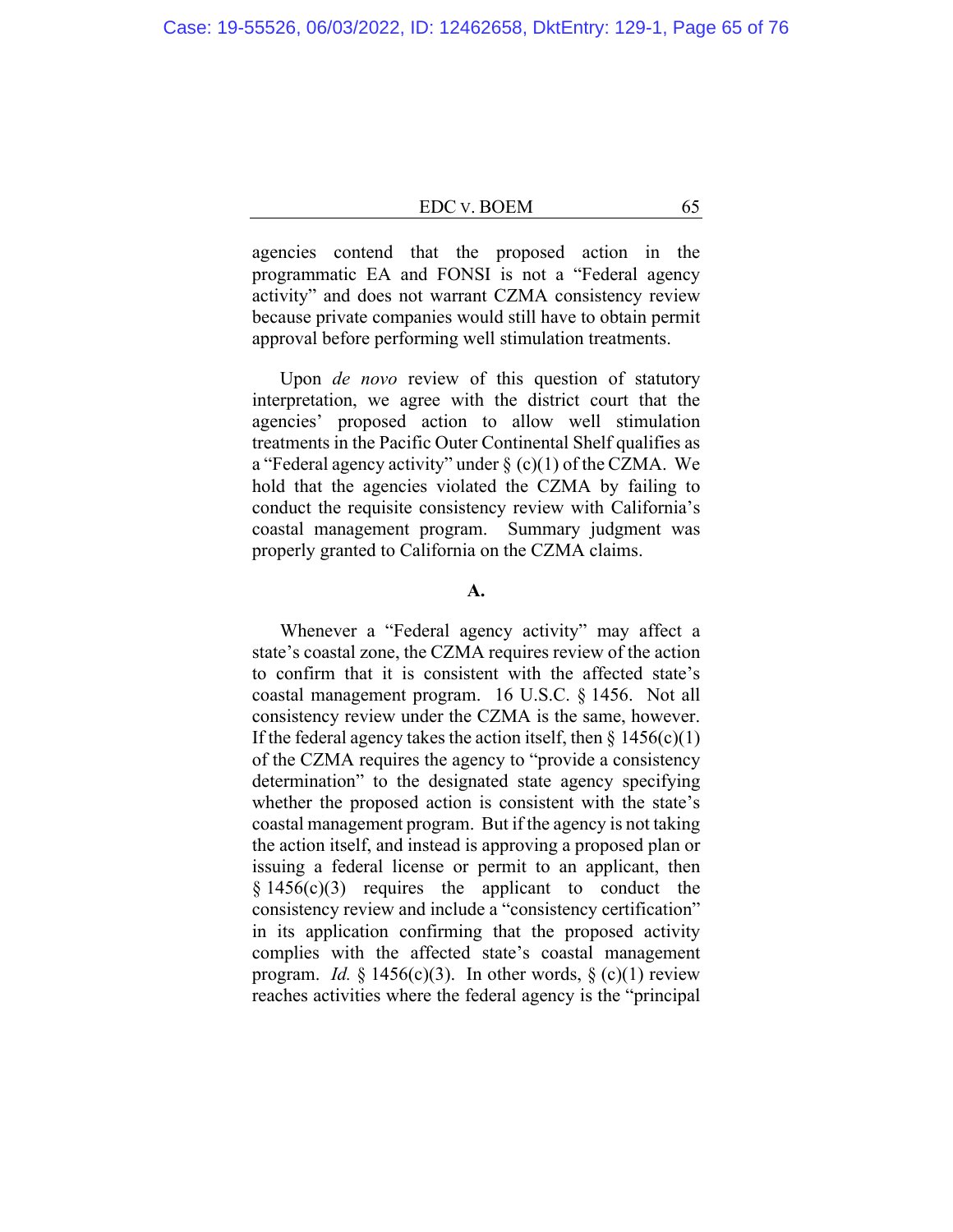actor" while  $\S$  (c)(3) review encompasses the "federally approved activities of third parties." *Sec'y of the Interior v. California*, 464 U.S. 312, 332 (1984). If a proposed federal agency activity can be reviewed under  $\S$  (c)(3), the CZMA specifically provides that it cannot be reviewed under  $\S$  (c)(1). 16 U.S.C.  $\S$  1456(c)(1)(A). Review under  $\S$  (c)(1) and § (c)(3) is therefore mutually exclusive. *California v. Norton*, 311 F.3d 1162, 1170 (9th Cir. 2002).

Classification of a proposed activity under  $\S$  (c)(1) or  $\S$  (c)(3) impacts more than who is required to conduct the consistency review. The speed of review also differs. Review of a "Federal agency activity" under  $\S(c)(1)$ requires more than three months because the agency must complete the CZMA review process at least 90 days before giving final approval to the proposed activity. *Id.*  §  $1456(c)(1)(C)$ .<sup>7</sup> By contrast, if a state does not respond to a private applicant's consistency certification within three months, the state's concurrence is "conclusively presumed" by statute. *Id.* § 1456(c)(3)(B)(ii). Review under § (c)(3) also allows the Secretary of Commerce to approve a proposed activity over a state's objections that the activity is not consistent with its coastal management program. In this way,  $\S$  (c)(3) review encourages oil and gas development by expediting the consistency review process and giving states less leverage to block proposed activities.

## **B.**

We must first decide whether the proposed action in the programmatic EA and FONSI is a "Federal agency activity." If it is a "Federal agency activity," then we must then decide

**<sup>7</sup>** The agencies contend that this review could take years due to their resource limitations.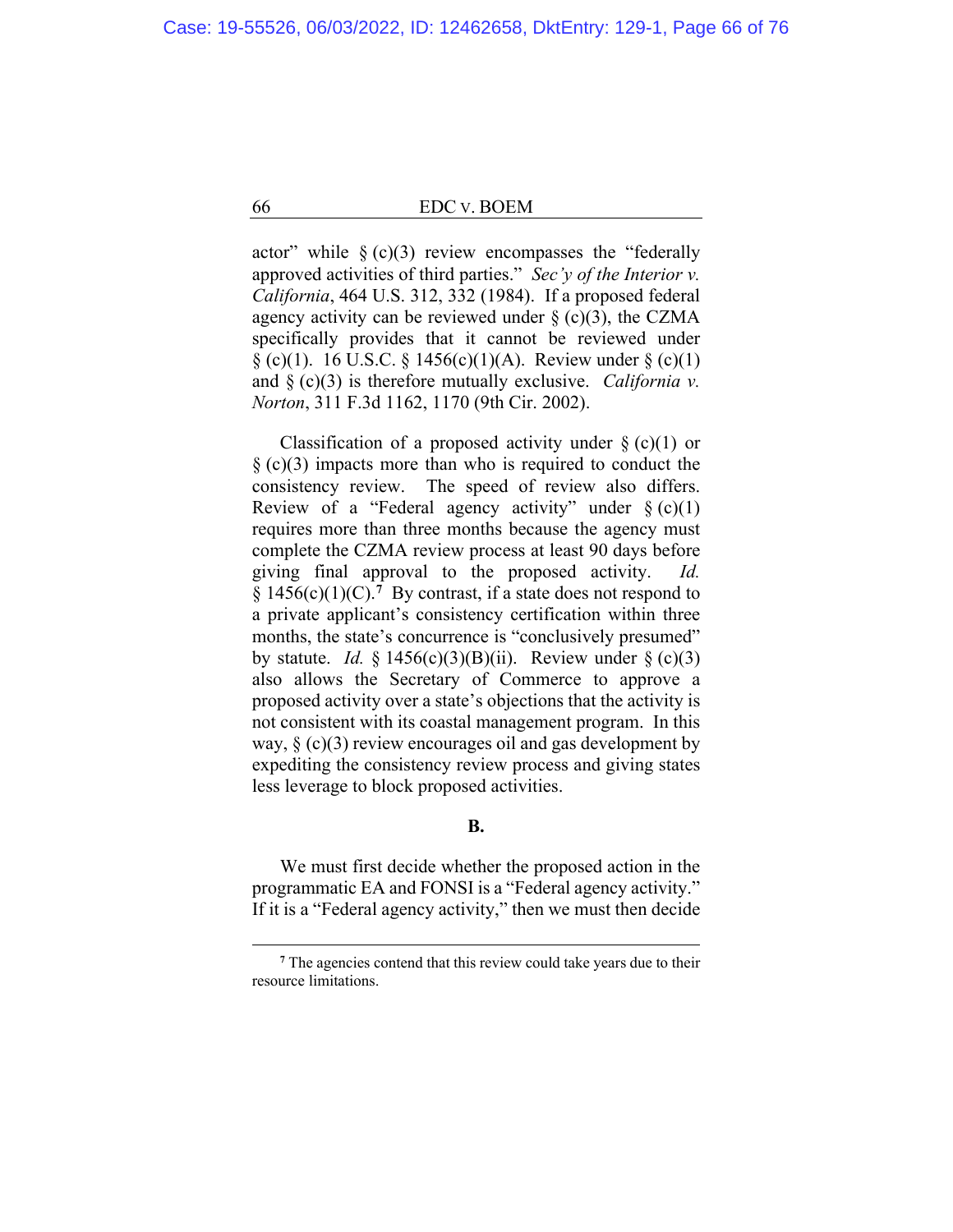whether the action falls outside the scope of the permit and license review of  $\S$  (c)(3). We answer both questions in the affirmative.

#### **1. The proposed action is a "Federal agency activity"**

The CZMA does not define "Federal agency activity," but the implementing regulations do. The regulations broadly define "Federal agency activity" as encompassing "any functions performed by or on behalf of a Federal agency in the exercise of its statutory responsibilities." 15 C.F.R. § 930.31(a). The proposed action in the programmatic EA and FONSI—"Alternative 1: Proposed Action—Allow Use of WSTs"—readily meets this definition. Deciding whether, and under what circumstances, to allow certain drilling activities on the Pacific Outer Continental Shelf is a function performed by the agencies pursuant to their "statutory responsibilities" under the OCSLA to make oil and gas reserves in this region "available for expeditious and orderly development, subject to environmental safeguards, in a manner which is consistent with the maintenance of competition and other national needs." 43 U.S.C. § 1332(3). And the agencies prepared the EA and FONSI as an "exercise of [their] statutory responsibilities" under NEPA, also satisfying the definition of "Federal agency activity" provided by the regulations. 15 C.F.R. § 930.31(a).

The CZMA regulations further provide that "Federal agency activity" covers a "range of activities where a Federal agency makes a *proposal for action* initiating an activity or a series of activities when coastal effects are reasonably foreseeable," such as a "plan that is used to direct future agency actions." 15 C.F.R. § 930.31(a) (emphasis added). It would strain the English language for us to say that the "Proposed Action" in the programmatic EA is not a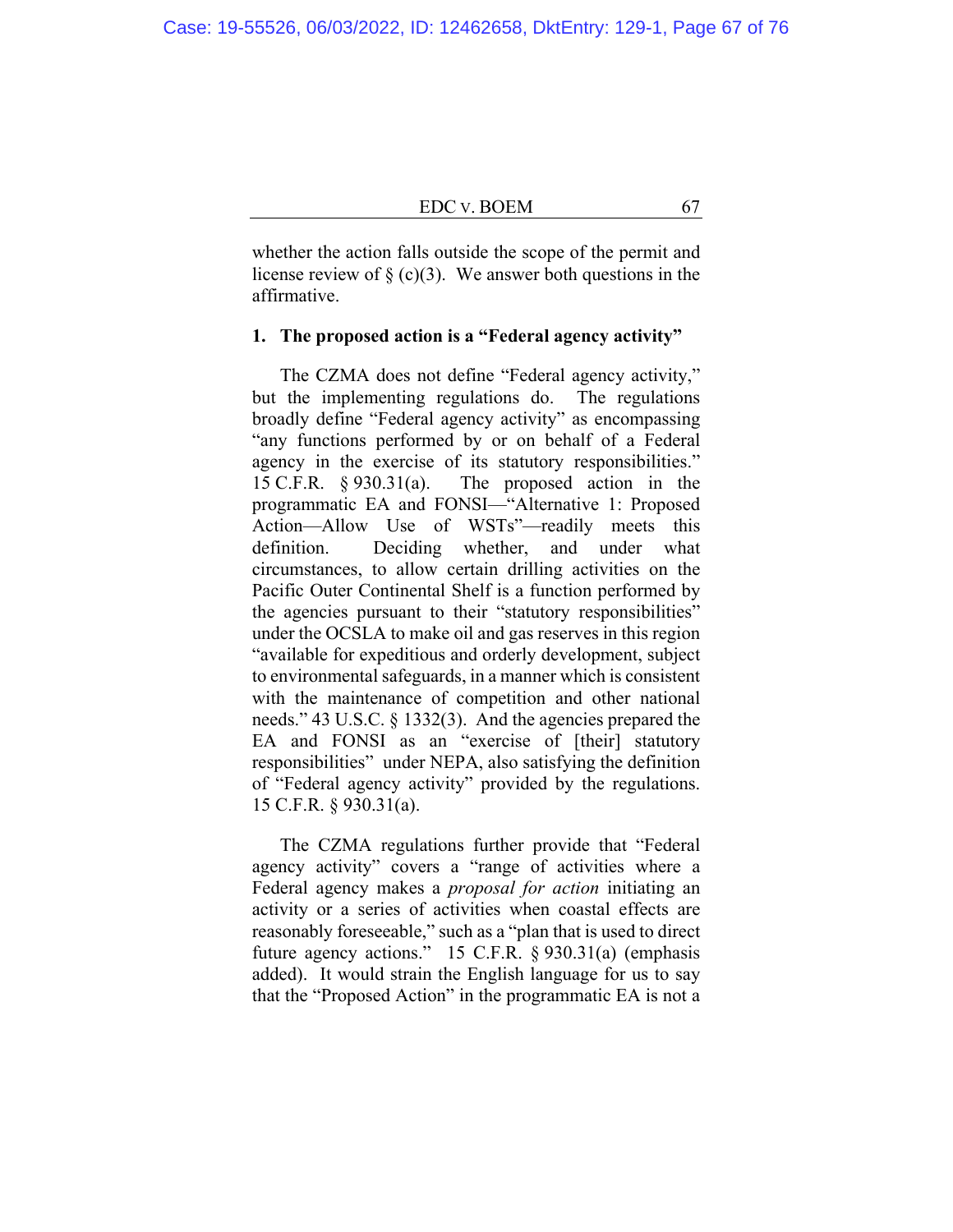"proposal for action." *Id.* And we are further convinced that the proposed action here is a plan that BSEE and BOEM will use to "direct future agency actions." *Id.* The proposed action in the EA and FONSI is for the agencies to "approve the use of fracturing and non-fracturing WSTs" at all oil platforms on the Pacific Outer Continental Shelf if the treatments are "deemed compliant with performance standards identified in BSEE regulations." This proposed action is a "plan that is used to direct future agency actions," and meets the regulatory definition of a "Federal agency activity." 15 C.F.R. § 930.31(a).

We reject the agencies and Intervenors' contention that the programmatic EA is a "bare NEPA analysis" document divorced from any agency action. The district court correctly determined that the EA and its proposed action "reflects a plan for allowing WSTs" on the Pacific Outer Continental Shelf and "is not merely an abstract analytical document unmoored from any proposed action." By concluding that the proposed action of allowing well stimulation treatments would not lead to significant environmental impacts, the agencies return to the premoratorium status quo of approving well stimulation treatments offshore California that existed prior to Plaintiffs' FOIA requests and the ensuing litigation. As described *supra* in our discussion of the ESA claims, the agencies' proposed action of allowing well stimulation treatments without restrictions on a programmatic level constitutes a plan that will shape and direct future agency activity in consideration of site-specific permits.

## **2. The proposed action falls outside the scope of § (c)(3) of the CZMA**

After determining that the proposed action is a "Federal agency activity" under the CZMA, we must next decide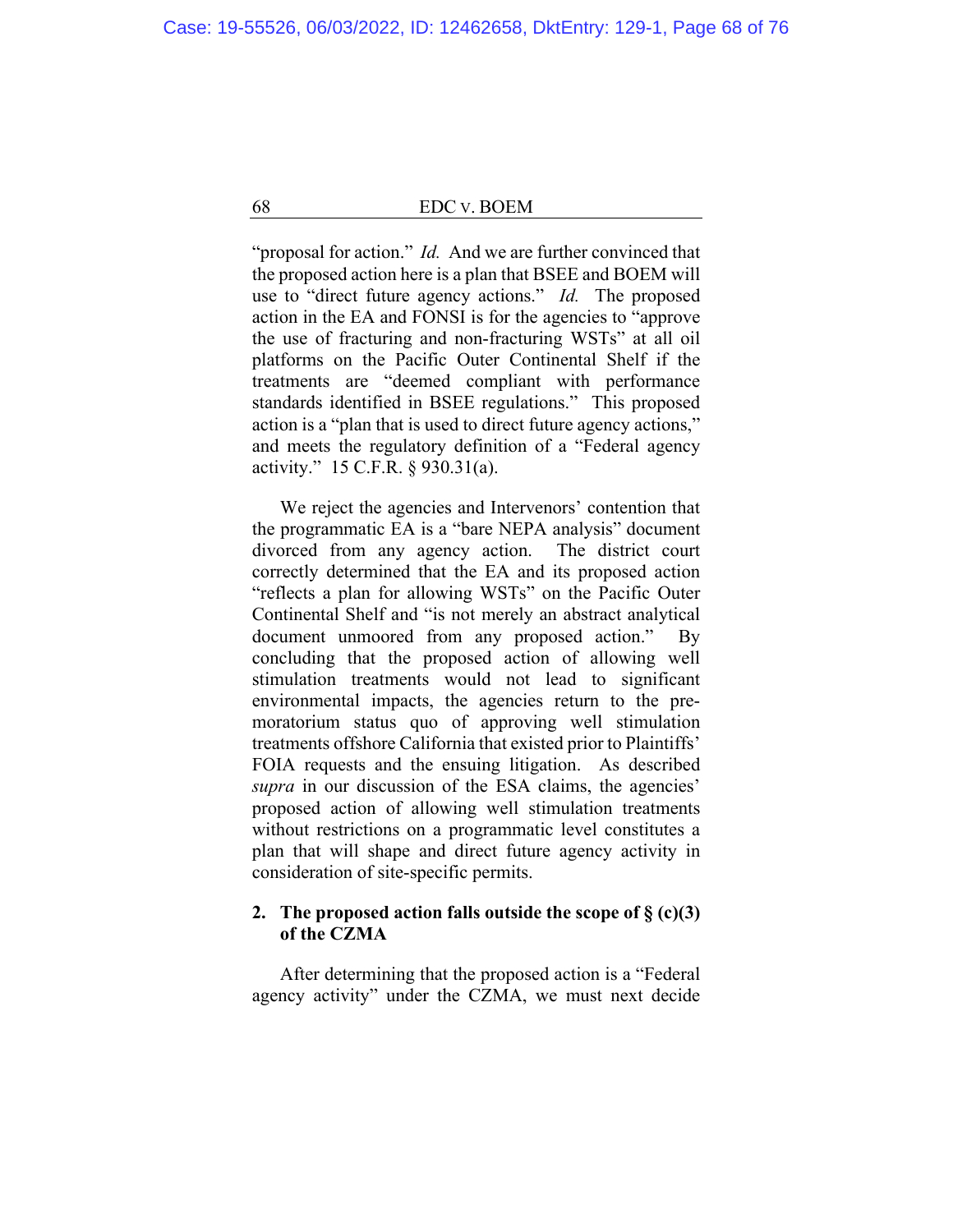whether it falls outside the scope of  $\S$  (c)(3) of the CZMA, which covers applications for federal permits and licenses authorizing activities in the coastal zone. 16 U.S.C.  $§ 1456(c)(3)(A)$ . This is because an action cannot be reviewed under  $\S$  (c)(1) if it can be reviewed under  $\S$  (c)(3) of the CZMA. *Id.* § 1456(c)(1)(A). Our decision in *Norton* is instructive.

*Norton* involved the Department of the Interior's decision to grant suspensions of oil leases off the coast of California to extend the lives of the leases and avoid their premature expiration. 311 F.3d at 1165. Like in this case, California sued, seeking an injunction that would require the agencies to conduct CZMA consistency review under § (c)(1) and to issue an EIS under NEPA. *Id.* at 1169. In explaining why  $\S(c)(1)$  review applied to the lease suspensions in *Norton*, we provided a history of the CZMA, which we briefly repeat here.

In 1990, Congress specifically amended the CZMA to overturn the Supreme Court's decision in *Secretary of the Interior v. California*, 464 U.S. 312 (1984). In *Secretary of the Interior*, the Court held that the original sales of leases to oil companies were not subject to consistency review because the activities specifically affecting the coastal zone would be reviewed later, under  $\S$  (c)(3), when the oil companies submitted plans to the federal agencies for approval. *Id.* at 667–68. Amending the CZMA in 1990 to overturn *Secretary of the Interior*, Congress specifically provided that the sale of leases could be reviewable under  $\S$  (c)(1) of the CZMA even if site-specific activities conducted under those leases would be subsequently reviewed under § (c)(3). *See* H.R. Conf. Rep. No. 01-508 at 970 (1990); H.R. Conf. Rep. No. 01-508 at 970 (1990);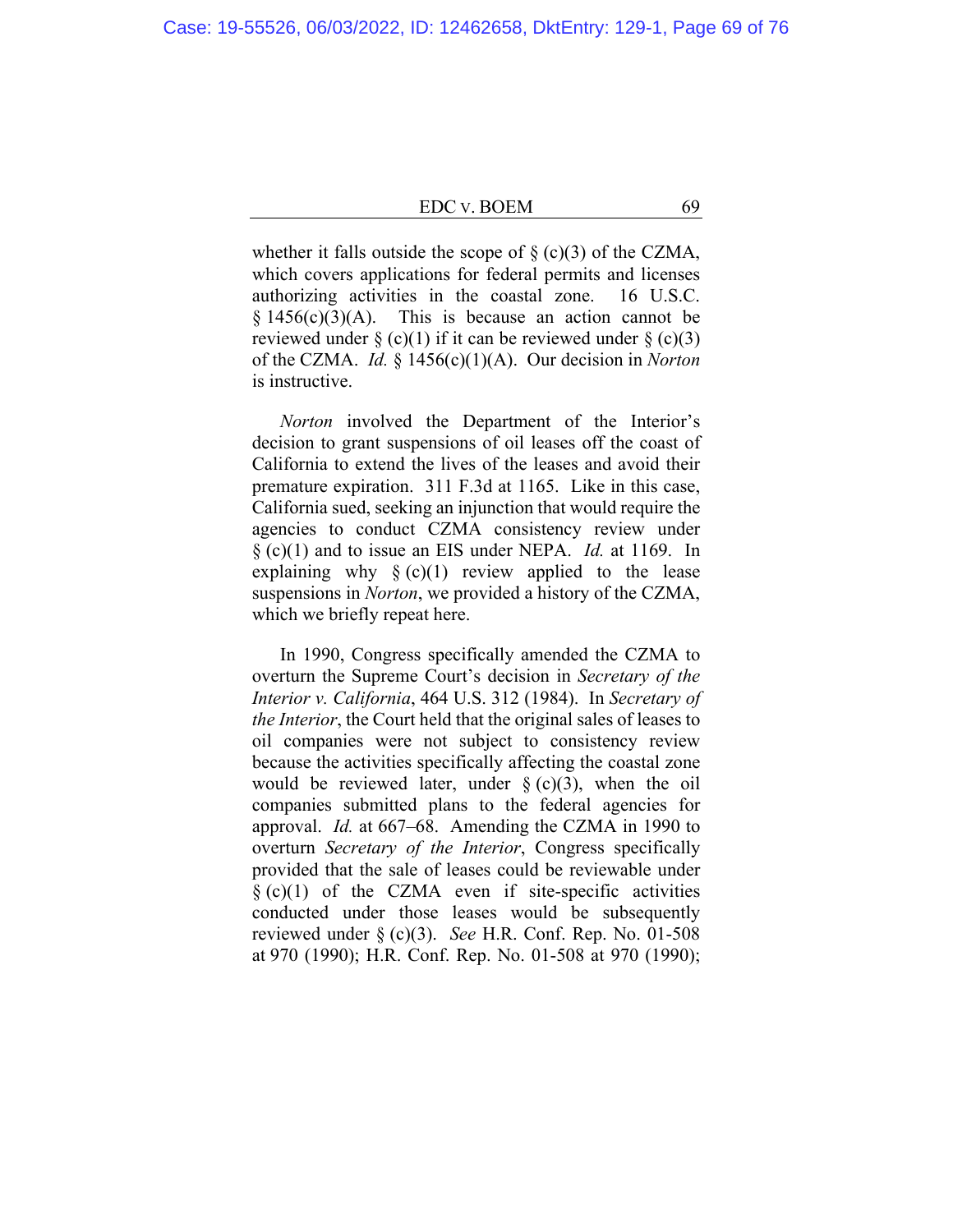*see also Norton*, 311 F.3d at 1173 (discussing this legislative history).

In *Norton*, we interpreted Congress's 1990 amendments to the CZMA as allowing duplicative review for actions of different scope and at different stages in oil production. We held that "section  $(c)(3)$  review will be available to California at the appropriate time for specific individual new and revised plans as they arise, and section  $(c)(1)$  review is available now for the broader effects implicated" by the agency action. 311 F.3d at 1174. We emphasized that the lease suspensions at issue in *Norton* "[had] *never* been reviewed by California," and the agency decision "represent[ed] a significant decision to extend the life of oil exploration and production off of California's coast, with all of the far reaching effects and perils that go along with offshore oil production." *Id.* at 1173. We reject the attempts by the agencies and Intervenors to cabin *Norton*'s application to lease suspensions and find it on all fours with the facts of this case.

Like the agency action at issue in *Norton*, the proposed action of allowing well stimulation treatments without restriction in the Pacific Outer Continental Shelf "has never been reviewed by California" and is a "significant decision to extend the life of oil exploration and production" by allowing companies to access oil they could otherwise not obtain through conventional drilling methods. *Id.* As in *Norton*, we are not concerned about duplicative review because there is none: the agencies' programmatic decision differs in scope and in stage from the agencies' later decisions about specific permit applications.

And even though the agencies and Intervenors urge us to hold that the authorization of well stimulation treatments should be subject to the expedited consistency review of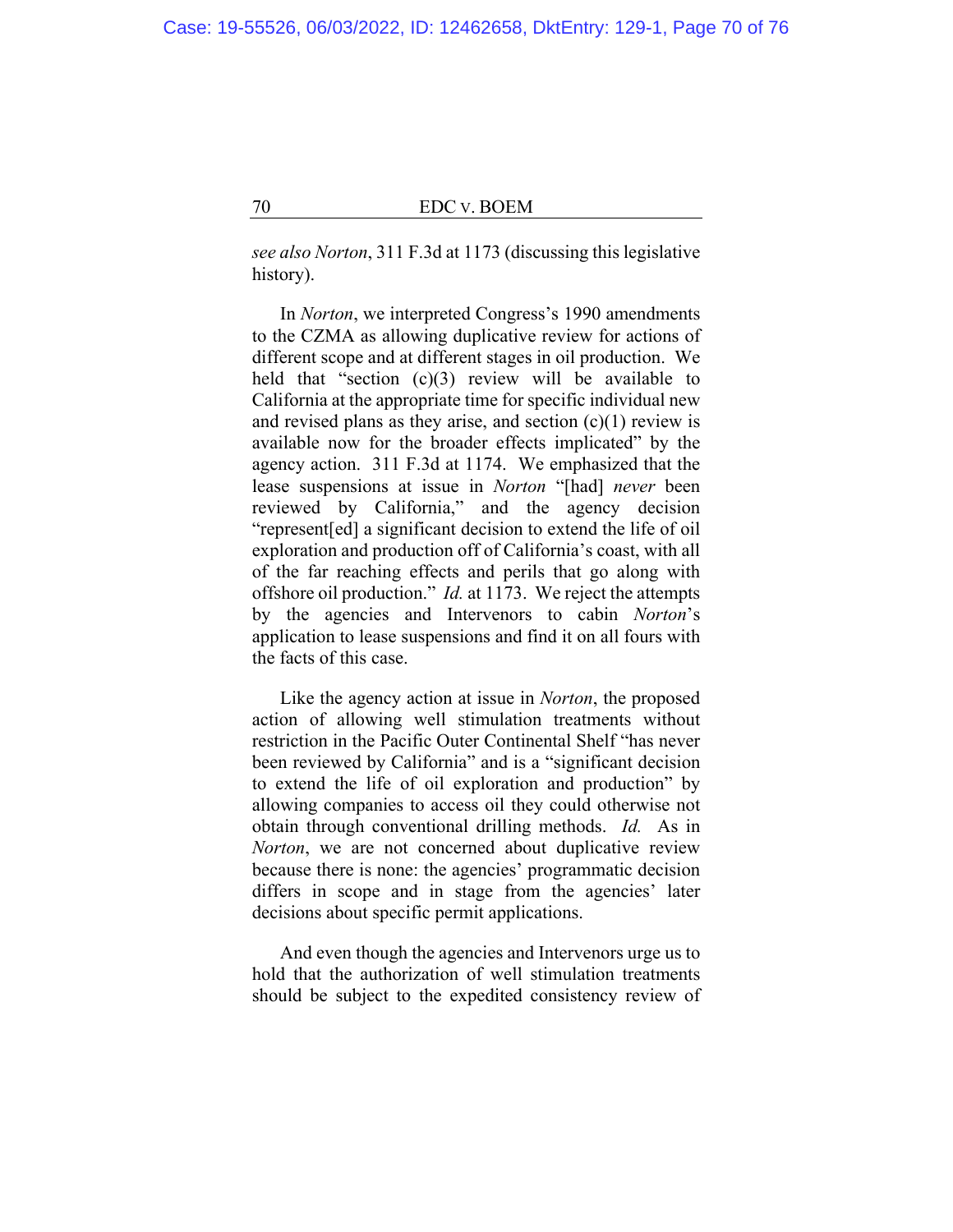$\S$  (c)(3) and not  $\S$  (c)(1), they concede that permits for well stimulation treatment would not necessarily require review under  $\S$  (c)(3). Further, the CZMA does not apply to development and production undertaken pursuant to an oil and gas lease that was issued prior to September 18, 1978, in an area in which oil or gas had been discovered prior to that date. *See* 43 U.S.C. § 1351(a)(1). In fact, Intervenor DCOR maintains that it is not required to file a Supplemental Development and Production Plan for its proposed use of well stimulation treatments because of this exemption. This means that well stimulation treatments very well could continue to evade environmental review, just as they did before this litigation. These facts underscore to us the need for programmatic-level consistency review to take place under  $\S$  (c)(1) of the CZMA for the programmatic-level proposed action by the agencies to authorize offshore well stimulation treatments. Even if site-specific permits could, or would, be reviewed later pursuant to  $\S$  (c)(3) of the CZMA, this does not change our interpretation of the statute or our decision in *Norton*. We hold that the agencies' proposed action falls outside the scope of  $\S$  (c)(3) review and is "Federal agency activity" requiring the agencies to conduct a consistency review pursuant to  $\S(c)(1)$  of the CZMA. Section  $(c)(1)$  review must be available now for the "broader effects implicated" by the agencies' proposed action. *Norton*, 311 F.3d at 1174.

It is important to keep in mind that in this sphere of the law, both the federal government and California have an important role to play to keep the coastline safe and prosperous. Indeed, management of the coastal zone is a paradigmatic example of complementary joint regulation by state and federal governments to advance important interests through our dual federalism system. *See, e.g.*, *Nat'l Fed'n of Indep. Bus. v. Sebelius*, 567 U.S. 519, 630 (2012)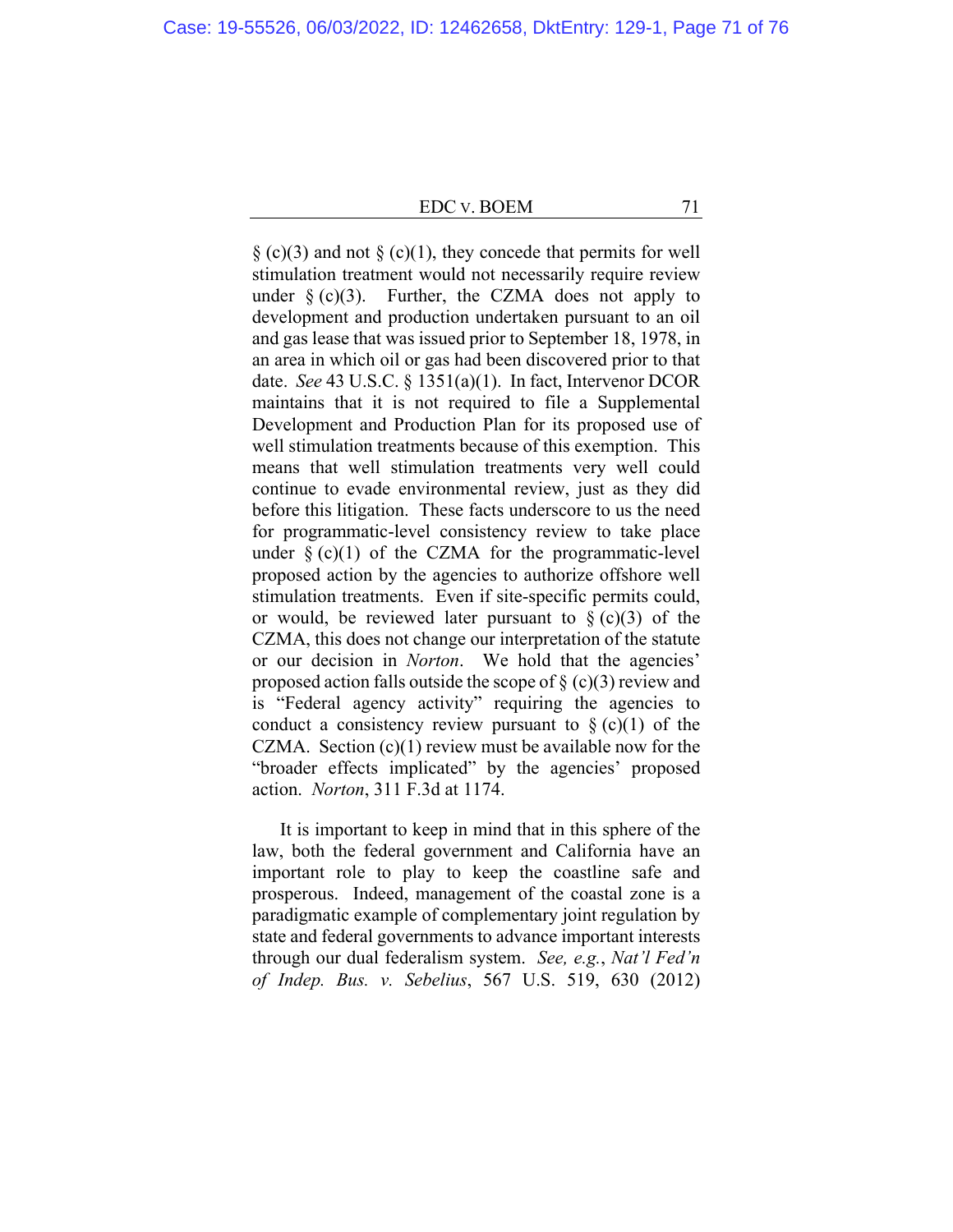(Ginsburg, J., concurring in part and dissenting in part) ("[T]he interests of federalism are better served when States retain a meaningful role in the implementation of a program of such importance."); *see also* 16 U.S.C. § 1451(i) (discussing cooperation among federal, state, and local governments as the key to protection of the coastal zone).

#### **VI. RELIEF**

Intervenors Exxon and DCOR challenge the injunctive relief the district court awarded to remedy the ESA and CZMA violations, which enjoined the agencies from approving any permits allowing well stimulation treatments offshore California until the agencies completed consultation with the Fish and Wildlife Service and consistency review with California.

We review a district court's decision to issue injunctive relief for an abuse of discretion. *California v. Azar*, 911 F.3d 558, 568 (9th Cir. 2018). We first must determine, upon *de novo* review, whether the district court "identified the correct legal rule to apply." *Id.* (citation omitted). If the district court applied the correct legal standard, we will reverse only if the district court's application was "(1) illogical, (2) implausible, or (3) without support in inferences that may be drawn from the facts in the record." *Id*. (citation omitted).

The district court applied the correct four-factor test for injunctive relief. Before issuing a permanent injunction, a district court must find that a plaintiff demonstrated:

> (1) that it has suffered an irreparable injury; (2) that remedies available at law, such as monetary damages, are inadequate to compensate for that injury; (3) that, considering the balance of hardships between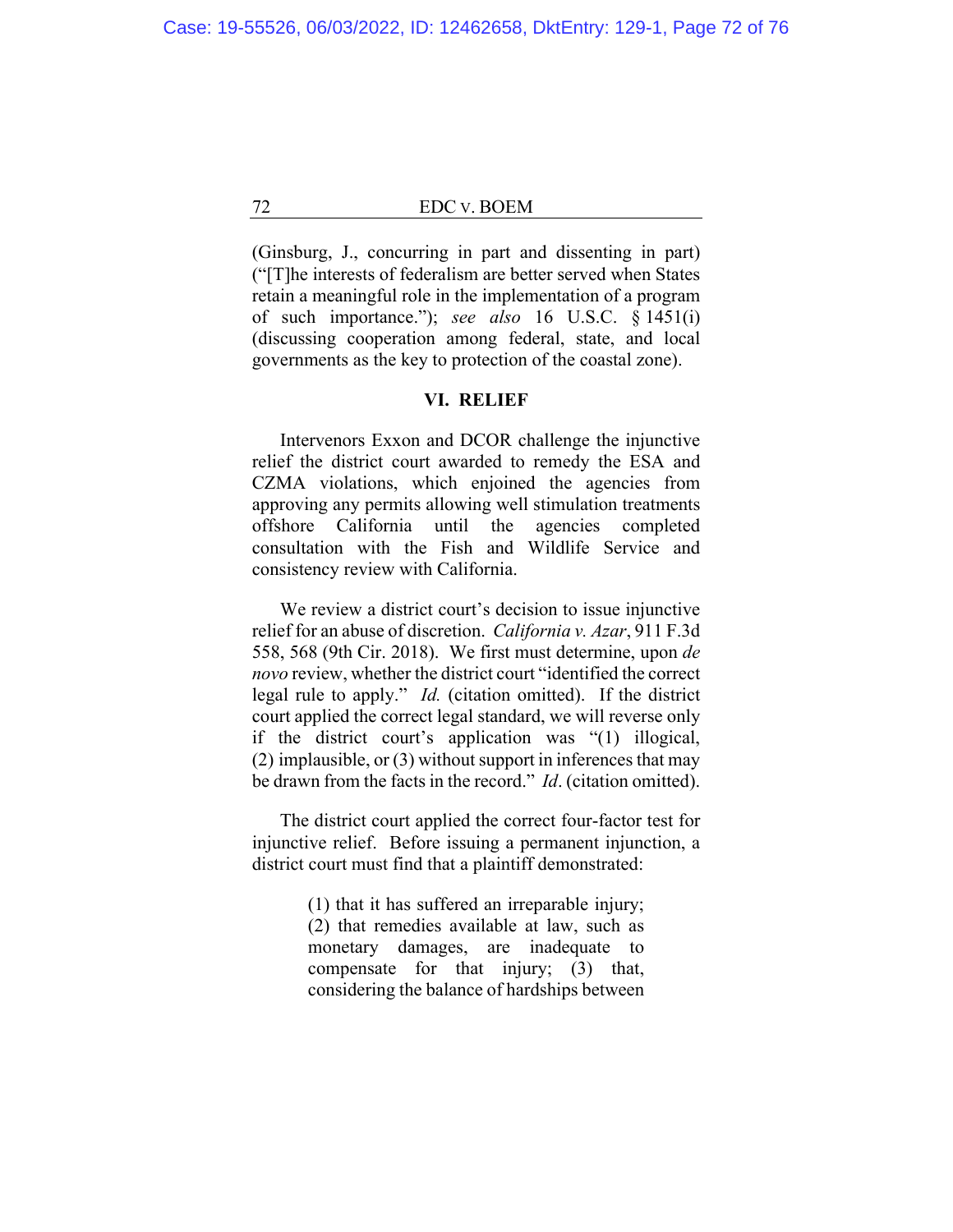the plaintiff and defendant, a remedy in equity is warranted; and (4) that the public interest would not be disserved by a permanent injunction.

*Monsanto*, 561 U.S. at 156–57 (citation omitted). The district court identified this standard and found that Plaintiffs established all four factors in both the ESA and CZMA contexts. We cannot conclude that the district court's application of this test was illogical, implausible, or without support from the record. *Azar,* 911 F.3d at 568. The injunction is narrowly tailored to remedy the agencies' ESA and CZMA violation—prohibiting the agencies from approving permits allowing offshore well stimulation treatments until the consultation with the Fish and Wildlife Service and the consistency review with California have been completed.

Intervenors' primary contention is that the district court presumed irreparable harm to Plaintiffs from the procedural violations of the ESA and CZMA. We agree with Exxon and DCOR that *Monsanto* makes clear that courts may not make such a presumption, but we do not agree that the district court did so here. As the district court points out in its order, the irreparable harm in this case extends beyond the mere procedural violation of the ESA and encompasses the issuance of permits that could lead to harm to endangered species or be inconsistent with California's coastal zone management program. The district court recognized that a risk of irreparable harm is present here because the agencies "have made no clear commitment" to withhold the issuance of well stimulation permits pending the completion of consultation. We agree that the failure to consult with the wildlife agencies and conduct a consistency review with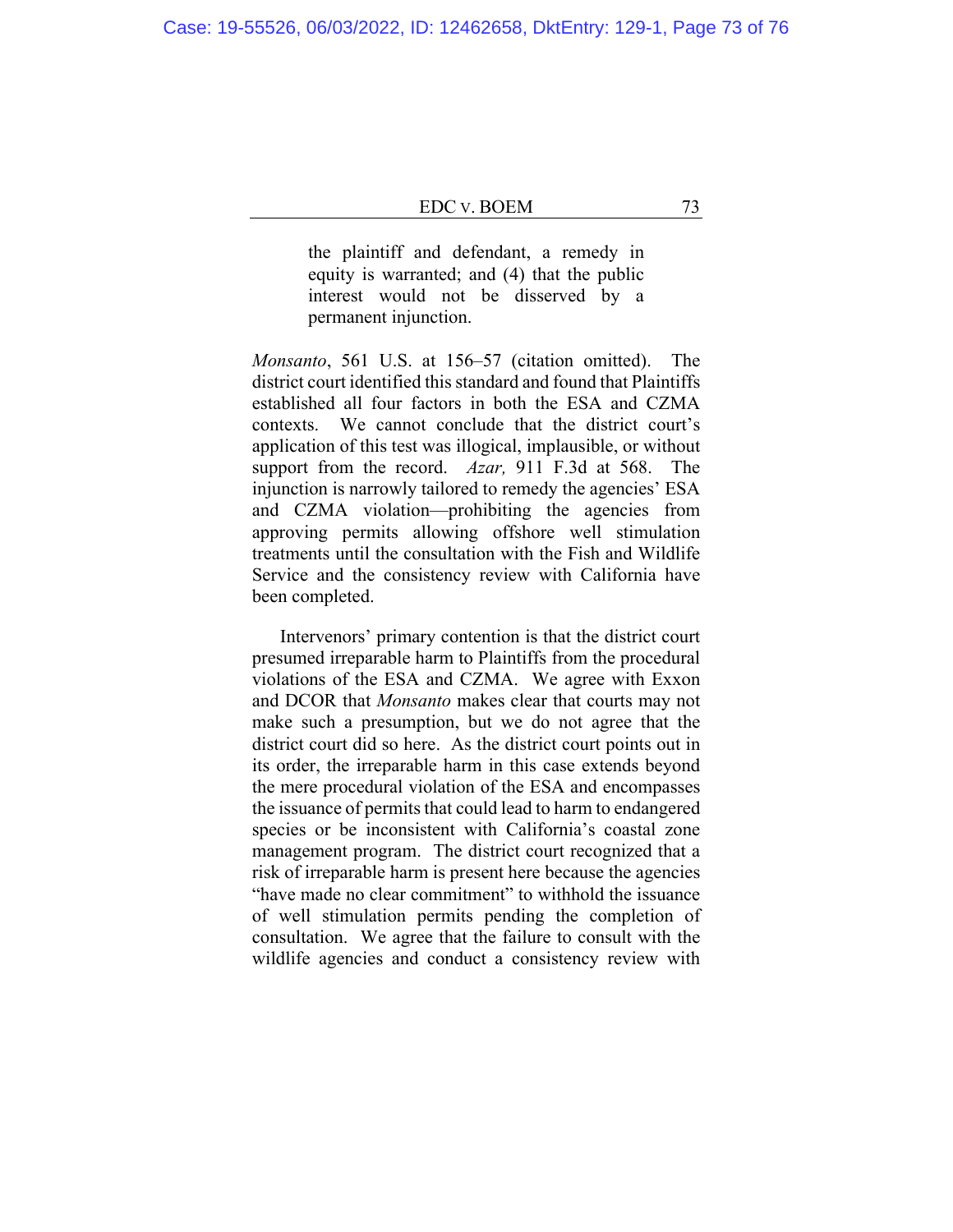California "can no longer be cured" once drilling permits are issued.

The district court's conclusion on irreparable harm is also supported by facts in the record and inferences that follow. The programmatic EA identifies harmful effects of well stimulation treatments on listed species, and the agencies' Biological Assessment determined that three species were likely to be adversely affected. The environmental groups submitted declarations with their summary judgment briefs detailing how their members face imminent harm from the harm that well stimulation treatments pose to wildlife.

This potential harm to endangered species supports a finding of irreparable harm because "[o]nce a member of an endangered species has been injured, the task of preserving that species becomes all the more difficult." *Nat'l Wildlife Fed'n v. Nat'l Marine Fisheries Serv.*, 886 F.3d 803, 818 (9th Cir. 2018) (citation omitted). Environmental injury, by its nature, "is often permanent or at least of long duration, i.e., irreparable." *Amoco Prod. Co. v. Vill. of Gambell*, 480 U.S. 531, 545 (1987). That the agencies might conduct ESA review on individual permits in the future does not affect our analysis. Site-specific review cannot cure a failure to consult at the programmatic level, and incremental-step consultation is inadequate to comply with the ESA. *See Conner v. Burford*, 848 F.3d 1441, 1455 (9th Cir. 1988). Were it otherwise, "a listed species could be gradually destroyed, so long as each step on the path to destruction is sufficiently modest." *Nat'l Wildlife Fed'n*, 524 F.3d at 930.

It was reasonable for the district court to conclude that the agencies' violations of the ESA and CZMA would result in irreparable harm if the agencies could approve well stimulation treatment permits before the protective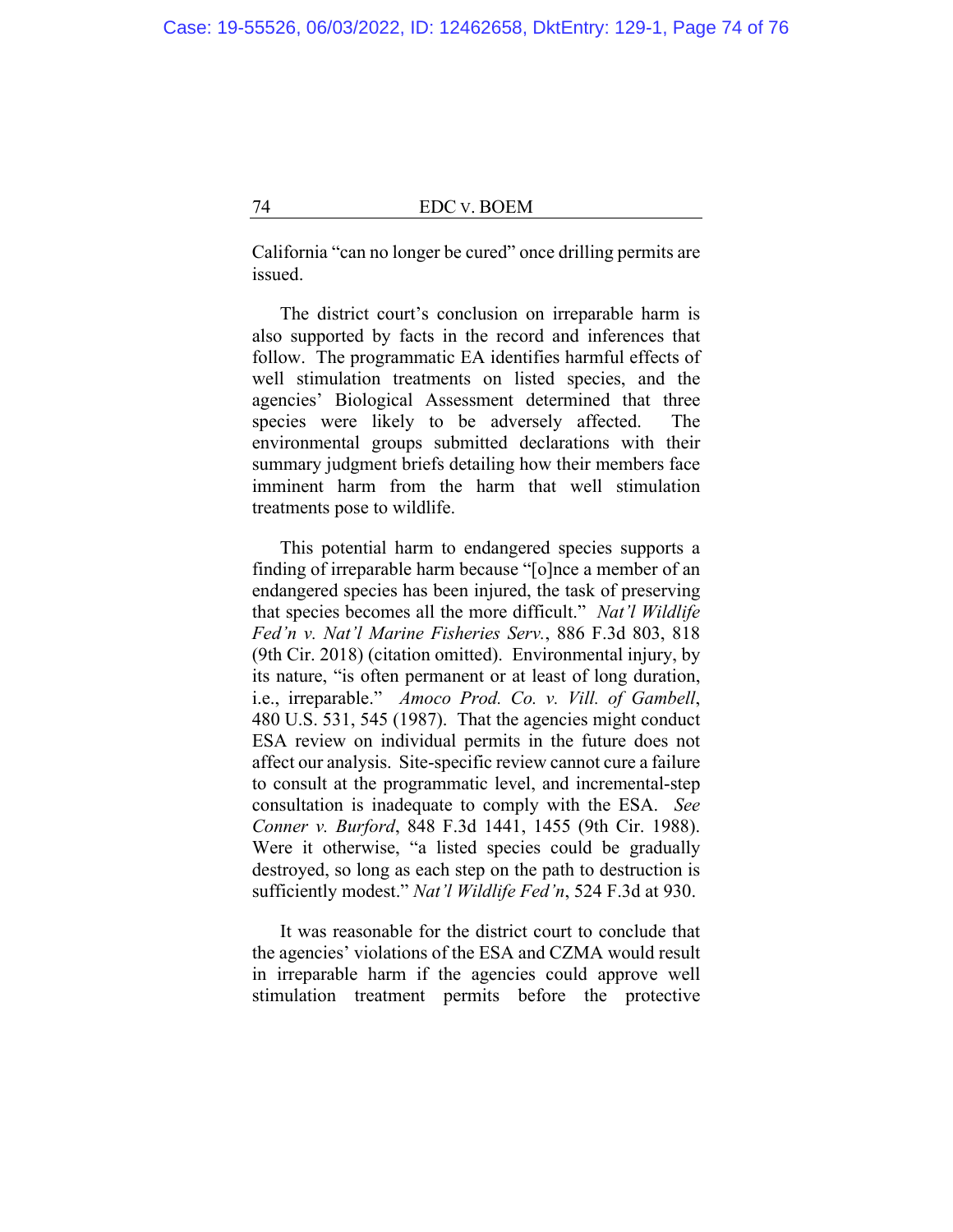environmental requirements of these statutes were followed. And the district court did not abuse its discretion in its analysis of the other three factors. The Supreme Court has recognized that injury to the environment "can seldom be adequately remedied by money damages and is often permanent." *Amoco*, 480 U.S. at 545. Nor did the district court abuse its discretion in finding that the balance of hardships and the public interest favors injunctive relief. It determined that "any interest in proceeding forward" with well stimulation treatments is outweighed by the public interest in ensuring that the proposed action is reviewed for consistency with California's coastal management plan and undergoes consultation with expert wildlife agencies. The ESA, as one of the most far-reaching environmental statutes, "did not seek to strike a balance between competing interests" but rather "singled out the prevention of species . . . as an overriding federal policy objective." Lazarus, *supra*, at 73. The district court did not abuse its discretion by fashioning relief that advances this overriding federal policy objective. And upon DCOR's motion for reconsideration, and after receiving full briefing on the *Monsanto* factors, the district court determined that DCOR's "projection of tens of millions" of dollars in injuries were speculative and temporary. Because the oil "will still remain in the ground," the district court reasonably concluded that DCOR's lost profits will likely be delayed, not lost. And the district court doubted whether any claimed losses would even be attributed to the injunction it granted because DCOR did not submit the supplemental development and production plan the agencies requested in January 2017.

The district court's findings on injunctive relief do not amount to an abuse of discretion. The district court applied the correct test and gave additional consideration to the *Monsanto* factors when considering the merits of DCOR's